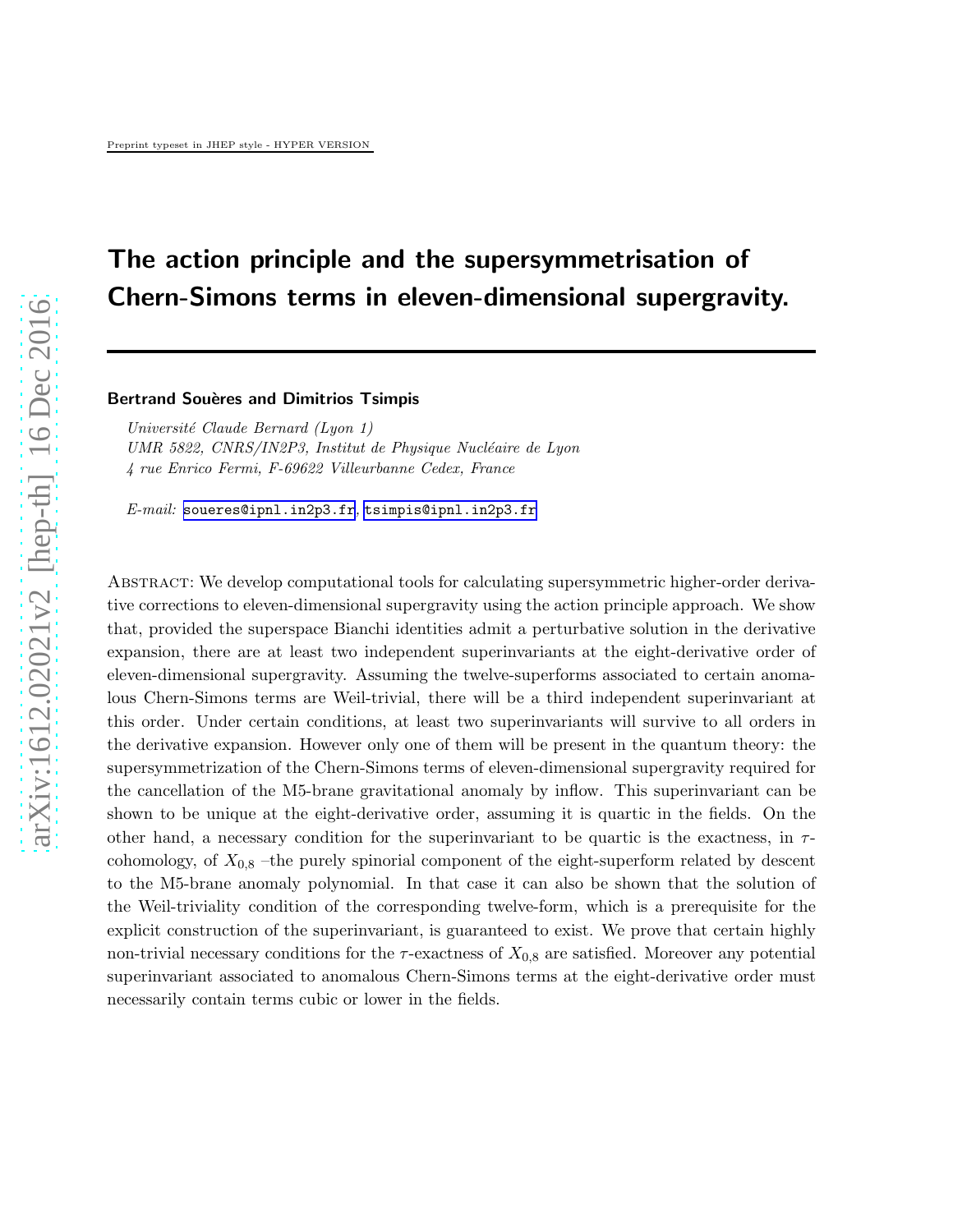## Contents

| 1. | Introduction                                                    | $\bf{2}$       |
|----|-----------------------------------------------------------------|----------------|
| 2. | Cohomology in superspace                                        | $\bf{5}$       |
|    | De Rham cohomology and Weil triviality<br>2.1                   | 6              |
|    | $\tau$ -cohomology<br>2.2                                       | $\overline{7}$ |
|    | Spinorial cohomology<br>2.3                                     | 8              |
|    | Pure-spinor cohomology<br>2.4                                   | 9              |
| 3. | The action principle                                            | 10             |
|    | 3.1<br>CJS supergravity in the action principle formulation     | 11             |
|    | The $\mathcal{O}(l^3)$ correction (five derivatives)<br>$3.2\,$ | 12             |
| 4. | The $\mathcal{O}(l^6)$ correction (eight derivatives)           | 13             |
|    | How many superinvariants?<br>4.1                                | 14             |
|    | $4.2\,$<br>$\tau$ -exactness of $X_8$                           | 15             |
|    | 4.3<br>Integrability                                            | 17             |
| 5. | <b>Discussion</b>                                               | 19             |
|    | A. Weil triviality at $l^0$                                     | 20             |
|    | B. Weil triviality at $l^3$                                     | 25             |
|    | C. Weil triviality at $l^6$                                     | 32             |
|    | D. Eleven-dimensional $\gamma$ -matrices                        | 36             |
| Е. | Eleven-dimensional superspace                                   | 38             |
|    | F. Tensor representation of a Young diagram                     | 39             |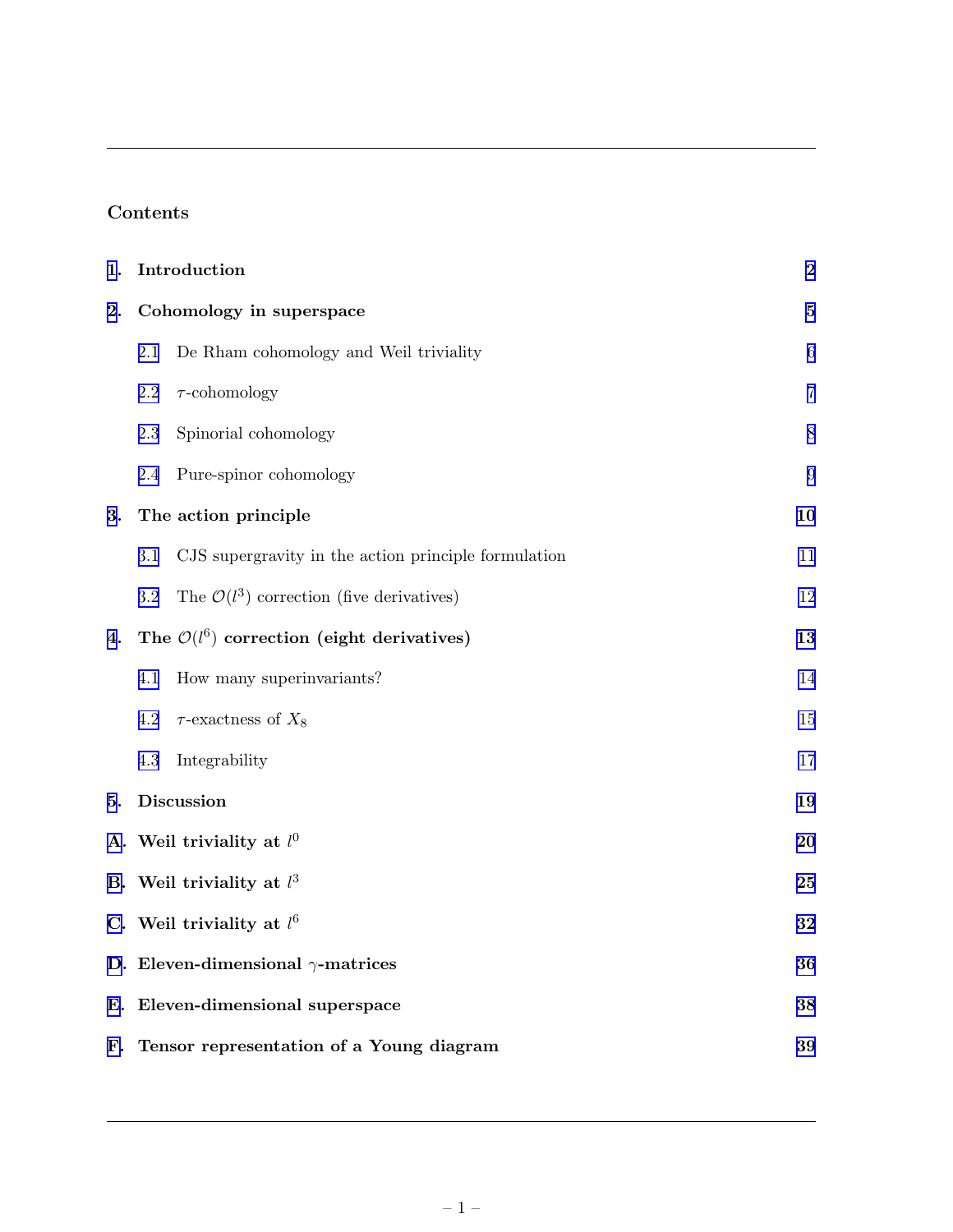#### <span id="page-2-0"></span>1. Introduction

Eleven-dimensional supergravity [\[1\]](#page-42-0) is believed to be the low-energy limit of M-theory [\[2\]](#page-42-0), the conjectured nonperturbative completion of string theory. As such it is expected to receive an infinite tower of higher-order corrections in an expansion in the Planck length or, equivalently, in the derivative expansion. At present such higher-order corrections cannot be systematically constructed within M-theory, so one must resort to indirect approaches.

One such approach is to calculate the higher-order corrections within perturbative string theory, in particular type IIA in ten dimensions, which is related to eleven-dimensional supergravity by dimensional reduction. The effective action of string theory can be systematically constructed perturbatively in a loop expansion in the string coupling,

$$
S_{\text{eff}} = \sum_{g=0}^{\infty} g_s^{2g-2} \int d^{10}x \sqrt{G} \mathcal{L}_g , \qquad (1.1)
$$

where g is the loop order (equivalently, the genus of the Riemann surface),  $g_s$  is the string coupling constant, G is the spacetime metric and  $\mathcal{L}_g$  is the effective action at order g. Each  $\mathcal{L}_g$ admits a perturbative expansion in an infinite series of higher-order derivative terms. Moreover it is expected that each  $\mathcal{L}_g$  should correspond to an independent superinvariant in ten dimensions, see e.g.[[3](#page-42-0)].

The bosonic part of the tree-level effective action takes schematically the following form,

$$
\mathcal{L}_0 = \mathcal{L}_{\text{IIA}} + \alpha'^3 \big( I_0(R) - \frac{1}{8} I_1(R) + \cdots \big) + \mathcal{O}(\alpha'^4) \;, \tag{1.2}
$$

where  $\mathcal{L}_{IIA}$  is the (two-derivative) Lagrangian of ten-dimensional IIA supergravity, and the ellipses stand for terms which have not been completely determined yet. Unlike the case of  $\mathcal{N} = 1$ superstrings, the first higher-derivative correction starts at order  $\alpha'^3$  (eight derivatives). The  $I_0$ ,  $I_1$  in  $(1.2)$  are defined as follows,

$$
I_0(R) = t_8 t_8 R^4 + \frac{1}{2} \varepsilon_{10} t_8 BR^4
$$
  
\n
$$
I_1(R) = -\varepsilon_{10} \varepsilon_{10} R^4 + 4\varepsilon_{10} t_8 BR^4
$$
 (1.3)

These were constructed in [\[4\]](#page-42-0), to which we refer for further details, by directly checking invariance under part of the supersymmetry transformations. The terms in  $(1.3)$  linear in B are, up to a numerical coefficient, Hodge-dual to the Chern-Simons term  $B \wedge X_8$  [\[5, 6](#page-42-0)]. The eight-form  $X_8$ , see [\(4.2\)](#page-13-0) below, is related by descent to the M5-brane anomaly polynomial and is a linear combination of  $(\text{tr}R^2)^2$  and  $\text{tr}R^4$ . Note that the Chern-Simons term drops out of (1.2).

The $R<sup>4</sup>$  part of the tree-level effective action was determined in [[7](#page-42-0), [8\]](#page-42-0) via four-graviton scattering amplitudes and in[[9](#page-42-0), [10](#page-42-0), [11](#page-42-0)] from the vanishing of the worldsheet beta-function at four loops. The NSNS sector of the four-field part of the effective action (common to all superstring theories in ten dimensions) was determined in [\[12](#page-42-0)]: it is captured by the simple replacement  $R \to R$ ,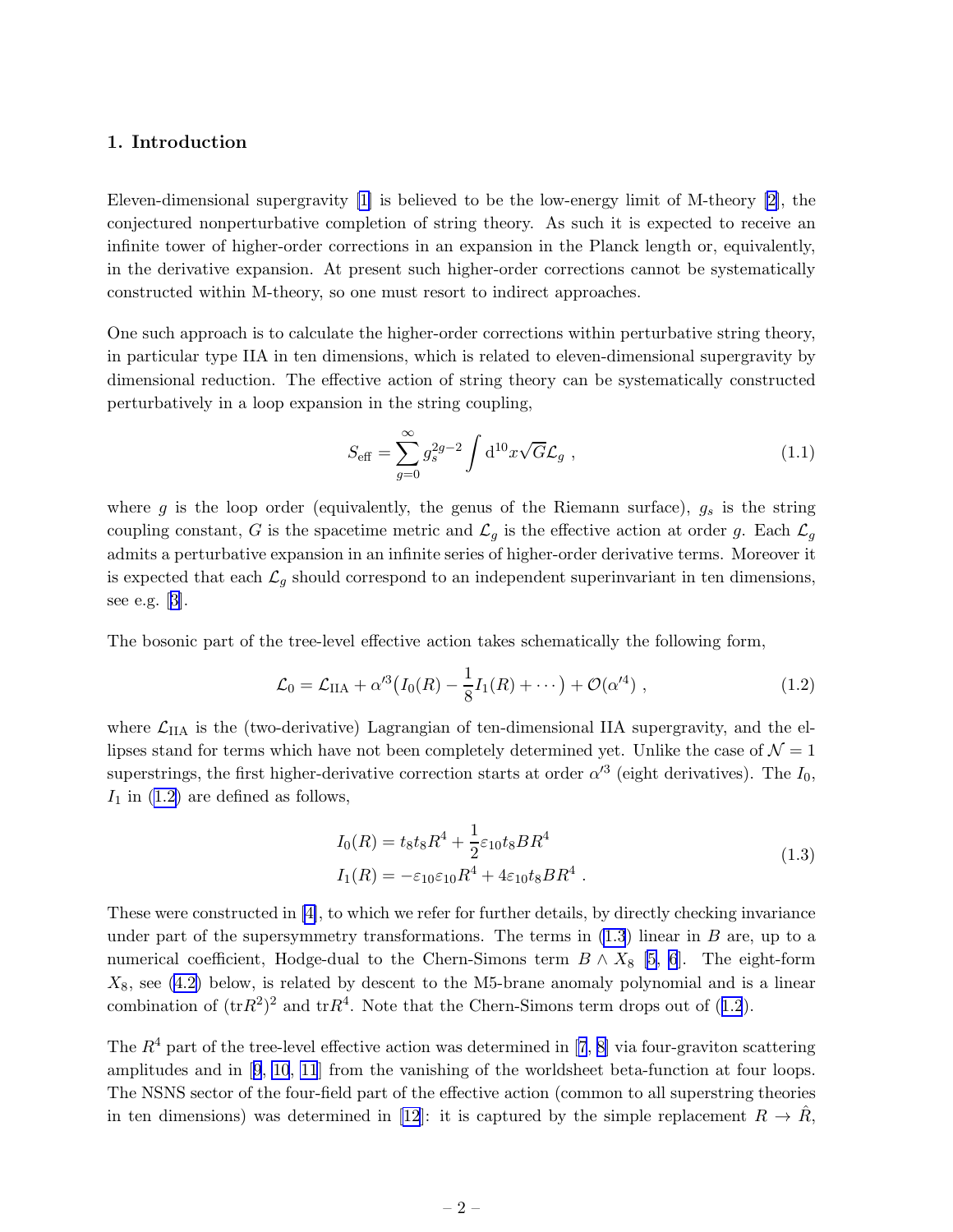<span id="page-3-0"></span>where  $\hat{R}$  is a modified Riemann tensor with torsion which includes the NSNS three-form and the dilaton.<sup>1</sup> The  $\varepsilon_{10}\varepsilon_{10}R^4$  term does not contribute to tree-level four-point scattering amplitudes, but gives a nonvanishing contribution to the five-graviton scattering amplitude. The complete tree-level four-point effective action for type II superstrings was first determined in [\[13](#page-42-0)] and, in addition to the NSNS sector, consists of terms of the form  $(\partial F)^2 \hat{R}^2$  and  $\partial^4 F^4$ , where F stands for all RR flux.

The superinvariant  $I_0$  can be further decomposed into two separate  $\mathcal{N}=1$  superinvariants in tendimensions [[4](#page-42-0)],  $I_0 = -6I_{0a} + 24I_{0b}$ , where,

$$
I_{0a} = (t_8 + \frac{1}{2}\varepsilon_{10}B)(\text{tr}R^2)^2 + \cdots
$$
  
\n
$$
I_{0b} = (t_8 + \frac{1}{2}\varepsilon_{10}B)\text{tr}R^4 + \cdots,
$$
\n(1.4)

correspond to the supersymmetrization of the  $B \wedge (\text{tr} R^2)^2$  and  $B \wedge \text{tr} R^4$  Chern-Simons terms respectively. As we show in the following, if the uplift of  $I_{0a}$ ,  $I_{0b}$  gives rise to two separate superinvariants in eleven dimensions, they will necessarily have to be cubic or lower in the fields.

The one-loop effective action takes the following form[[7](#page-42-0), [14\]](#page-42-0),

$$
\mathcal{L}_1 = \alpha'^3 \big( I_0(R) + \frac{1}{8} I_1(R) + \cdots \big) + \mathcal{O}(\alpha'^4) \ . \tag{1.5}
$$

In particular we see that in this case the Chern-Simons term does not drop out, cf.([1.3](#page-2-0)). The ellipses above indicate terms which are not completely known, although partial results exist thanks to five- and six-point amplitude computations [\[15, 16](#page-42-0), [17, 18](#page-42-0)]. Contrary to the tree-level superinvariant  $\mathcal{L}_0$  which is suppressed at strong coupling, the uplift of the one-loop superinvariant  $\mathcal{L}_1$  is expected to survive in eleven dimensions, and thus to be promoted to an eleven-dimensional superinvariant. We will refer to the latter as *the supersymmetrization of the Chern-Simons term*  $C \wedge X_8$ , the uplift of the ten-dimensional Chern-Simons term, where C is the three-form potential of eleven-dimensional supergravity.

An argument of[[19](#page-42-0)], which we review in the following, guarantees that if the supersymmetrization of the Chern-Simons term is quartic or higher in the fields, then it is unique at the eight-derivative order<sup>2</sup>.The uniqueness of this superinvariant is also supported by the results of  $[20, 21, 22]$  $[20, 21, 22]$  $[20, 21, 22]$  $[20, 21, 22]$  $[20, 21, 22]$  $[20, 21, 22]$  which uses the Noether procedure to implement part of the supersymmetry transformations of elevendimensional supergravity. The results of these references constrain the supersymmetrization of the Chern-Simons term to be of the form,

$$
\Delta \mathcal{L} = l^6 \left( t_8 t_8 R^4 - \frac{1}{4!} \varepsilon_{11} \varepsilon_{11} R^4 - \frac{1}{6} \varepsilon_{11} t_8 C R^4 + R^3 G^2 + \cdots \right) + \mathcal{O}(l^7) \;, \tag{1.6}
$$

<sup>&</sup>lt;sup>1</sup>Note that [\[12\]](#page-42-0) contains an error that has unfortunately caused some confusion in the literature: the expansion of the  $t_8t_8R^4$  terms of eq. (2.11) in that reference indeed has the form of the term in the square brackets on the right-hand side of eq. (2.13) therein. However, if one replaces R by the modified Riemann tensor  $\hat{R}$ , given in eq. (2.12) therein, eq. (2.13) no longer gives the correct expansion of  $t_8t_8\hat{R}^4$ .

<sup>&</sup>lt;sup>2</sup>The existence of independent superinvariants starting at order higher than eight in the derivative expansion will of course spoil the uniqueness of the superinvariant at higher orders.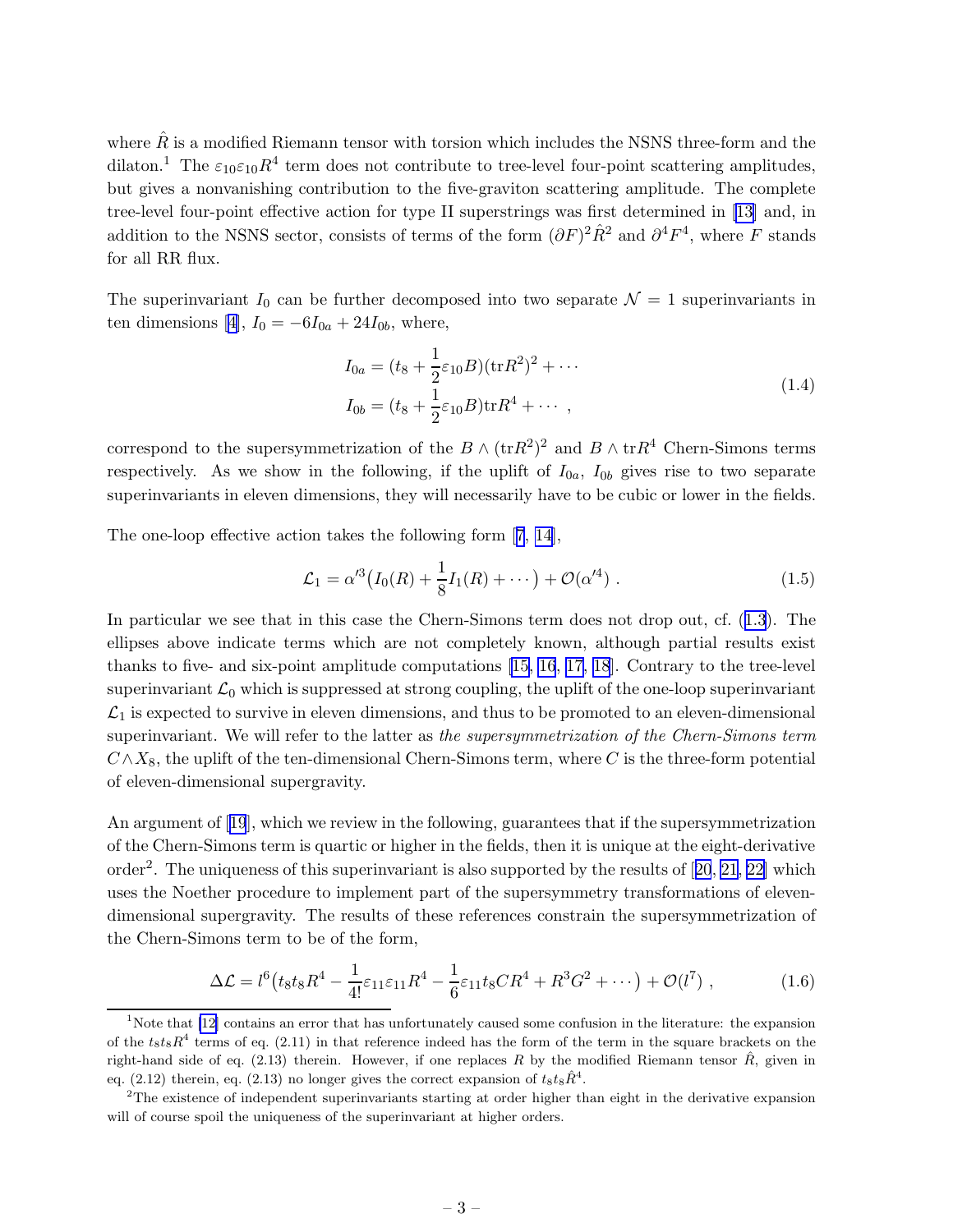where  $l$  is the Planck length. The ellipses indicate terms which were not determined by the analysis of [\[20,](#page-42-0) [21](#page-43-0), [22\]](#page-43-0), while the  $R^3G^2$  terms were only partially determined. The reduction of the above to ten dimensions is consistent, as expected, with the one-loop IIA superinvariant [\(1.5\)](#page-3-0). In addition the quartic interactions  $R^2(\partial G)^2$  and  $(\partial G)^4$  were determined in [\[23\]](#page-43-0) by elevendimensional superparticle one-loop computations in the light cone, and in [\[24](#page-43-0), [25](#page-43-0), [26\]](#page-43-0) by a different method which uses tree amplitudes instead.<sup>3</sup> The  $t_8t_8R^4$  terms have also been obtained by four-graviton one-loop amplitudes in eleven dimensions [[27, 28\]](#page-43-0), while it can be shown [\[29](#page-43-0)] that higher loops do not contribute to the superinvariant [\(1.6\)](#page-3-0).

In the present paper we reexamine the problem of calculating supersymmetric higher-order derivative corrections to eleven-dimensional supergravity from the point of view of the action principle approach. This method relies on the superspace formulation of the theory and is particularly well suited to the supersymmetrization of Chern-Simons terms. Given an elevendimensional Chern-Simons term there is an associated gauge-invariant twelve-superform obtained by exterior differentiation. The action principle approach can be carried out provided the twelveform is Weil-trivial, i.e. exact on the space of on-shell superfields. Computing the superinvariant then boils down to explicitly solving the Weil-triviality condition for the twelve-form.

We show that, provided the superspace Bianchi identities admit a perturbative solution in the derivative expansion, there will be at least two independent superinvariants at the eightderivative order. If we also assume that the twelve-superforms associated to the anomalous (in the presence of an M5-brane) Chern-Simons terms,  $C \wedge (\text{Tr} R^2)^2$  and  $C \wedge \text{Tr} R^4$ , are separately Weil-trivial, there will be a third independent superinvariant at this order. Moreover we argue that, under certain conditions, at least two of the superinvariants should be expected to survive to all orders in the derivative expansion. However only one of those would correspond to the supersymmetrizationof  $C \wedge X_8$ , cf. ([1.6\)](#page-3-0).

As already noted this superinvariant can be shown to be unique, assuming it is quartic in the fields. On the other hand, a necessary condition for the superinvariant to be quartic is the exactness, in the so-called  $\tau$ -cohomology, of  $X_{0,8}$  –the purely spinorial component of  $X_8$ . In that case we also show that the solution of the Weil-triviality condition of the corresponding twelveform is guaranteed to exist. Proving the  $\tau$ -exactness of  $X_{0,8}$  is the first and arguably most difficult step in obtaining the explicit solution to the Weil-triviality condition of the twelveform, and therefore constructing the superinvariant using the action principle.

To tackle this computationally intensive problem we have built on the computer program [\[30](#page-43-0)], to supplement it, among other things, with functionalities related to Young tableaux [\[31](#page-43-0)]. By a combination of calculational techniques involving the implementation of Fierz identities and Young tableaux projections we prove that certain highly non-trivial necessary conditions for the  $\tau$ -exactness of  $X_{0,8}$  are satisfied. As a corollary of our work, it follows that any potential superinvariant associated to the anomalous Chern-Simons terms,  $C \wedge (\text{Tr} R^2)^2$  and  $C \wedge \text{Tr} R^4$ , must necessarily contain terms cubic or lower in the fields.

<sup>&</sup>lt;sup>3</sup>There is disagreement between [\[23](#page-43-0)]and [[25\]](#page-43-0) concerning part of the  $(\partial G)^4$  terms.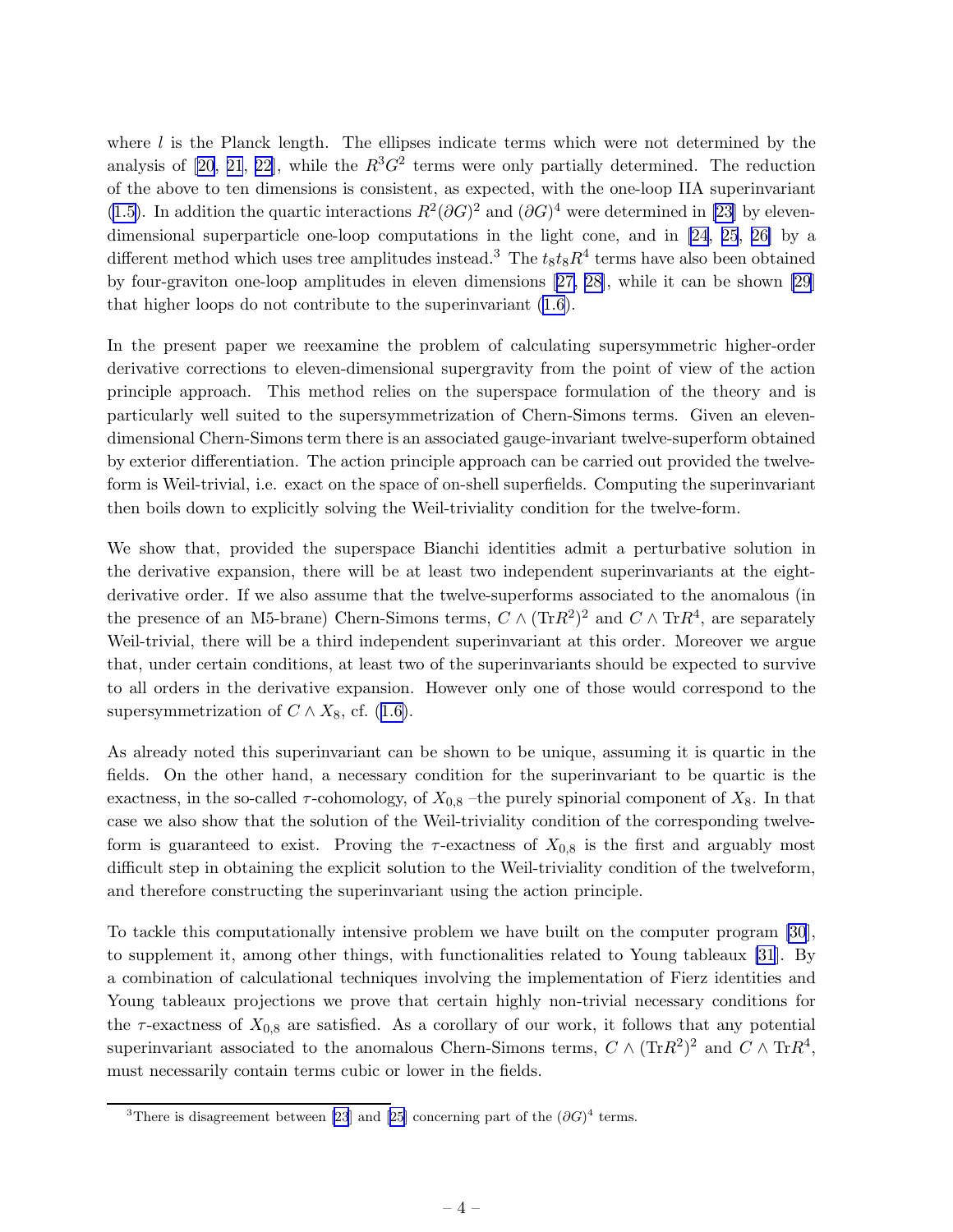<span id="page-5-0"></span>The plan of the rest of the paper is a follows. In section 2 we review the different superspace cohomologies that will be useful in the following. In section [3](#page-10-0) we introduce the action principle approach and in section [3.1](#page-11-0) we show how to obtain the eleven-dimensional supergravity of[[1](#page-42-0)] in this framework. In section [3.2](#page-12-0) we apply the action principle to derive the five-derivative correction. Section [4](#page-13-0) considers the eight-derivative correction. In section [4.1](#page-14-0) we examine the number of independent superinvariants at the eight-derivative order. Section [4.2](#page-15-0) addresses the problem of the  $\tau$ -exactness of  $X_{0,8}$ . In section [4.3](#page-17-0) we discuss the conditions for the existence of the superinvariants to all orders in the perturbative expansion. We conclude in section [5](#page-19-0). Further technical details are included in the appendices.

#### 2. Cohomology in superspace

In this section we review the various superspace cohomology groups that will be useful in the following. This is not new material, but we are including it here to make the paper self-contained and for the benefit of the readers who may not be familiar with the relevant literature.

Let us start by explaining our conventions: Eleven-dimensional superspace [\[32](#page-43-0), [33](#page-43-0)] consists of eleven even (bosonic) and thirty-two odd (fermionic) dimensions, with structure group the eleven-dimensional spin group. Let  $A = (a, \alpha)$  be flat tangent superindices, where  $a = 0, \ldots 10$ is a Lorentz vector index and  $\alpha = 1, \ldots 32$  is a Majorana spinor index. Curved superindices will be denoted by  $M = (m, \mu)$ , with the corresponding supercoordinates denoted by  $Z^M =$  $(x^m, \theta^{\mu})$ . The supercoframe is denoted by  $E^A = (E^a, E^{\alpha})$  while the dual superframe is denoted by  $E_A = (E_a, E_\alpha)$ . We can pass from the coframe to the coordinate basis using the supervielbein,  $E^A = dz^M E_M^A.$ 

We shall assume the existence of a connection one-form  $\Omega_A{}^B$  with values in the Lie algebra of the Lorentz group. In particular this implies that,

$$
\Omega_{(a}{}^{c}\eta_{b)c} = 0 \ , \quad \Omega_{\alpha}{}^{\beta} = \frac{1}{4} (\gamma^{a}{}_{b})_{\alpha}{}^{\beta} \Omega_{a}{}^{b} \ , \quad \Omega_{a}{}^{\beta} = 0 = \Omega_{\alpha}{}^{b} \ . \tag{2.1}
$$

The associated supertorsion and supercurvature tensors are then given by:

$$
T^{A} = DE^{A} := dE^{A} + E^{B} \wedge \Omega_{B}^{A} = \frac{1}{2} E^{C} \wedge E^{B} T_{BC}^{A}
$$
  

$$
R_{A}^{B} = d\Omega_{A}^{B} + \Omega_{A}^{C} \wedge \Omega_{C}^{B} = \frac{1}{2} E^{D} \wedge E^{C} R_{CDA}^{B},
$$
\n(2.2)

where the exterior derivative is given by  $d = dz^M \partial_M$ . The assumption of a Lorentzian structure group implies that the components of the curvature two-form obey a set of equations analogous to (2.1). The super-Bianchi identities (BI) for the torsion and the curvature,

$$
DT^{A} = E^{B} \wedge R_{B}{}^{A} ,
$$
  
\n
$$
DR_{A}{}^{B} = 0 ,
$$
\n(2.3)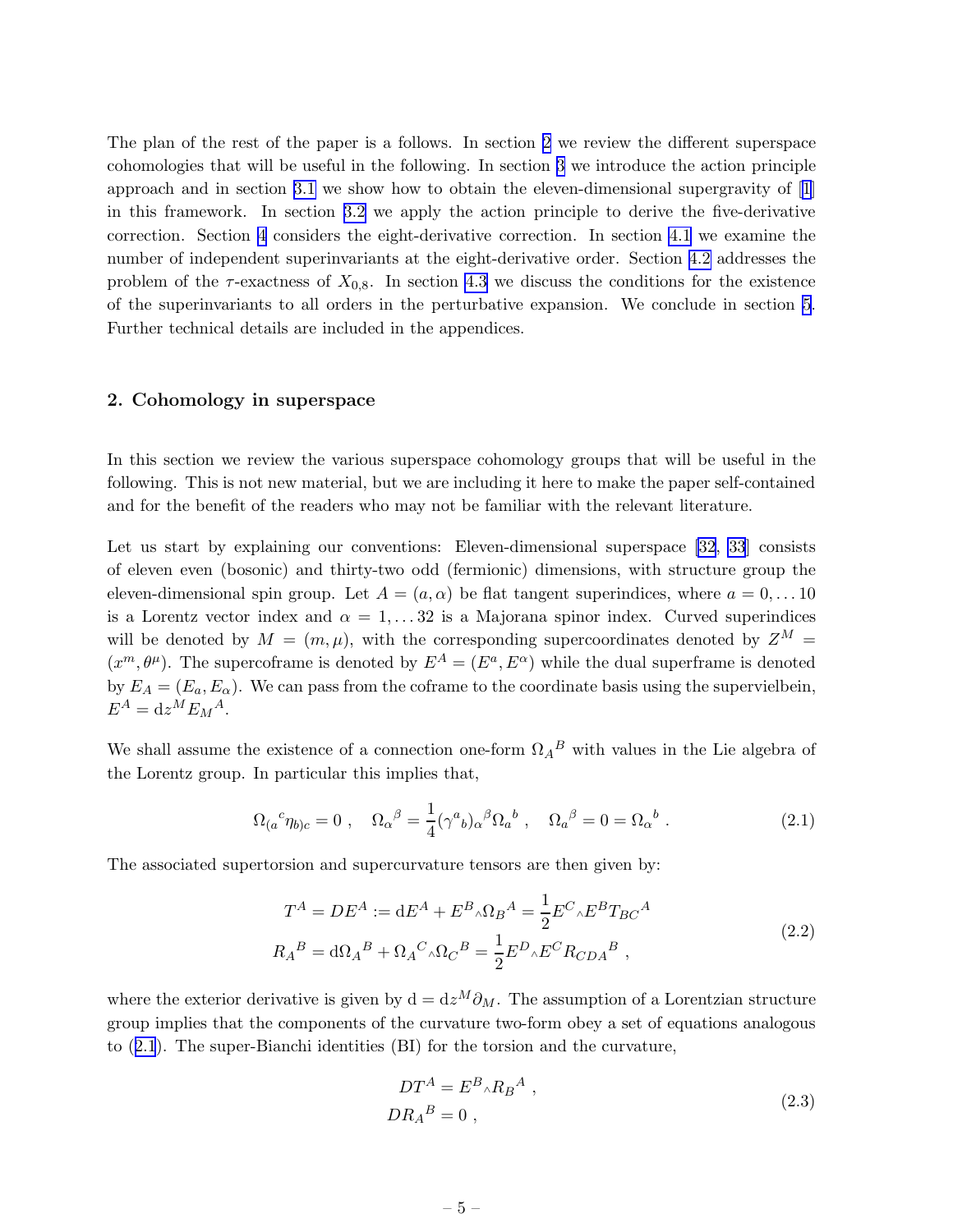<span id="page-6-0"></span>follow from the definitions([2.2\)](#page-5-0). Moreover, a theorem due to Dragon[[34\]](#page-43-0) ensures that for a Lorentz structure group the second BI above follows from the first and need not be considered separately. Once constraints are imposed the BI cease to be automatically satisfied. As was shown in[[33\]](#page-43-0), by imposing the conventional constraint

$$
T_{\alpha\beta}^c = i\gamma_{\alpha\beta}^c \t\t(2.4)
$$

and solving the torsion BI, one recovers ordinary eleven-dimensional supergravity. In particular one determines in this way all components of the torsion. In addition one can construct a closed super four-form  $G_4$  and a super seven-form  $G_7$  obeying [\[35](#page-43-0), [36\]](#page-43-0),<sup>4</sup>

$$
dG_4 = 0 , \quad dG_7 + \frac{1}{2} G_4 \wedge G_4 = 0 , \qquad (2.5)
$$

whose bosonic components correspond to the eleven-dimensional supergravity four-form and its Hodge-dual, respectively:

$$
G_{m_1...m_7} = (\star G)_{m_1...m_7} \tag{2.6}
$$

The solution of the eleven-dimensional superspace BI is reviewed in appendix [E](#page-38-0).

#### 2.1 De Rham cohomology and Weil triviality

Let  $\Omega^n$  be the space of *n*-superforms. Thanks to the nilpotency of the exterior superderivative, one can define de Rham cohomology groups in superspace in the same way as in the case of bosonic space,

$$
H^{n} = \{\omega \in \Omega^{n} | \mathrm{d}\omega = 0\} / \{\omega \sim \omega + \mathrm{d}\lambda, \lambda \in \Omega^{n-1}\} . \tag{2.7}
$$

The fact that the topology of the odd directions is trivial means that the de Rham cohomology of a supermanifold coincides with the de Rham cohomology of its underlying bosonic manifold, also known as the *body* of the supermanifold. In the remainder of the paper we shall assume that the body has trivial topology. This is the simplest type of supermanifold, sometimes called a *graded manifold*. It implies in particular that every d-closed superform is d-exact.

There is an important caveat to the previous statement: it is only valid when the cohomology is computed on the space of unconstrained superfields. Once constraints are imposed it ceases to be automatically satisfied. Adopting the terminology of[[37\]](#page-43-0), we shall call *Weil-trivial* those d-closed superforms which are also d-exact on the space of constrained (also referred to as "onshell", or "physical") superfields. The cohomology groups computed on the space of constrained superfieldswill be denoted by  $H<sup>n</sup>(phys)$ , as in [[19\]](#page-42-0). As already emphasized, there is no a priori reason why  $H<sup>n</sup>(phys)$  should coincide with the cohomology of the body of the supermanifold.

<sup>&</sup>lt;sup>4</sup>The  $G_7$  BI receives a correction at the eight-derivative order, cf. [\(4.3](#page-13-0)) below.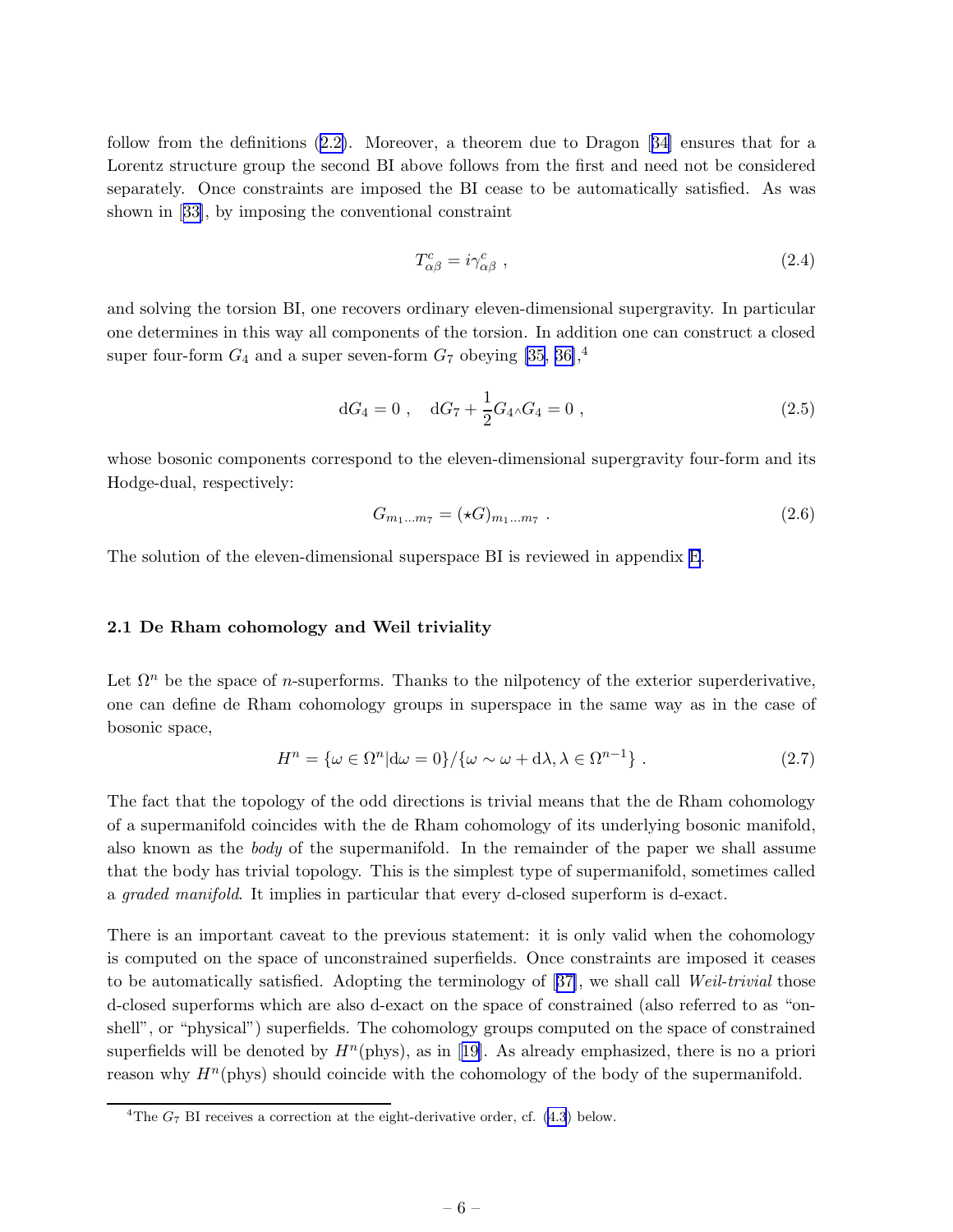#### <span id="page-7-0"></span>2.2  $\tau$ -cohomology

The space of superforms can be further graded according to the even, odd degrees of the forms. We denote the space of forms with p even and q odd components by  $\Omega^{p,q}$  so that,

$$
\Omega^n = \bigoplus_{p+q=n} \Omega^{p,q} . \tag{2.8}
$$

A  $(p, q)$ -superform  $\omega \in \Omega^{p,q}$  can be expanded as follows,

$$
\omega = \frac{1}{p!q!} E^{\beta_q} \dots E^{\beta_1} E^{a_p} \dots E^{a_1} \omega_{a_1 \dots a_p \beta_1 \dots \beta_q} . \tag{2.9}
$$

In the following we will use the notation  $\Phi_{(p,q)} \in \Omega^{p,q}$  for the projection of a superform  $\Phi \in \Omega^n$ onto its  $(p, q)$  component.

The exterior superderivative,  $d: \Omega^{p,q} \to \Omega^{p+1,q} + \Omega^{p,q+1} + \Omega^{p-1,q+2} + \Omega^{p+2,q-1}$ , when written out in this basis will give rise to components of the torsion as it acts on the coframe. Following [\[38](#page-43-0)] we split d into its various components with respect to the bigrading,

$$
\mathbf{d} = \mathbf{d}_b + \mathbf{d}_f + \tau + t \tag{2.10}
$$

where  $d_b$ ,  $d_f$  are even, odd derivatives respectively, such that  $d_b$  :  $\Omega^{p,q} \to \Omega^{p+1,q}$ ,  $d_f$  :  $\Omega^{p,q} \to$  $\Omega^{p,q+1}$ . The operators  $\tau$  and t are purely algebraic and can be expressed in terms of the torsion. Explicitly, for any  $\omega \in \Omega^{p,q}$  we have,

$$
(d_b\omega)_{a_1...a_{p+1}\beta_1...\beta_q} = (p+1) \Big( D_{[a_1}\omega_{a_2...a_{p+1}]\beta_1...\beta_q} + \frac{p}{2} T_{[a_1a_2]}^c \omega_{c|a_3...a_{p+1}]\beta_1...\beta_q}
$$
  
+  $q(-1)^p T_{[a_1|(\beta_1)]}^c \omega_{[a_2...a_{p+1}]\gamma|\beta_2...\beta_q)}$ 

$$
(d_f\omega)_{a_1...a_p\beta_1...\beta_{q+1}} = (q+1)\left((-1)^p D_{(\beta_1}|\omega_{a_1...a_p|\beta_2...\beta_{q+1}}) + \frac{q}{2}T_{(\beta_1\beta_2|}^{\gamma}\omega_{a_1...a_p\gamma|\beta_3...\beta_{q+1}}) + p(-1)^p T_{(\beta_1|[a_1]}^c\omega_{c|a_2...a_p||\beta_2...\beta_{q+1})}\right)
$$
\n(2.11)

$$
(\tau\omega)_{a_1...a_{p-1}\beta_1...\beta_{q+2}} = \frac{1}{2}(q+1)(q+2) T_{(\beta_1\beta_2|}^c \omega_{ca_1...a_{p-1}|\beta_3...\beta_{q+2})}
$$

$$
(t\omega)_{a_1...a_{p+2}\beta_1...\beta_{q-1}} = \frac{1}{2}(p+1)(p+2) T_{[a_1a_2}^{\gamma} \omega_{a_3...a_{p+2}]\gamma\beta_1...\beta_{q-1}}.
$$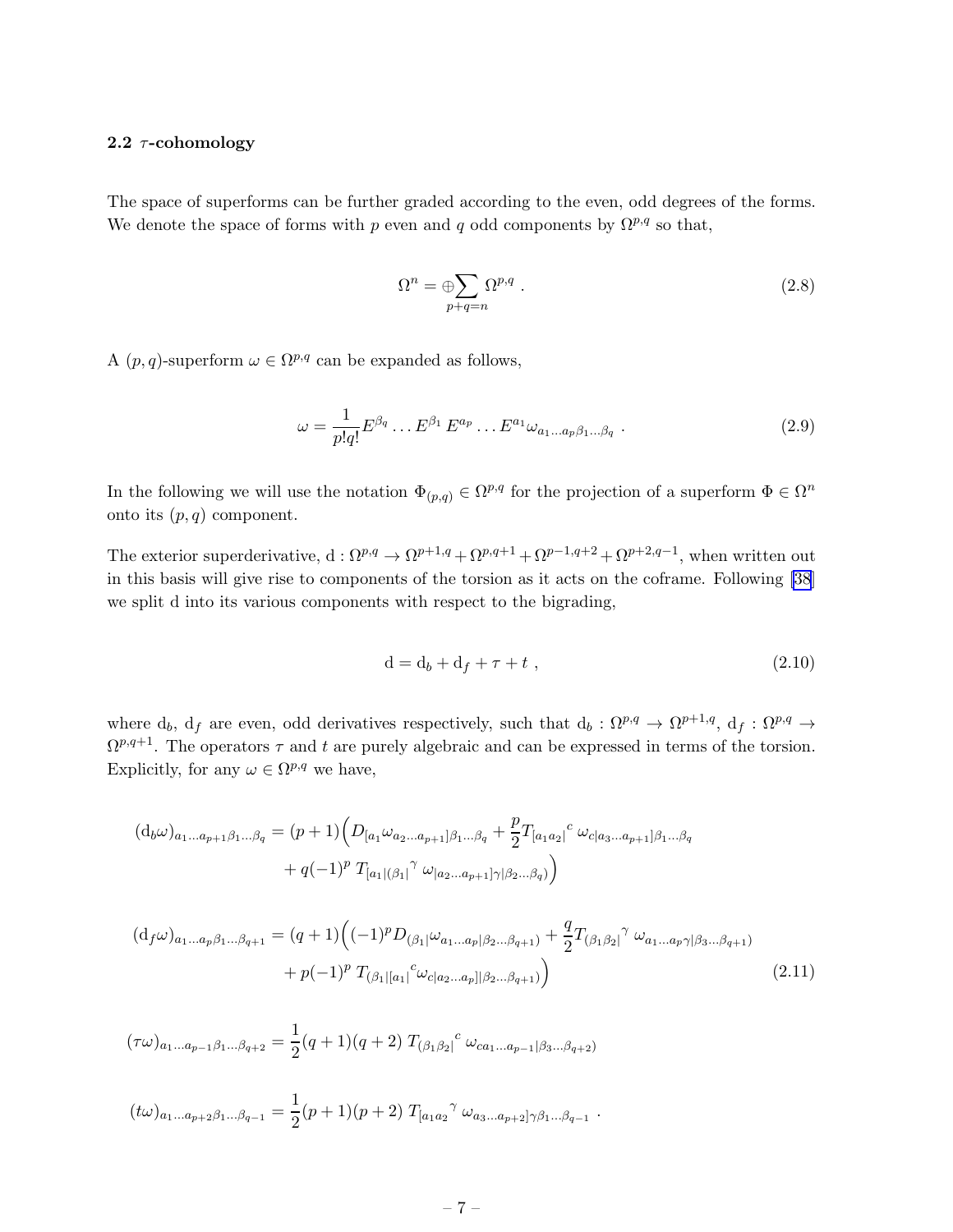<span id="page-8-0"></span>The nilpotency of the exterior derivative,  $d^2 = 0$ , implies the following identities:

$$
\tau^2 = 0
$$
  
\n
$$
d_f \tau + \tau d_f = 0
$$
  
\n
$$
d_f^2 + d_b \tau + \tau d_b = 0
$$
  
\n
$$
d_b d_f + d_f d_b + \tau t + t \tau = 0
$$
  
\n
$$
d_b^2 + d_f t + t d_f = 0
$$
  
\n
$$
d_b t + t d_b = 0
$$
  
\n
$$
t^2 = 0
$$

The first and the last of these equations are algebraic identities and are always satisfied. On the other hand, as a consequence of the splitting of the tangent bundle into even and odd directions, the remaining identities are only satisfied provided the torsion tensor obeys its Bianchi identity.

The first of the equations in (2.12), the nilpotency of the  $\tau$  operator, implies that we can consider the cohomology of  $\tau$ , as first noted in [\[38](#page-43-0)] (see also [\[35](#page-43-0)] for some related concepts). Explicitly we set,

$$
H^{p,q}_{\tau} = \{ \omega \in \Omega^{p,q} | \tau \omega = 0 \} / \{ \omega \sim \omega + \tau \lambda, \lambda \in \Omega^{p+1,q-2} \} . \tag{2.13}
$$

As in the case of de Rham cohomology, one could make a distinction between cohomology groups computed on the space of unconstrained superfields and those computed on the space of physical fields.

Supposenow that the conventional constraint  $(2.4)$  $(2.4)$  is imposed so that  $\tau$  reduces to a gamma matrix. It was conjectured in[[19\]](#page-42-0), consistently with the principle of maximal propagation of [[39\]](#page-43-0), that in this case the only potentially nontrivial  $\tau$ -cohomology appears as a result of the so-called M2-brane identity,

$$
(\gamma^a)_{(\alpha_1 \alpha_2} (\gamma_{ab})_{\alpha_3 \alpha_4)} = 0.
$$
\n(2.14)

Explicitly, for  $p = 0, 1, 2$ , one may form the following  $\tau$ -closed  $(p, q)$ -superforms,

$$
\omega_{\alpha_1...\alpha_q} = S_{\alpha_1...\alpha_q} \; ; \quad \omega_{a\alpha_1...\alpha_q} = (\gamma_{ab})_{(\alpha_1\alpha_2} P^b{}_{\alpha_3...\alpha_q)} \; ; \quad \omega_{ab\alpha_1...\alpha_q} = (\gamma_{ab})_{(\alpha_1\alpha_2} U_{\alpha_3...\alpha_q)} \; , \quad (2.15)
$$

with S, P, U, arbitrary superfields. It can be seen using (2.14) that the forms  $\omega$  above correspondto nontrivial elements of  $H^{p,q}_\tau$  with  $p = 0, 1, 2$ . The conjecture of [[19\]](#page-42-0) means that all nontrivial cohomology is thus generated, and that all  $H^{p,q}_{\tau}$  groups are trivial for  $p \geq 3$ . This was subsequently proven in[[40\]](#page-43-0) and[[41](#page-43-0), [42](#page-44-0), [43, 44](#page-44-0)].

#### 2.3 Spinorial cohomology

Following [\[19\]](#page-42-0), let us now define a spinorial derivative  $d_s$  which acts on elements of  $\tau$ -cohomology,  $d_s: H^{p,q}_{\tau} \to H^{p,q+1}_{\tau}$ . For any  $\omega \in [\omega] \in H^{p,q}_{\tau}$  we set,

$$
d_s[\omega] := [d_f \omega] \tag{2.16}
$$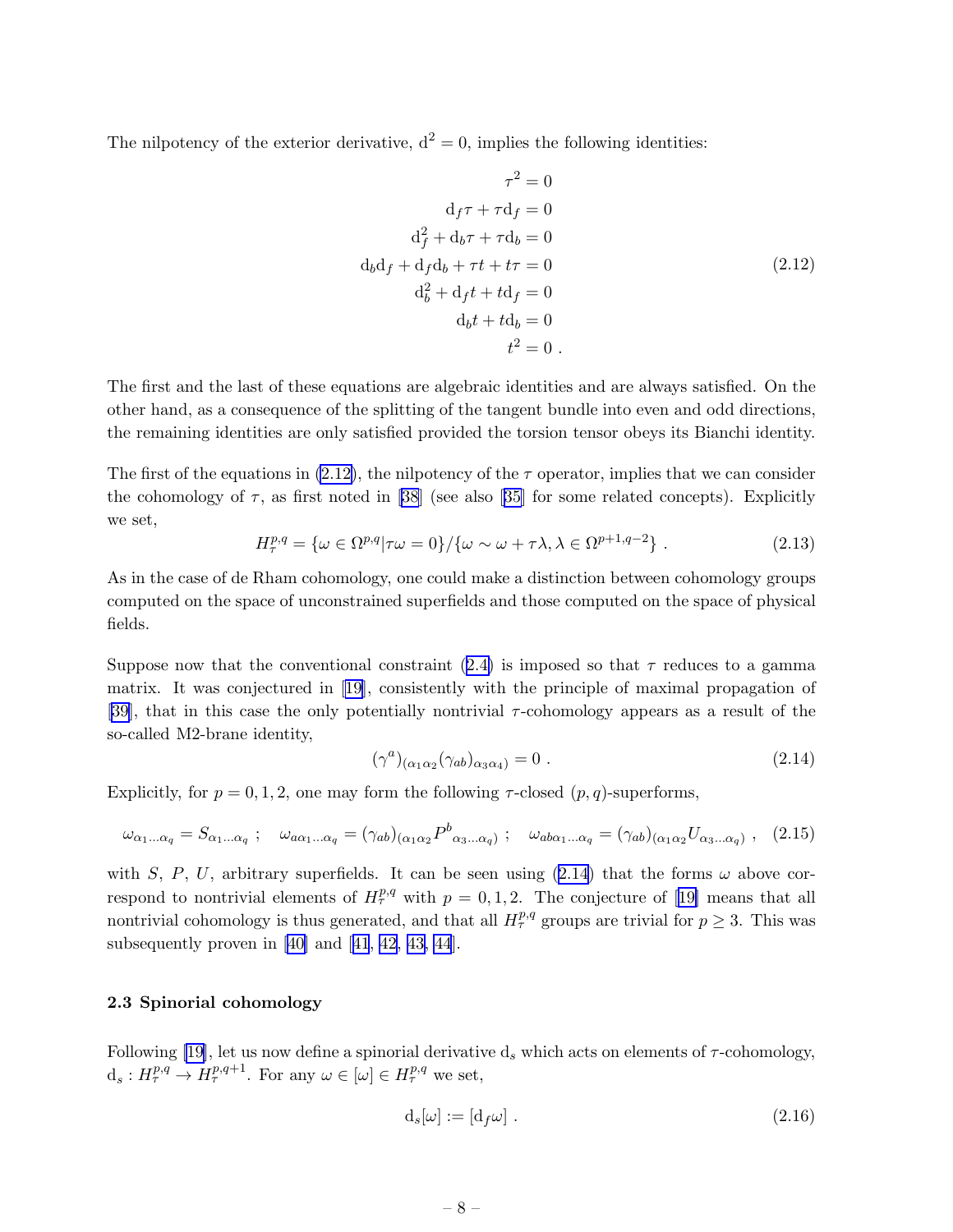<span id="page-9-0"></span>To check that this is well-defined, one first shows that  $d_f\omega$  is  $\tau$ -closed,

$$
\tau d_f \omega = -d_f \tau \omega = 0 , \qquad (2.17)
$$

where we used the second equation in [\(2.12\)](#page-8-0). Morever  $d_s(\omega)$  is independent of the choice of representative,

$$
[d_f(\omega + \tau \lambda)] = [d_f \omega - \tau d_f \lambda] = [d_f \omega]. \qquad (2.18)
$$

Furthermore it is simple to check that  $d_s^2 = 0$ ,

$$
d_s^2[\omega] = d_s[d_f\omega] = [d_f^2\omega] = -[(d_b\tau + \tau d_b)\omega] = 0,
$$
\n(2.19)

wherewe took into account the third equation in  $(2.12)$  $(2.12)$ . We can therefore define the corresponding spinorial cohomology groups  $H_s^{p,q}$  as follows,

$$
H_s^{p,q} = \{ \omega \in H_\tau^{p,q} | \mathbf{d}_s \omega = 0 \} / \{ \omega \sim \omega + \mathbf{d}_s \lambda, \lambda \in H_\tau^{p,q-1} \} . \tag{2.20}
$$

The notion of spinorial cohomology was originally introduced in[[45,](#page-44-0) [39](#page-43-0)] and applied in a series of papers with the aim of computing higher-order corrections to supersymmetric theories [\[46](#page-44-0), [47, 48, 49](#page-44-0), [50](#page-44-0)], and more recently in [\[51](#page-44-0), [52](#page-44-0), [53\]](#page-44-0). The spinorial cohomology as presented above was introduced in [\[19\]](#page-42-0) and is independent of the value of the dimension-zero torsion. It reduces to the spinorial cohomology of[[45](#page-44-0), [39\]](#page-43-0) upon imposing the conventional constraint [\(2.4\)](#page-6-0).

#### 2.4 Pure-spinor cohomology

It was first pointed out by P. Howe [\[54](#page-44-0)] and subsequently elaborated in [\[19\]](#page-42-0), that in the case where the dimension-zero torsion is flat, cf.  $(2.4)$ , the cohomology groups  $H_s^{0,q}$  are isomorphic to Berkovits's pure-spinor cohomology groups [\[55](#page-44-0)]. Therefore, in view of what was said in section [2.3,](#page-8-0) the latter are also isomorphic to the spinorial cohomology groups that had been computed a few months earlier in [\[39](#page-43-0)]. In the following we briefly explain the equivalence between the two formulations.

The pure spinor cohomology groups are defined as follows. Consider an eleven-dimensional pure spinor,  $\lambda^{\alpha}$ , à la Berkovits, i.e. such that it obeys,<sup>5</sup>

$$
\lambda^{\alpha} \gamma^a_{\alpha \beta} \lambda^{\beta} = 0 \tag{2.21}
$$

The pure spinor  $\lambda^{\alpha}$  is assigned ghost number one. Furthermore we define a form of ghost number q as a multi-pure spinor,

$$
\omega = \lambda^{\alpha_1} \dots \lambda^{\alpha_q} \omega_{\alpha_1 \dots \alpha_q} \tag{2.22}
$$

Note that the above definition implies that  $\omega \in [\omega] \in H^{0,q}_{\tau}$ : indeed shifting  $\omega_{\alpha_1...\alpha_q}$  by a  $\tau$ -exact term would drop out of the right-hand side above due to the contractions with the pure spinors; moreover  $\omega_{\alpha_1...\alpha_q}$  is trivially  $\tau$ -closed.

 $5$ Thisdefinition is different from an eleven-dimensional pure spinor à la Cartan, used in [[56\]](#page-44-0), which obeys  $\lambda^{\alpha} \gamma_{\alpha\beta}^{ab} \lambda^{\beta} = 0$  in addition to (2.21).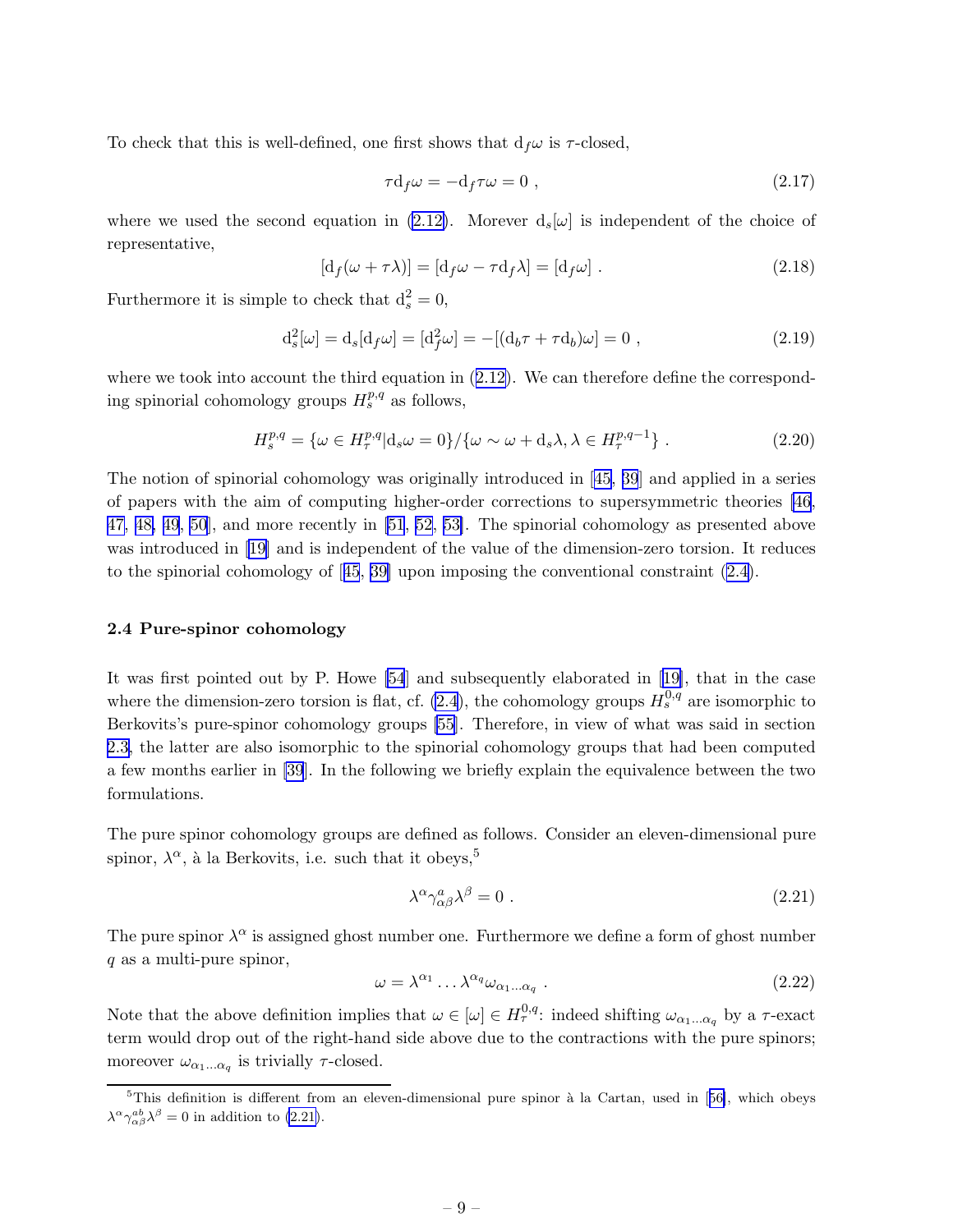<span id="page-10-0"></span>The pure-spinor BRST operator is defined as follows,

$$
Q := \lambda^{\alpha} D_{\alpha} , \qquad (2.23)
$$

where  $D_{\alpha}$  is the spinor component of the covariant derivative defined in flat superspace. Therefore the action of Q on omega,

$$
Q\omega = \lambda^{\alpha_1} \dots \lambda^{\alpha_q} \lambda^{\alpha_{q+1}} D_{\alpha_{q+1}} \omega_{\alpha_1 \dots \alpha_q} , \qquad (2.24)
$$

corresponds precisely to the action of  $d_s$  defined in [\(2.16](#page-8-0)). Indeed, for flat superspace the torsion terms drop out and  $d_f$  reduces to  $D_\alpha$ , cf. the second line of eq. [\(2.11\)](#page-7-0). Moreover the contraction with the pure spinors on the right-hand side above implies that  $Q\omega \in [Q\omega] \in H^{0,q+1}_{\tau}$ , for the same reasons noted below([2.22\)](#page-9-0). In other words, in the linearized limit the pure-spinor cohomology groups of ghost number q are isomorphic to the spinorial cohomology groups  $H_s^{0,q}$ . For an extended review of pure-spinor superfields, see [\[57](#page-44-0)].

#### 3. The action principle

The *action principle*, also known as *ectoplasmic integration*, is a way of constructing superin-variants in D spacetime dimensions as integrals of closed D-superforms [\[58, 59\]](#page-44-0). Indeed if L is a closed D-superform, the following action is invariant under supersymmetry,

$$
S = \frac{1}{D!} \int d^D x \, \varepsilon^{m_1 \dots m_D} L_{m_1 \dots m_D} \vert \;, \tag{3.1}
$$

where a vertical bar denotes the evaluation of a superfield at  $\theta^{\mu} = 0$ . This can be seen as follows. Consider an infinitesimal super-diffeomorphism generated by a super-vector field  $\xi$ . The corresponding transformation of the action reads,

$$
\delta L = \mathcal{L}_{\xi} L = (\text{d}i_{\xi} + i_{\xi} \text{d})L = \text{d}i_{\xi} L , \qquad (3.2)
$$

where we took into account that  $L$  is closed. On the other hand, local supersymmetry transformations and spacetime diffeomorphisms are generated by  $\xi$  and, in view of (3.2), the integrand in (3.1) transforms as a total derivative under such transformations. The action is thus invariant assuming boundary terms can be neglected.

This method is particularly well-suited to actions with Chern-Simons (CS) terms and indeed hasbeen used to construct all Green-Schwarz brane actions [[60](#page-44-0), [61\]](#page-44-0), see [\[62,](#page-44-0) [63](#page-45-0)] for more recent applications to other theories and [\[64](#page-45-0)] for applications to higher-order corrections. The idea is as follows: let  $Z_D$  be the CS term and  $W_{D+1} = dZ_D$  its exterior derivative. Obviously  $W_{D+1}$  is a closed form. On the other hand one might be led to conclude that the de Rham cohomology group of rank  $D+1$  must be trivial on a supermanifold whose body is D-dimensional, hence  $W_{D+1}$ must also be exact. This means that it can be written as  $W_{D+1} = dK_D$  where now, contrary to  $Z_D$ ,  $K_D$  is a globally-defined (gauge-invariant) superform. It follows that  $L_D := Z_D - K_D$  is a closed superform, and can therefore be used to construct a supersymmetric action as in (3.1).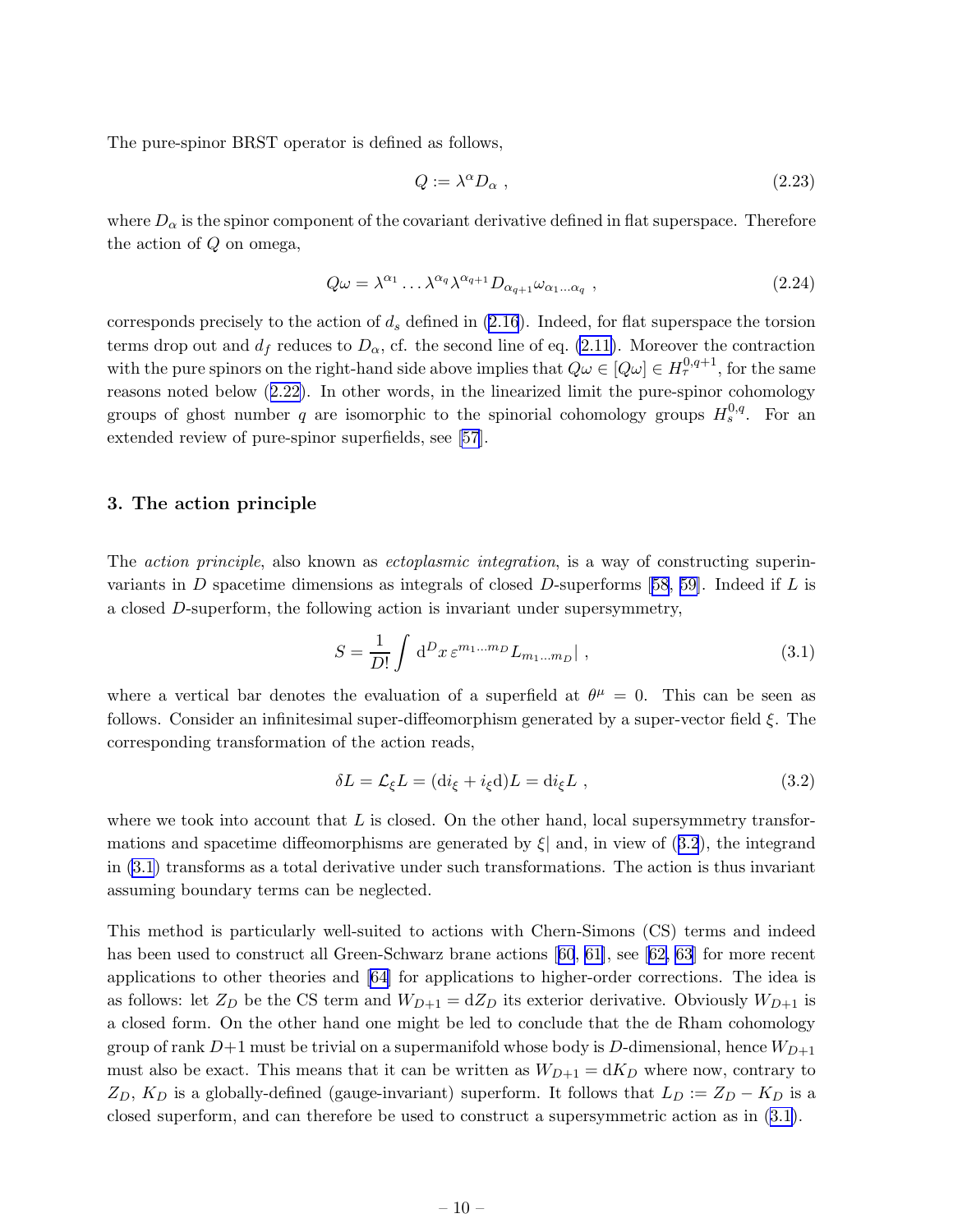<span id="page-11-0"></span>Eleven-dimensional supergravity is another example of an action with Chern-Simons terms, and we turn to the application of the action principle to this case in the following sections. Unfortunately there is a caveat to the previous argument that  $W_{D+1}$  is exact. As already noted in section [2.1](#page-6-0), this argument can be applied only in the case where the cohomology is computed on the space of unconstrained superfields, but is not *a priori* true on the space of physical (onshell) superfields. Interestingly it does turn out to be true in all known cases. As we will see in the following this includes the case of ordinary eleven-dimensional supergravity as well as its supersymmetric corrections with five derivatives. In section [4.2](#page-15-0) we show that a sufficient condition for the Weil triviality of the eight-derivative correction is the  $\tau$ -exactness of  $X_{0,8}$ .

We shall parameterize the derivative expansion in terms of the Planck length  $l$ , so that the Cremmer-Julia-Scherk two-derivative action (CJS) corresponds to zeroth order in l. In section [4](#page-13-0) we show that, provided the four- and seven-form BI are satisfied at order  $\mathcal{O}(l^6)$ , cf. [\(4.3\)](#page-13-0), there are at least two Weil-trivial twelveforms  $W_{12}$  and hence at least two independent supersymmetric actions with eight derivatives. Provided the twelve-forms associated to certain anomalous CS terms are Weil-trivial, cf. [\(4.16\)](#page-15-0) below, there will be a third independent superinvariant at this order. We argue that at least two of those superinvariants will exist to all orders in the derivative expansion.

As we will see in detail in the following, in practice one solves for the flat components of the closed superform  $L<sub>D</sub>$  in a stepwise fashion in increasing engineering dimension. Once all flat componentsof  $L<sub>D</sub>$  have been determined in this way, the explicit form of the action ([3.1](#page-10-0)) can be extracted using the formula,

$$
L_{m_1...m_D}| = e_{m_D}^{a_D} \cdots e_{m_1}^{a_1} L_{a_1...a_D}| + D e_{m_D}^{a_D} \cdots e_{m_2}^{a_2} \psi_{m_1}^{a_1} L_{\alpha_1 a_2...a_D}| + \cdots
$$
  

$$
\cdots + \psi_{m_D}^{a_D} \cdots \psi_{m_1}^{a_1} L_{\alpha_1...\alpha_D}| ,
$$
  
(3.3)

where  $\psi_m^{\alpha} := E_m{}^{\alpha}$  and  $e_m{}^a := E_m{}^a$  are identified as the gravitino and the vielbein of (bosonic) spacetime respectively. In particular the bosonic terms of the Lagrangian can be read off immediately from  $L_{a_1...a_D}$ .

#### 3.1 CJS supergravity in the action principle formulation

The eleven-dimensional supergravity action reads [\[1\]](#page-42-0),

$$
S = \int (R \star 1 - \frac{1}{2} G_{4} \star G_4 - \frac{1}{6} C_{3} \Lambda G_{4} \Lambda G_4) | , \qquad (3.4)
$$

where  $dC_3 = G_4$  is the threeform potential; it is understood that only the bosonic  $(11,0)$ components of the forms enter the formula above, as in [\(3.1\)](#page-10-0).

This action can also be understood from the point of view of the action principle as follows. The twelveform corresponding to the CS term reads,

$$
W_{12} = -\frac{1}{6}G_{4} \wedge G_{4} \wedge G_{4} = dZ_{11} \; ; \quad Z_{11} = -\frac{1}{6}C_{3} \wedge G_{4} \wedge G_{4} \; . \tag{3.5}
$$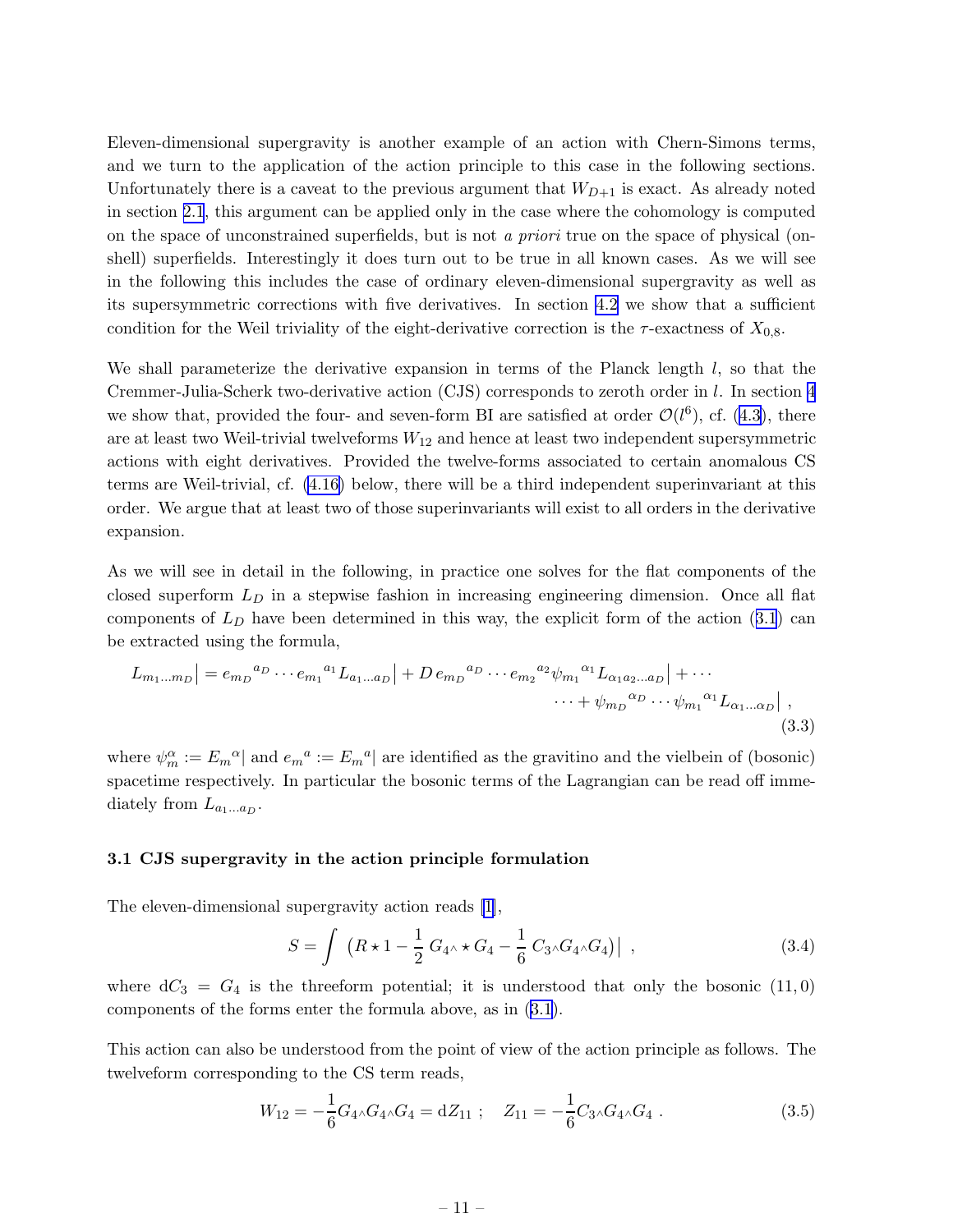<span id="page-12-0"></span>Using the BI([2.5\)](#page-6-0) this can also be written in a manifestly Weil-trivial form,

$$
W_{12} = dK_{11} \; ; \quad K_{11} = \frac{1}{3} G_4 \wedge G_7 \; . \tag{3.6}
$$

Taking  $L_{11} = Z_{11} - K_{11}$  we obtain that the following action is invariant under supersymmetry,

$$
S = \int \left( -\frac{1}{3} G_4 \wedge G_7 - \frac{1}{6} C_3 \wedge G_4 \wedge G_4 \right) | . \tag{3.7}
$$

This can then be put in the form [\(3.4\)](#page-11-0) by using the on-shell conditions  $\star G_4 = G_7$  and  $G_4 \star G_4 =$  $6R \star 1$ , cf. appendix [A.](#page-20-0) Therein we also give the details of the solution of the superspace equation  $W_{12} = dK_{11}$  and we show, as a byproduct, that the solution for  $K_{11}$  given in (3.6) is unique up to exact terms.

## 3.2 The  $\mathcal{O}(l^3)$  correction (five derivatives)

It was shown in [\[49](#page-44-0)], by directly computing the relevant spinorial cohomology group, that there is a unique superinvariant at the five derivative level (order  $l^3$  in the Planck length).<sup>6</sup> The modified eleven-dimensional action to order  $l^3$  reads,

$$
S = \int \left( R \star 1 - \frac{1}{2} G_{4} \star G_4 - \frac{1}{6} C_3 \Lambda G_4 \Lambda G_4 + l^3 (C_3 \Lambda G_4 \Lambda \text{tr} R^2 + 2 \text{tr} R^2 \Lambda \star G_4) \right) \Big| , \qquad (3.8)
$$

where an arbitrary numerical coefficient has been absorbed in the definition of l and  $\text{tr}R^2$ :  $R_a{}^b \wedge R_b{}^a$ ; it is understood that only the bosonic  $(11,0)$  components of the forms enter the formula above. This action can also be easily understood from the point of view of the action principle as follows. Consider the twelve-form corresponding to the CS term at order  $l^3$ ,

$$
W_{12} = G_{4} \wedge G_{4} \wedge \text{tr} R^2 = dZ_{11} \; ; \quad Z_{11} = C_{3} \wedge G_{4} \wedge \text{tr} R^2 \; . \tag{3.9}
$$

Using the BI([2.3\)](#page-5-0), [\(2.5\)](#page-6-0) this can also be written in a manifestly Weil-trivial form,

$$
W_{12} = dK_{11} \; ; \quad K_{11} = -2 \, G_7 \wedge \text{tr} R^2 \; . \tag{3.10}
$$

Taking  $L_{11} = Z_{11} - K_{11}$  we obtain the following superinvariant at order  $l^3$ ,

$$
\Delta S = \int \left( C_3 \Delta G_4 \Delta \text{tr} R^2 + 2 G_7 \Delta \text{tr} R^2 \right) \Big| \tag{3.11}
$$

This can be seen, using the Hodge duality relation  $G_7 = \star G_4$ , to precisely correspond to the order- $l^3$  terms in  $(3.8).^7$ 

In appendix [B](#page-25-0) we work out in detail the superspace equation  $W_{12} = dK_{11}$  and confirm that the solution  $(3.10)$  for  $K_{11}$  is unique up to exact terms, in accordance with the spinorial cohomology result of[[49\]](#page-44-0).

<sup>&</sup>lt;sup>6</sup>As explained in [\[49](#page-44-0)], on a topologically trivial spacetime manifold this superinvariant can be removed by an appropriate field redefinition of the threeform superpotential. However on a spacetime with nonvanishing first Pontryagin class the superinvariant cannot be redefined away without changing the quantization condition of the fourform field strength.

<sup>&</sup>lt;sup>7</sup>The Hodge duality relation between  $G_7$  and  $G_4$  is expected to receive higher-order corrections (see below [4.11](#page-14-0)). These can be neglected here since  $\Delta S$  is already a higher-order correction.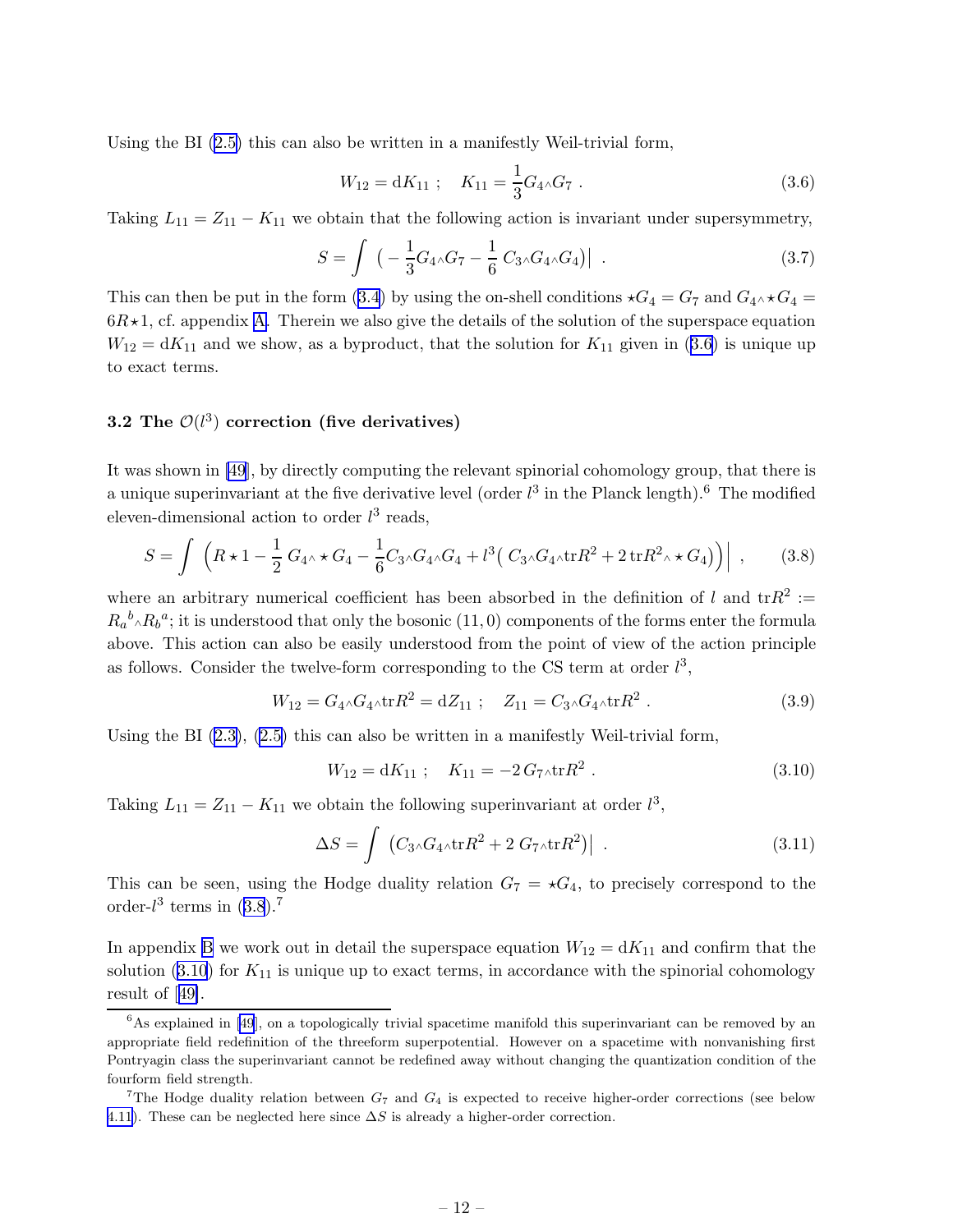## <span id="page-13-0"></span>4. The  $\mathcal{O}(l^6)$  correction (eight derivatives)

As was shown in[[6](#page-42-0), [65](#page-45-0)], the requirement that the M5-brane gravitational anomaly is cancelled by inflow from eleven dimensions implies the existence of certain CS terms  $Z_{11}$  at the eightderivative order in the eleven-dimensional theory. The corresponding twelve-form reads,

$$
W_{12} = l^6 G_4 \wedge X_8 = dZ_{11} \ ; \quad Z_{11} = l^6 C_3 \wedge X_8 \ , \tag{4.1}
$$

where  $X_8$  is related to the M5-brane anomaly polynomial by descent,

$$
X_8 = \text{tr}R^4 - \frac{1}{4}(\text{tr}R^2)^2 \,,\tag{4.2}
$$

and we have set  $(\text{tr}R^2)^2 := \text{tr}R^2 \wedge \text{tr}R^2$ ,  $\text{tr}R^4 := R_a{}^b \wedge R_b{}^c \wedge R_c{}^d \wedge R_d{}^a$ . At eight derivatives the modified four- and seven-form BI read,

$$
dG_4 = 0 \; ; \quad dG_7 + \frac{1}{2}G_4 \wedge G_4 = l^6 X_8 \; , \tag{4.3}
$$

where a numerical coefficient has been absorbed in the definition of  $l$ . We expand the forms perturbatively in l,

$$
G_4 = G_4^{(0)} + l^6 G_4^{(1)} + \cdots ; \quad G_7 = G_7^{(0)} + l^6 G_7^{(1)} + \cdots , \qquad (4.4)
$$

and similarly for the supercurvature  $R_A^B$ . Note that in the expansion above the bosonic components of the lowest-order fields,  $G_{m_1...m_4}^{(0)}$  etc, are identified with the fieldstrengths of the supergravity multiplet, while the higher-order fields  $G_4^{(1)}$  $_4^{\text{(1)}}$  etc, are composite higher-derivative fields which are polynomial in the fieldstrengths of the supergravity fields.

Solving perturbatively the BI at each order in  $l$ , taking into account that the exterior superderivative d =  $dz^M \partial_M$  is zeroth-order in l, implies,

$$
dG_4^{(0)} = 0; \quad dG_4^{(1)} = 0; dG_7^{(0)} + \frac{1}{2}G_4^{(0)} \, {}_{\wedge}G_4^{(0)} = 0; \quad dG_7^{(1)} + G_4^{(1)} \, {}_{\wedge}G_4^{(0)} = X_8^{(1)} \,,
$$
\n
$$
(4.5)
$$

where we have set  $l^6 X_8 = l^6 X_8^{(1)} + \cdots$ . Note that  $X_8^{(1)}$  $\frac{1}{8}$  only involves the lowest-order curvature  $R^{(0)}$ . Let us expand the twelve-form  $W_{12}$  perturbatively in l,  $W_{12} = l^6 W_{12}^{(1)} + \cdots$ , so that,

$$
W_{12}^{(1)} = X_8^{(1)} \circ G_4^{(0)} = dZ_{11} \; ; \quad Z_{11} = X_8^{(1)} \circ C_3^{(0)} \; . \tag{4.6}
$$

It then follows from (4.5) that this can also be written in a manifestly Weil-trivial form as follows,

$$
W_{12}^{(1)} = dK_{11} \; ; \quad K_{11} = G_7^{(1)} \, {}_{\wedge} G_4^{(0)} - 2G_7^{(0)} \, {}_{\wedge} G_4^{(1)} \; . \tag{4.7}
$$

In particular we see that it suffices to solve the four- and seven-form BI in order to determine the order- $l^6$  superinvariant corresponding to  $L_{11} = Z_{11} - K_{11}$ ,

$$
\Delta S = l^6 \int \left( X_8^{(1)} \wedge C_3^{(0)} - G_7^{(1)} \wedge G_4^{(0)} + 2G_7^{(0)} \wedge G_4^{(1)} \right) \Big| , \qquad (4.8)
$$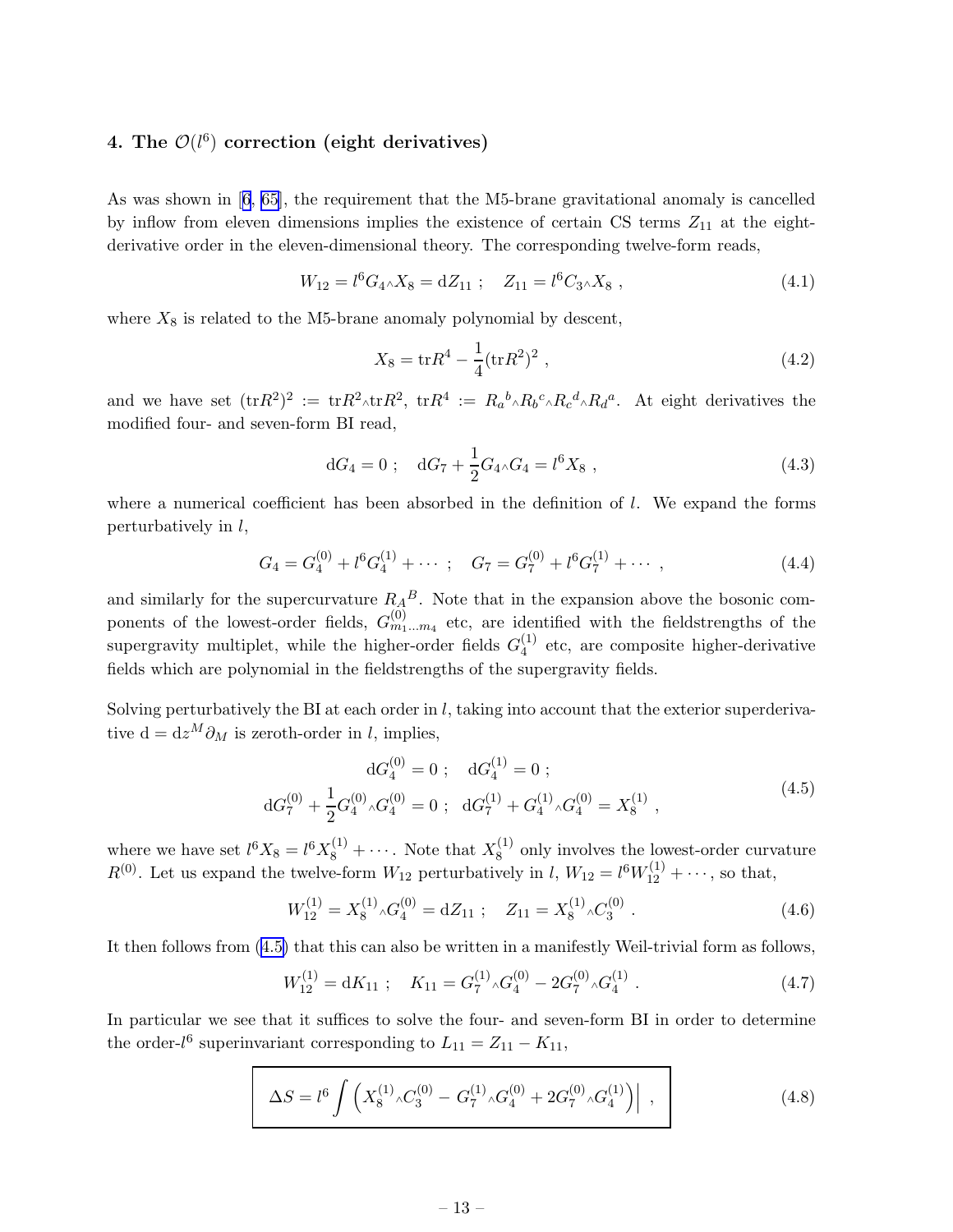<span id="page-14-0"></span>where it is understood that only the bosonic  $(11,0)$  components of the forms enter. This is the superinvariant corresponding to the supersymmetrization of the CS term([4.1\)](#page-13-0). The action would then read to this order,

$$
S = \int \left( R^{(0)} \star 1 - \frac{1}{2} G_4^{(0)} \star \kappa G_4^{(0)} - \frac{1}{6} C_3^{(0)} \star G_4^{(0)} \star G_4^{(0)} + l^6 \left( X_8^{(1)} \star C_3^{(0)} - G_7^{(1)} \star G_4^{(0)} + 2G_7^{(0)} \star G_4^{(1)} \right) \right) \tag{4.9}
$$

where  $R^{(0)}$ ,  $G^{(0)}$  are identified with the fieldstrengths of the physical fields in the supergravity multiplet, while the first-order fields  $R^{(1)}$ ,  $G^{(1)}$  should be thought of as gauge-invariant functions of the physical fields. We see that the action above is in agreement with the expectation that the bosonic part of the derivative-corrected supergravity action should be of the form,

$$
S = \int \left( R \star 1 - \frac{1}{2} G_{4} \star G_4 - \frac{1}{6} C_{3} \Lambda G_4 \Lambda G_4 + l^6 (X_8 \Lambda C_3 + \Delta L \star 1) \right), \tag{4.10}
$$

with  $\Delta L$  a function of R, G and their derivatives. Since  $\Delta L$  is gauge invariant, we see in particular that the CS terms do not receive higher-order corrections beyond eight derivatives.

Varying  $(4.10)$  with respect to  $C_3$  implies,

$$
d \star G_4 + \frac{1}{2} G_4 \wedge G_4 = X_8 + \frac{\delta}{\delta C_3} (\Delta L \star 1) \ . \tag{4.11}
$$

It is straightforward to see that the second term on the right-hand side above is exact by virtue of the fact that  $\Delta L$  is gauge invariant and thus only depends on  $C_3$  through  $G_4$ . Indeed the variation of the C<sub>3</sub>-dependent terms in the  $\Delta L$  part of the action (4.10) can be written (possibly up to integration by parts) in the form  $\int \Phi_7 \wedge d\delta C_3$ , for some seven-form  $\Phi_7$ . Therefore by appropriately correcting the lowest-order duality relation by higher-derivative terms,  $G_7 = \star G_4 + \mathcal{O}(l^6)$ , one arrives at the modified BI [\(4.3](#page-13-0)).

#### 4.1 How many superinvariants?

We have seen that provided the modified BI [\(4.3](#page-13-0)) are satisfied, there will be at least one superinvariant at eight derivatives, cf. [\(4.8](#page-13-0)). A second independent superinvariant can also be similarly constructed as follows. Consider the twelve-form,

$$
W'_{12} = \frac{1}{6} G_4 \wedge G_4 \wedge G_4 \ . \tag{4.12}
$$

Expanding perturbatively to order  $l^6$  we obtain,

$$
W_{12}^{\prime(1)} = \frac{1}{2} G_4^{(0)} \, {}_{\Lambda} G_4^{(0)} \, {}_{\Lambda} G_4^{(1)} = dZ_{11} \; ; \quad Z_{11} = \frac{1}{2} G_4^{(1)} \, {}_{\Lambda} G_4^{(0)} \, {}_{\Lambda} G_3^{(0)} \; , \tag{4.13}
$$

The above can also be written in a manifestly Weil-trivial form using([4.5](#page-13-0)),

$$
W_{12}'^{(1)} = dK_{11} \; ; \quad K_{11} = -G_7^{(0)} \, {}_{\wedge} G_4^{(1)} \; . \tag{4.14}
$$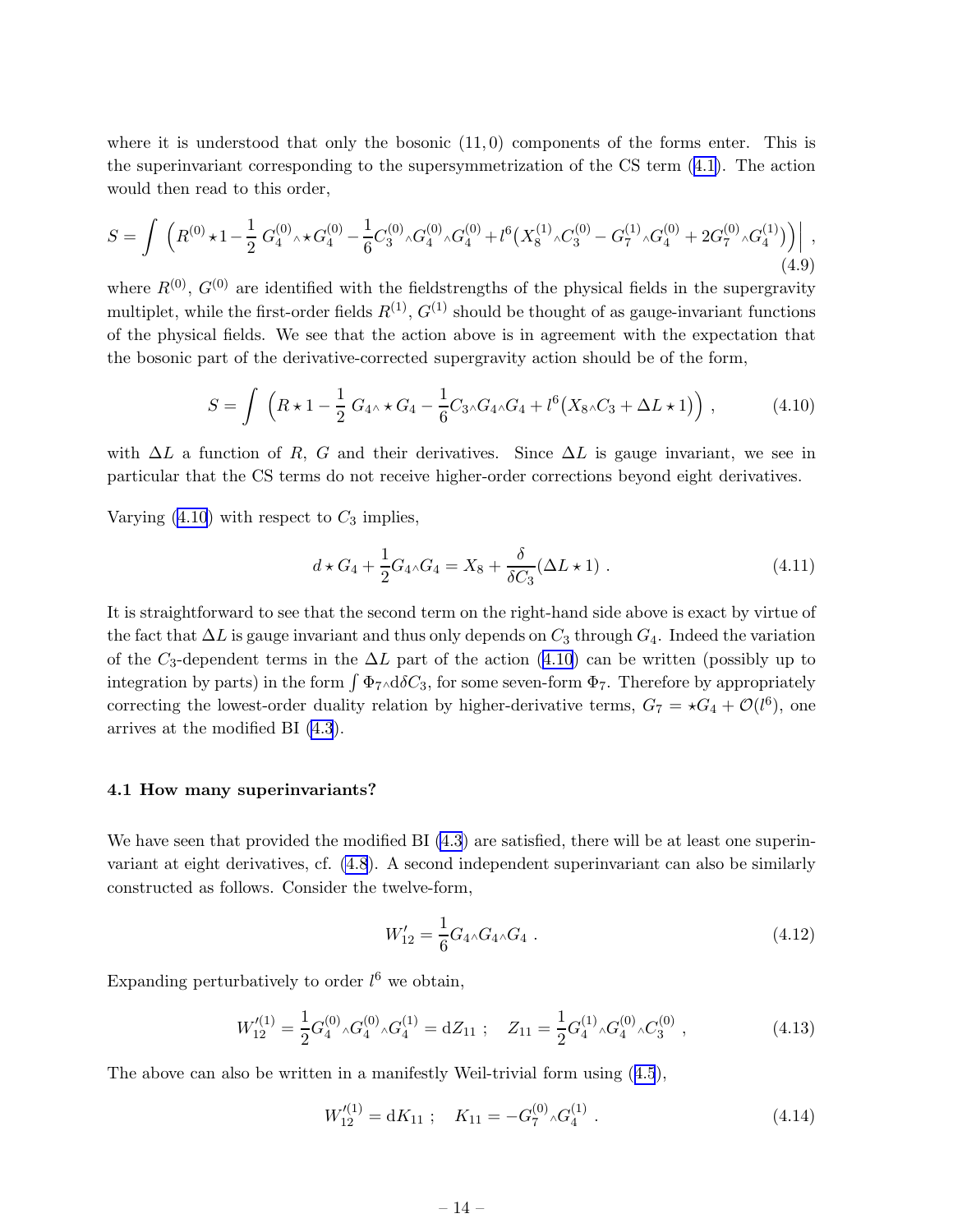<span id="page-15-0"></span>The order- $l^6$  superinvariant corresponding to  $Z_{11} - K_{11}$  then reads,

$$
\Delta S' = l^6 \int G_4^{(1)} \left( \frac{1}{2} G_4^{(0)} \right) C_3^{(0)} + G_7^{(0)} \right) , \qquad (4.15)
$$

where it is understood that only the bosonic  $(11,0)$  components of the forms enter. The above superinvariant does not contain the correct CS terms required by anomaly cancelation, cf.([4.10\)](#page-14-0), and should therefore be excluded by the requirement of quantum consistency of the theory. However if one is only interested in counting superinvariants at order  $l^6$  in the classical theory, the above superinvariant is perfectly acceptable and its existence is guaranteed provided the BI are obeyed to order  $l^6$ .

Dropping the requirement of quantum consistency, relying on classical supersymmetry alone, one may also consider the following two twelveforms,

$$
U_{12} = l^6 G_4 \wedge \text{tr} R^4 \; ; \quad V_{12} = l^6 G_4 \wedge (\text{tr} R^2)^2 \; , \tag{4.16}
$$

so that  $U-\frac{1}{4}$  $\frac{1}{4}V$  is the Weil-trivial twelveform corresponding to the CS terms of eleven-dimensional supergravity required for anomaly cancellation, cf.  $(4.1)$ . It follows that either U, V are both Weil-trivial, or neither  $U$  nor  $V$  is Weil-trivial. If the former is true, there would exist gaugeinvariant elevenforms  $K_U$ ,  $K_V$  so that at order  $l^6$  we have  $U^{(1)} = dK_U$ ,  $V^{(1)} = dK_V$ . One can then construct two corresponding superinvariants using the action principle,

$$
\Delta S_U = l^6 \int \left( \text{tr} R^4 \wedge C_3^{(0)} - K_U \right) ; \quad \Delta S_V = l^6 \int \left( (\text{tr} R^2)^2 \wedge C_3^{(0)} - K_V \right) . \tag{4.17}
$$

By the argument at the end of the last section,  $\Delta S_U$ ,  $\Delta S_V$  should correspond to a modified BIobtained by replacing the right-hand side of the second equation in ([4.3\)](#page-13-0) by  $\text{tr}R^4$ ,  $(\text{tr}R^2)^2$ respectively. Then  $K_U$ ,  $K_V$  would still be given by [\(4.7](#page-13-0)) but with  $G_4^{(1)}$  $\stackrel{(1)}{4},\stackrel{(1)}{G_7^{\left( 1\right) }}$  $\frac{1}{7}$  solutions of the new modified BI.

Together with the superinvariant  $\Delta S'$  of (4.15), we would then have a total of at least three independent superinvariants at the eight-derivative order, with only one linear combination thereof,  $\Delta S$  of [\(4.8](#page-13-0)), corresponding to the quantum-mechanically consistent eight-derivative correction. As we will see in section (4.2), if  $\Delta S_U$ ,  $\Delta S_V$  exist they must necessarily be cubic or lower in the fields.

#### 4.2  $\tau$ -exactness of  $X_8$

Basedon what is known about superinvariants in  $D < 11$  dimensions [[66](#page-45-0)], it is plausible to assume that the superinvariant [\(4.8](#page-13-0)) corresponding to the supersymmetrization of the CS term [\(4.1\)](#page-13-0) should be quartic or higher in the fields. As pointed out in[[19\]](#page-42-0), a necessary condition for the superinvariant to be quartic is that the order- $l^6$  sevenform should be quartic or higher in the fields. Since  $G_{0.7}^{(1)}$  $_{0,7}^{(1)}$  cannot be quartic or higher in the fields, as can be seen by dimensional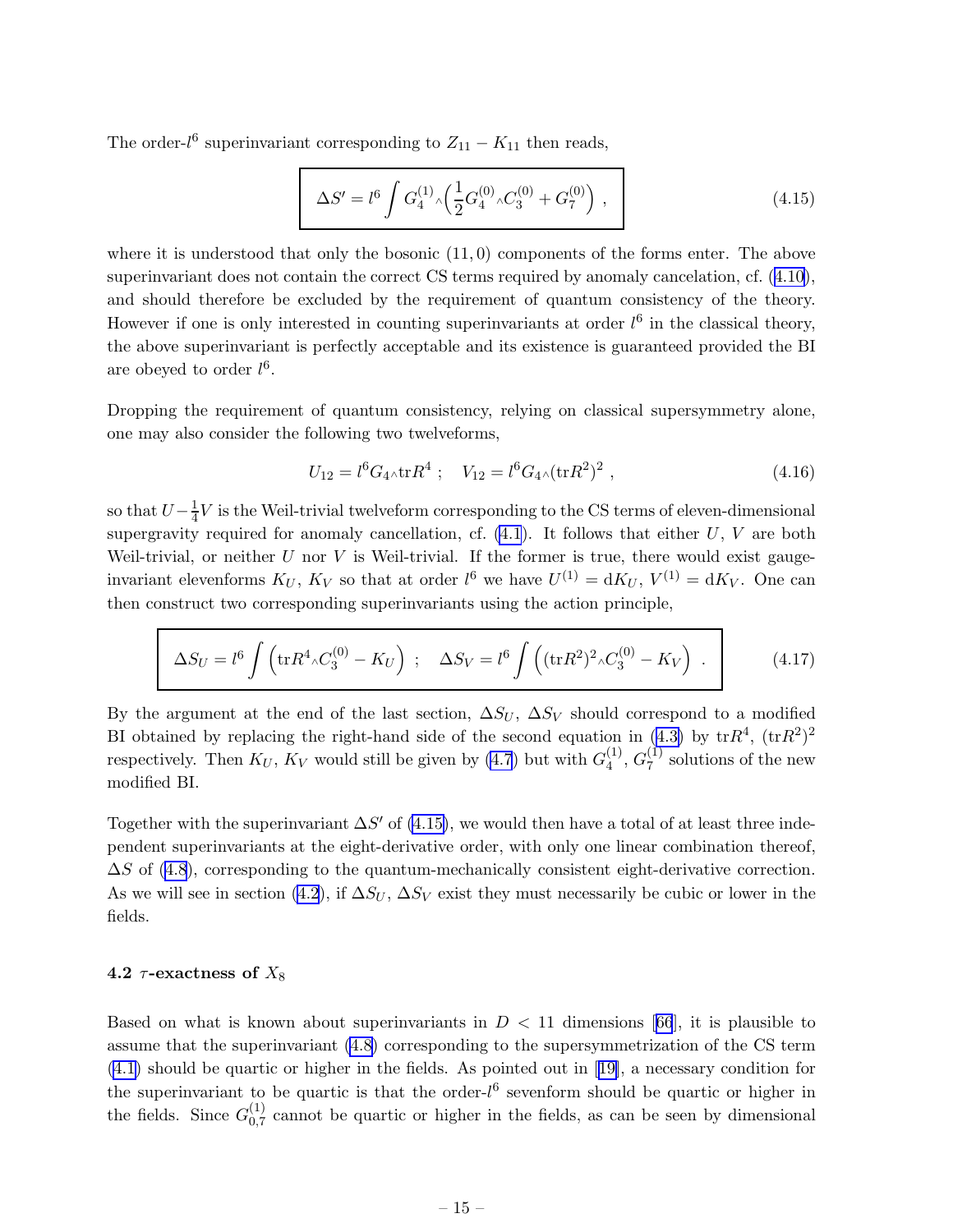<span id="page-16-0"></span>analysis, the order- $l^6$  seven-form BI [\(4.5\)](#page-13-0) must be solved for  $G_{0,7}^{(1)} = 0$ . It then follows that the purely spinorial component of the M5-brane anomaly eightform  $X_{0,8}$  is  $\tau$ -exact. Explicitly, the first nontrivial component (at dimension four) of the seven-form BI then reads,

$$
\gamma_{(\alpha_1\alpha_2)}^f G^{(1)}_{f|\alpha_3...\alpha_8} = X^{(1)}_{\alpha_1...\alpha_8} . \tag{4.18}
$$

As explained in detail in appendix [E,](#page-38-0)taking the form of  $G^{(0)}$  into account, cf. ([E.1\)](#page-38-0), it follows that the Weil-triviality condition,

$$
W_{12} = dK_{11} \t\t(4.19)
$$

is solved up to dimension  $7/2$  for  $K_{0,11} = K_{1,10} = K_{2,9} = 0$ . At dimension four, condition (4.19) then takes the form,

$$
\gamma_{(\alpha_1\alpha_2)}^f K_{fab|\alpha_3...\alpha_{10})} = W_{ab\alpha_1...\alpha_{10}}^{(1)}.
$$
\n(4.20)

From this it follows that (4.19) is solved, up to  $\tau$ -exact terms, for  $K_{3,8}$  given in terms of  $G_{1,6}^{(1)}$  $\frac{(1)}{1,6}$ cf. (4.18),

$$
K_{abc\alpha_1...\alpha_8} = 3(\gamma_{ab})_{\alpha_1\alpha_2} G^{(1)}_{c\alpha_3...\alpha_8} , \qquad (4.21)
$$

where it is understood that all bosonic (spinor) indices are antisymmetrized (symmetrized). Note that the solution for  $K_{3,8}$  above relies on the M2-brane identity [\(2.14](#page-8-0)).

Moreover, it can be shown that all higher components of  $K_{11}$  solving (4.19) are automatically guaranteed to exist. To see this, let us define the twelve-form,

$$
I_{12} := W_{12} - dK_{11} \t\t(4.22)
$$

which is closed by construction,

$$
0 = (dI)_{p,13-p} = \tau I_{p+1,11-p} + d_f I_{p,12-p} + d_b I_{p-1,13-p} + t I_{p-2,14-p} . \tag{4.23}
$$

On the other hand, as we saw above, provided (4.18) holds, condition (4.19) is solved up to dimension four, i.e.  $I_{p,12-p} = 0$  for  $p = 0,1,2$ . Setting  $p = 2$  in (4.23) then gives  $\tau I_{3,9} = 0$ , which implies  $I_{3,9} = 0$  up to a  $\tau$ -exact piece that can be absorbed in  $K_{4,7}$ , since all  $\tau$ -cohomology groups  $H^{p,12-p}_{\tau}$  are trivial for  $p \geq 3$ , cf. section [2.2.](#page-7-0) By induction we easily see that  $I_{p,12-p} = 0$ , for all  $p \geq 3$ . In other words, provided (4.18) holds, the Weil-triviality condition (4.19) is guaranteed to admit a solution.

In the present paper we provide highly nontrivial evidence corroborating (4.18). We will give the outline of the argument here, relegating the technical details to appendix [C.](#page-32-0) The component  $X_{0,8}$  of the anomaly polynomial in (4.18) contains a large number of terms of the form  $G<sup>4</sup>$ , which can be organized in terms of irreducible representations of  $B_5$ . Using certain Fierz identities, cf. appendix [D](#page-36-0), we have been able to show that almost all of these terms are indeed  $\tau$ -exact. There are only three irreducible representations of  $B_5$  corresponding to terms which can potentially be present in  $X_{0,8}$  and are not  $\tau$ -exact. These are: (04000), (03002) and (02004), where we use the Dynkinnotation for  $B_5$ , see e.g. appendix C of [[19](#page-42-0)].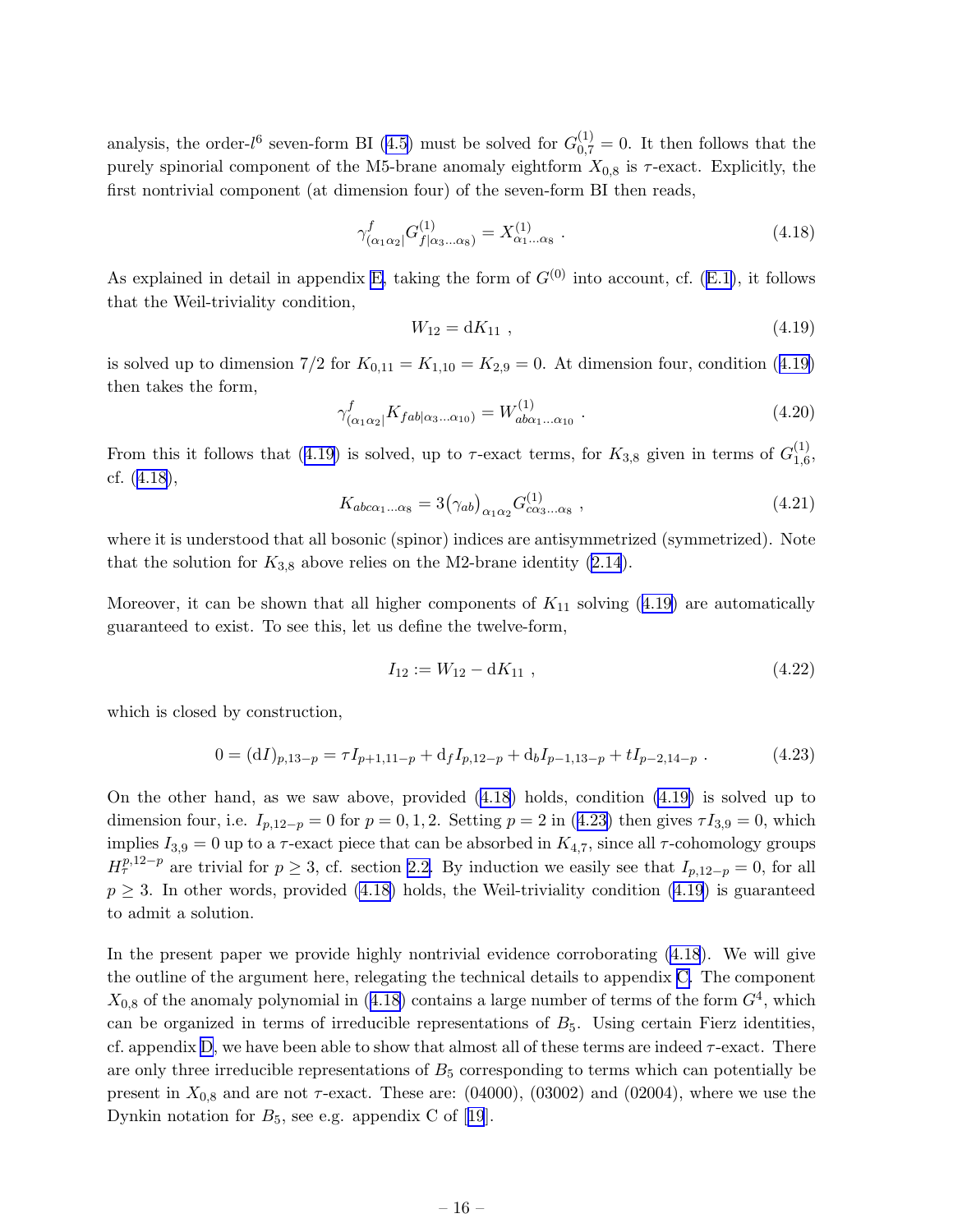<span id="page-17-0"></span>On the other hand we show that, after Fierzing,  $X_{0,8}$  can be put in the form,

$$
X_{0,8} = (\gamma^{a_1 a_2})(\gamma^{a_3 a_4})(\gamma^{a_5 a_6})(\gamma^{a_7 a_8}) G_{a_1 a_2; a_3 a_4; a_5 a_6; a_7 a_8}^4 + (\gamma^{a_1 a_2})(\gamma^{a_3 a_4})(\gamma^{a_5 a_6})(\gamma^{a_7 \dots a_{12}}) G_{a_1 a_2; a_3 a_4; a_5 a_6; a_7 \dots a_{12}}^4 + (\gamma^{a_1 a_2})(\gamma^{a_3 a_4})(\gamma^{a_5 \dots a_9})(\gamma^{a_{10} \dots a_{14}}) G_{a_1 a_2; a_3 a_4; a_5 \dots a_9; a_{10} \dots a_{14}}^4,
$$
\n
$$
(4.24)
$$

where  $G_{a_1a_2; \dots; a_7a_8}^4$ ,  $G_{a_1a_2; \dots; a_7\ldots a_{12}}^4$ ,  $G_{a_1a_2; \dots; a_{10}\ldots a_{14}}^4$  denote certain sums of  $G^4$  terms with 8,4,2 indices contracted respectively, cf. [\(C.6\)](#page-34-0), and we have supressed spinorial indices for simplicity of notation. Furthermore we show that (04000) can only be potentially present in the projection of  $G_{a_1a_2,\ldots,a_{7}a_{8}}^{4}$  onto the Young diagram associated to the partition [4, 4], while (02004) can only be potentially present in the projection of  $G^4_{a_1a_2;\dots;a_{10}\dots a_{14}}$  onto the Young diagram [4, 4, 2, 2, 2]. Therefore a necessary condition for  $X_{0,8}$  to be  $\tau$ -exact is that the two aforementioned projections should vanish identically up to  $\tau$ -exact terms,

$$
\Pi_{\text{eff}} G_{a_1 a_2; \dots; a_7 a_8}^4 \approx 0 \; ; \quad \Pi_{\text{eff}} G_{a_1 a_2; \dots; a_{10} \dots a_{14}}^4 \approx 0 \; . \tag{4.25}
$$

In the above  $\approx$  denotes equality up to  $\tau$ -exact terms. These two constraints are highly nontrivial, involving seemingly miraculous cancellations between hundreds of terms. We have shown that, remarkably, (4.25) are indeed identically satisfied.

Furthermore we show that the required cancellations for (4.25) to hold, crucially rely on the relative coefficient between  $trR^4$  and  $(trR^2)^2$  in  $X_8$ . In other words we show that the purely spinorial components of  $trR^4$ ,  $(trR^2)^2$  are *not* separately  $\tau$ -exact. Consequently, if the twelveforms U, V are Weil-trivial, the corresponding modified order- $l^6$  BI will be solved for some  $G_7^{(1)}$ 7 which are cubic or lower in the fields. (Indeed if  $G_7^{(1)}$  were quartic or higher,  $G_{0,7}^{(1)}$  would vanish and the purely spinorial components of  $tr R<sup>4</sup>$ ,  $(tr R<sup>2</sup>)<sup>2</sup>$  would be  $\tau$ -exact.) It then follows from [\(4.7\)](#page-13-0) that also  $K_U$ ,  $K_V$  will be cubic or lower, and similarly for  $\Delta S_U$ ,  $\Delta S_V$ , cf. [\(4.17\)](#page-15-0).

#### 4.3 Integrability

The perturbative expansion of the curved components following from [\(4.4](#page-13-0)) reads,

$$
G_{M_1...M_4} = G_{M_1...M_4}^{(0)} + l^6 G_{M_1...M_4}^{(1)} + \cdots , \qquad (4.26)
$$

and similarly for  $G_7$  and  $R_A{}^B$ . Note that in terms of flat components there is a mixing between zeroth order and order  $l^6$  due to,

$$
\Phi = E^{A} \Phi_{A} = E^{(0)A} \Phi_{A}^{(0)} + l^{6} (E^{(0)A} \Phi_{A}^{(1)} + E^{(1)A} \Phi_{A}^{(0)}) + \cdots , \qquad (4.27)
$$

where we have expanded the coframe,  $E^A = E^{(0)A} + l^6 E^{(1)A} + \cdots$ , and we have considered an arbitrary one-form  $\Phi$  for simplicity. However, if one restricts to the top bosonic component of a superform at  $\theta = 0$  as in [\(3.1](#page-10-0)), then there is no mixing:

$$
\Phi_m^{(0)}| = e_m{}^a \Phi_a^{(0)}| + \psi_m{}^a \Phi_\alpha^{(0)}| \; ; \quad \Phi_m^{(1)}| = e_m{}^a \Phi_a^{(1)}| + \psi_m{}^a \Phi_\alpha^{(1)}| \; , \tag{4.28}
$$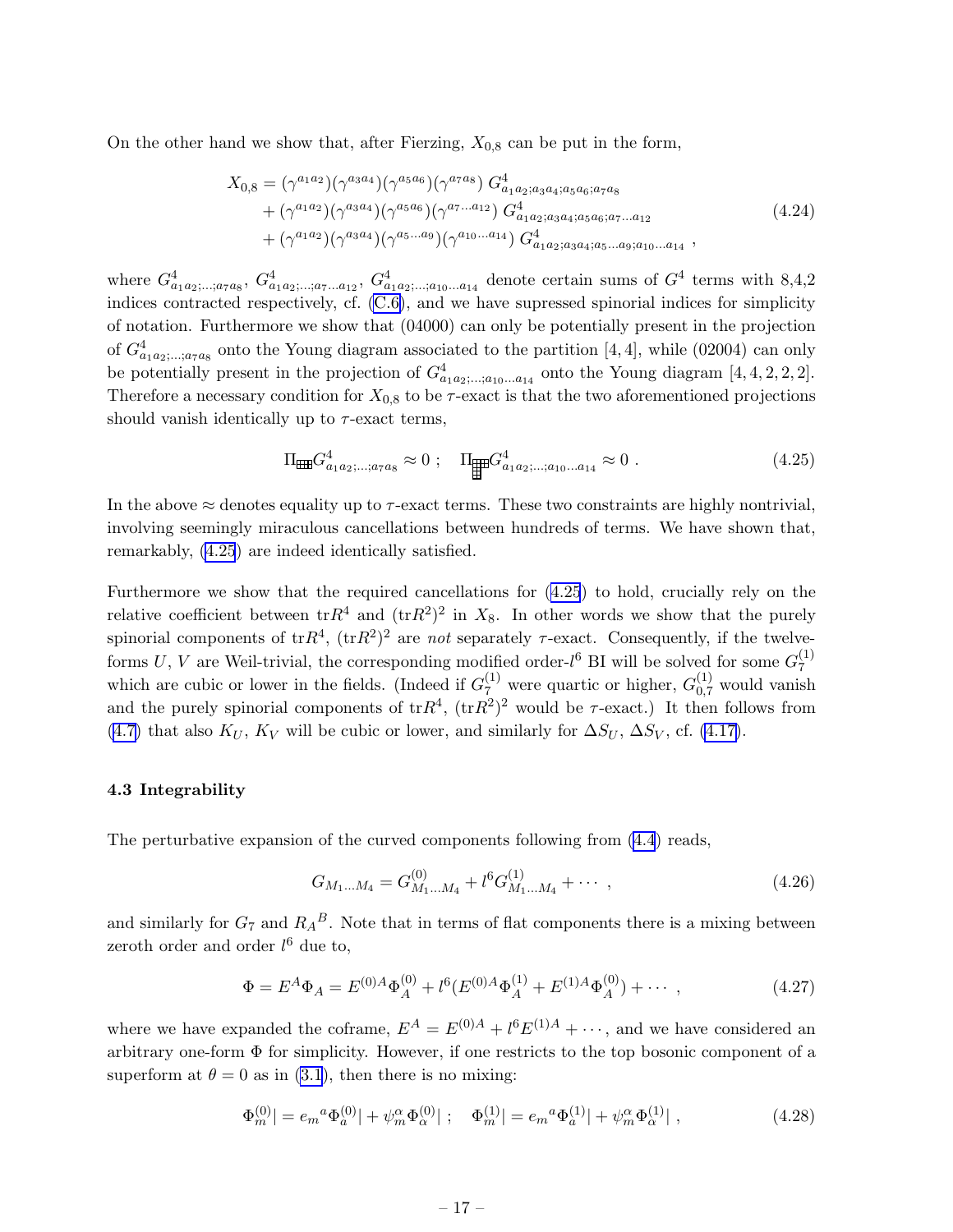where $e_m{}^a$ ,  $\psi_m^{\alpha}$  were defined below ([3.3](#page-11-0)). Indeed the  $\mathcal{O}(l^6)$  corrections to the coframe  $E^A$  only start at higher orders in the  $\theta$ -expansion and could be systematically determined as in e.g. [\[67](#page-45-0)] once the  $\mathcal{O}(l^6)$  corrections to the torsion components have been determined.

In practice the BI are solved for the flat components of the superforms involved,  $G_{A_1}^{(0)}$  $\alpha_{A_1...A_4}^{(0)}, G_{A_1}^{(1)}$  $A_1...A_4$ etc, at each order in l. Consequently the corresponding BI,  $dG_4 = 0$  etc, are only shown to be satisfied up to terms of the next order in  $l$ . In principle there may be an integrability obstruction to the solution of the BI at next-to-leading order in the derivative corrections, although that would most probably be prohibitively difficult to check in practice. In the following we shall see that the integrability of a certain superinvariant is guaranteed provided the BI admit solutions to all orders in l. Note however that all-order integrability need not be a consequence of the BI.

The phenomenon of inducing a higher-order correction at next-to-leading order is also well understood at the level of the component action,  $S = S^{(0)} + l^6 S^{(1)} + \cdots$ . The condition of invariance of the action under supersymmetry transformations  $\delta = \delta^{(0)} + l^6 \delta^{(1)} + \cdots$  reads,

$$
\delta^{(0)}S^{(0)} = 0 \; ; \quad \delta^{(0)}S^{(1)} + \delta^{(1)}S^{(0)} = 0 \; , \tag{4.29}
$$

and similarly at higher orders. The term  $\delta^{(1)}S^{(0)}$  in the second equation above is proportional to the lowest-order equations of motion. Therefore in constructing  $S^{(1)}$  we only need to check its invariance with repsect to the lowest-order supersymmetry transformations  $\delta^{(0)}$  and only up to terms which vanish by virtue of the lowest-order equations of motion. This corresponds, in the superspace approach, to the fact that in solving the first-order BI one uses the zerothorder equations for the various superfields. Once  $S^{(1)}$  is thus constructed, the correction  $\delta^{(1)}$ to the supersymmetry transformations can be read off. Since  $\delta^{(1)}S^{(1)} \neq 0$  in general, this induces a correction  $S^{(2)}$  to the action and a corresponding correction  $\delta^{(2)}$  to the supersymmetry transformations, and so on.

The existence of an intergrability obstruction can also be understood in the context of the Noether procedure. Indeed at next-to-leading order we have,

$$
\delta^{(2)}S^{(0)} + \delta^{(1)}S^{(1)} + \delta^{(0)}S^{(2)} = 0.
$$
\n(4.30)

Therefore there must exist an action  $S^{(2)}$  such that its variation with respect to lowest-order supersymmetry transformations is equal to  $-\delta^{(1)}S^{(1)}$ , up to terms that vanish by virtue of the lowest-order equations of motion. This condition will not be automatically satisfied for every  $S^{(1)}$ .

In particular one would like to know how many of the independent superinvariants at order  $l^6$ presented in section [4.1](#page-14-0) survive to all orders in the derivative expansion. Assuming M-theory is a non-pertubatively consistent theory, we expect the superinvariant([4.8\)](#page-13-0), corresponding to the supersymmetrization of the CS term required for anomaly cancellation, to be integrable to all orders. Moreover, assuming this superinvariant is at least quartic in the fields, a similar argument as the one detailed below  $(4.23)$  shows that it must be unique at order  $l^6$  [[19](#page-42-0)].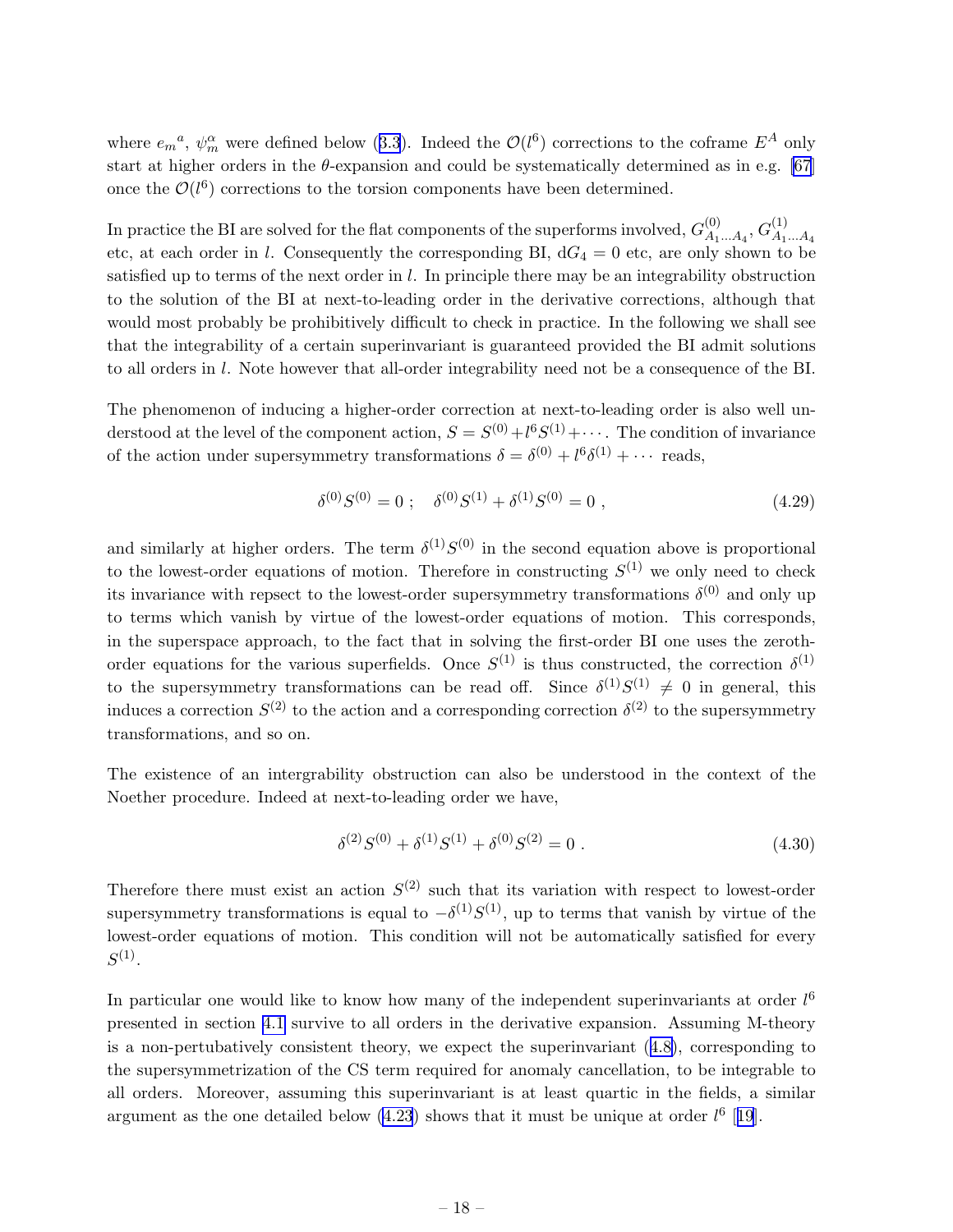<span id="page-19-0"></span>In addition, if one assumes that the BI admit a solution to all orders in a perturbative expansion in  $l$ , then there is one linear combination of the superinvariants presented in section [4.1](#page-14-0) that is guaranteed to exist to all orders in l. Indeed in that case the twelve-form,

$$
W_{12} = (l^6 X_8 - \frac{1}{2} G_{4} \wedge G_4) \wedge G_4 = \mathrm{d}(G_{7} \wedge G_4) \;, \tag{4.31}
$$

isWeil-trivial by virtue of  $(4.3)$  $(4.3)$  $(4.3)$ , which should now be considered valid to all orders in l. However this is *not* the superinvariant which corresponds to the supersymmetrization of the anomaly term, cf. [\(4.8](#page-13-0)). Indeed by the usual action principle procedure the twelve-form above would give rise to the superinvariant,

$$
\Delta S = \int \left( l^6 X_8 \wedge C_3 - \frac{1}{2} G_4 \wedge G_4 \wedge C_3 - G_7 \wedge G_4 \right) \Bigg| \tag{4.32}
$$

Expanding to order  $l^6$  and assuming  $G_4$  receives a nonvanishing correction at this order, we see that  $(4.32)$  does not coincide with  $(4.8)$  and the corresponding  $l<sup>6</sup>$ -corrected action is different from([4.9\)](#page-14-0).

In conclusion, under the aforementioned assumptions, we would then expect (at least) two independent superinvariants to exist to all orders in a perturbative expansion in  $l$ . Only one of these, the one corresponding to the supersymmetrization of the CS anomaly term, will be quantum-mechanically consistent.

#### 5. Discussion

We have shown that the highly nontrivial constraints([4.25\)](#page-17-0) are satisfied, corroborating the expectation that the purely spinorial component of  $X_8$  is  $\tau$ -exact. Furthermore we have seen that the  $\tau$ -exactness of  $X_{0,8}$  suffices for the existence of the superinvariant at order  $l^6$ . Solving the  $\tau$ -exactness of  $X_{0,8}$  is the first step, and arguably the most difficult, towards the explicit construction, via the action principle approach, of the supersymmetrization of the Chern-Simons term  $C \wedge X_8$  of eleven-dimensional supergravity required for the quantum consistency of the theory.

Conclusively proving the  $\tau$ -exactness of  $X_{0,8}$  would in addition require checking that the representation (03002) is absent from  $X_{0,8}$ . This representation is potentially present in two different Young diagrams. As a consequence, showing the cancellation would involve, after projecting onto the appropriate Young diagram, Fierzing hundreds of four- $\gamma$  terms. This is equivalent to eight-spinor Fierzing, as opposed to the four-spinor Fierzing which is sufficient in order to show the absence of the (04000) and (02004) representations. At present, this seems prohibitively difficult even with the help of a computer.

As a corollary of this work, we have shown that if the anomalous Chern-Simons terms  $C \wedge$  $(\text{Tr}R^2)^2$  and  $C \wedge \text{Tr}R^4$  can be supersymmetrized independently, the corresponding superinvariants must necessarily contain terms cubic or lower in the fields. The existence of eleven-dimensional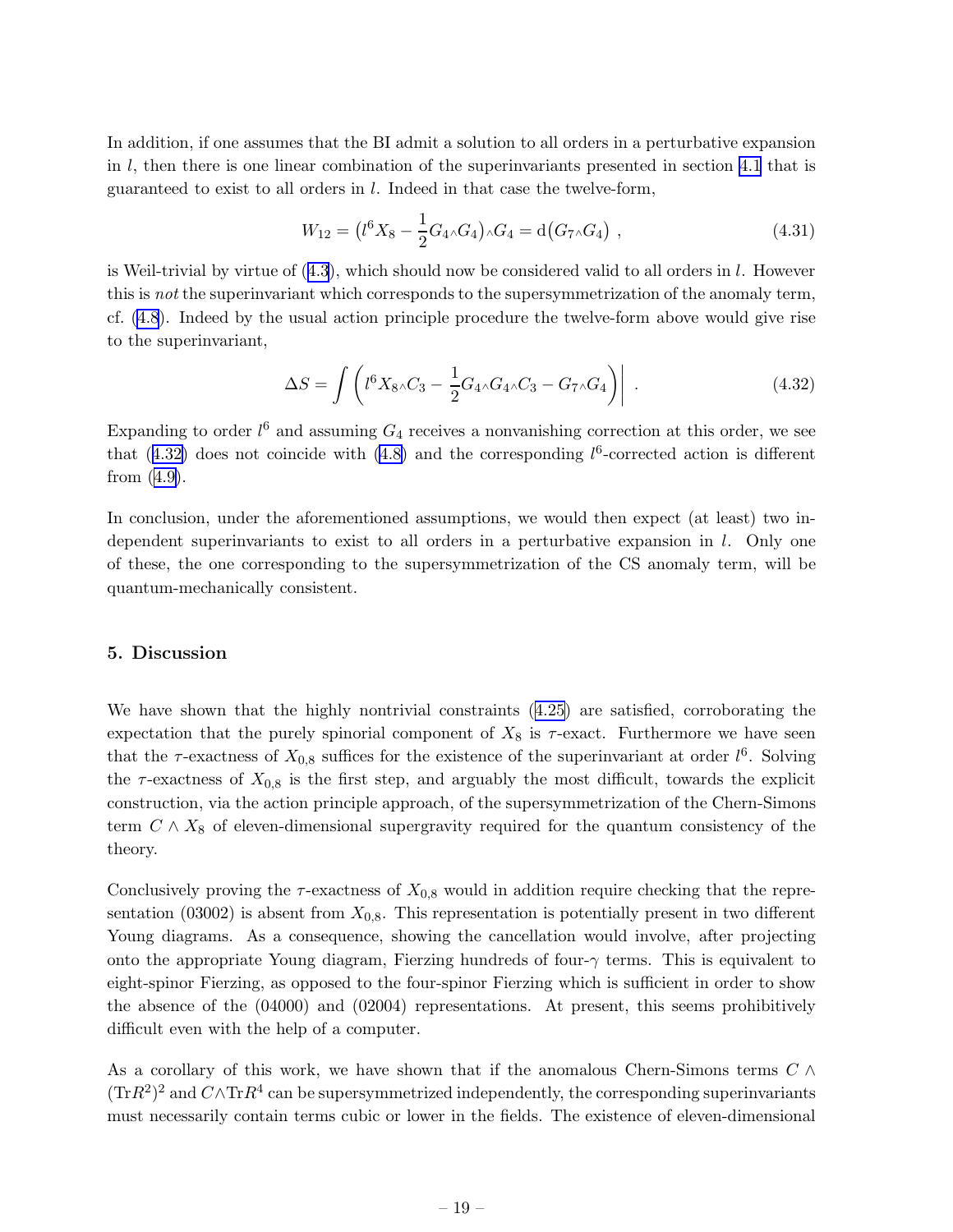<span id="page-20-0"></span>cubic superinvariants at the eight-derivative order has not been examined in the past. Their existence would presumably imply, by dimensional reduction, the presence of cubic terms in the ten-dimensional superinvariants  $I_{0a}$ ,  $I_{0b}$  mentioned in the introduction. This would not be inconsistent with the results of[[4](#page-42-0)] who have excluded from the outset such terms in their analysis. This is an interesting open question to which we hope to return in the future.

#### Acknowledgements

We would like to thank Paul Howe for valuable discussions. D.T. would like to thank the Galileo Galilei Institute for Theoretical Physics for hospitality and the INFN for partial support during the completion of this work.

## A. Weil triviality at  $l^0$

In this section we give the details of the solution of the superspace equation  $W_{12} = dK_{11}$  at lowest order in the Planck length. As a byproduct we will see that the solution for  $K_{11}$  given in [\(3.6\)](#page-12-0) is unique up to exact terms. We will look for the solution to,

$$
dK_{11} = -\frac{1}{6} G_4 \wedge G_4 \wedge G_4 , \qquad (A.1)
$$

for  $K_{11}$  gauge-invariant, i.e. function of the fieldstrengths of the physical fields. The explicit construction of  $K_{11}$  in flat components proceeds by solving the BI at each engineering dimension in a stepwise fashion, from dimension  $-3$  to 2 (i.e. from  $K_{\alpha_1...\alpha_{11}}$  to  $K_{a_1...a_{11}}$ ). In components the BI (A.1) reads,

$$
D_{[A_1}K_{A_2...A_{12}} + \frac{11}{2}T_{[A_1A_2]}^F K_{F|A_3...A_{12}} = -\frac{11!}{6(4!)^3} G_{[A_1...A_4} G_{A_5...A_8} G_{A_9...A_{12}},
$$
 (A.2)

where the torsion term arises from the the action of the exterior derivative on the supervielbein. The [ABC) notation stands for symmetrization or antisymmetrization, depending on the bosonic or fermionic nature of the indices. *In the following, antisymmetrisation of the indices* a<sup>i</sup> *and*  $symmetrisation of the indices  $\alpha_i$  is always implied.$ 

The engineering (mass) dimensions of the physical fields which will be involved in the construction of  $K_{11}$  are,

$$
[D_{a_1}] = 1
$$
  
\n
$$
[D_{a_1}] = 1/2
$$
  
\n
$$
[T_{a_1 a_2}{}^{\alpha}] = 3/2
$$
  
\n
$$
[G_{a b \alpha \beta}] = [T_{\alpha \beta}{}^{\alpha}] = 0
$$
  
\n
$$
[G_{a b c d}] = 1
$$
  
\n
$$
[G_{a b c d}] = 1
$$

#### From dimension -3 to  $-1/2$

From dimension  $-3$  (12 odd indices) to  $-1/2$  (7 odd and 5 even indices), the right hand side of (A.1) always vanishes. Given the dimensions of the fieldstrengths of the physical fields, the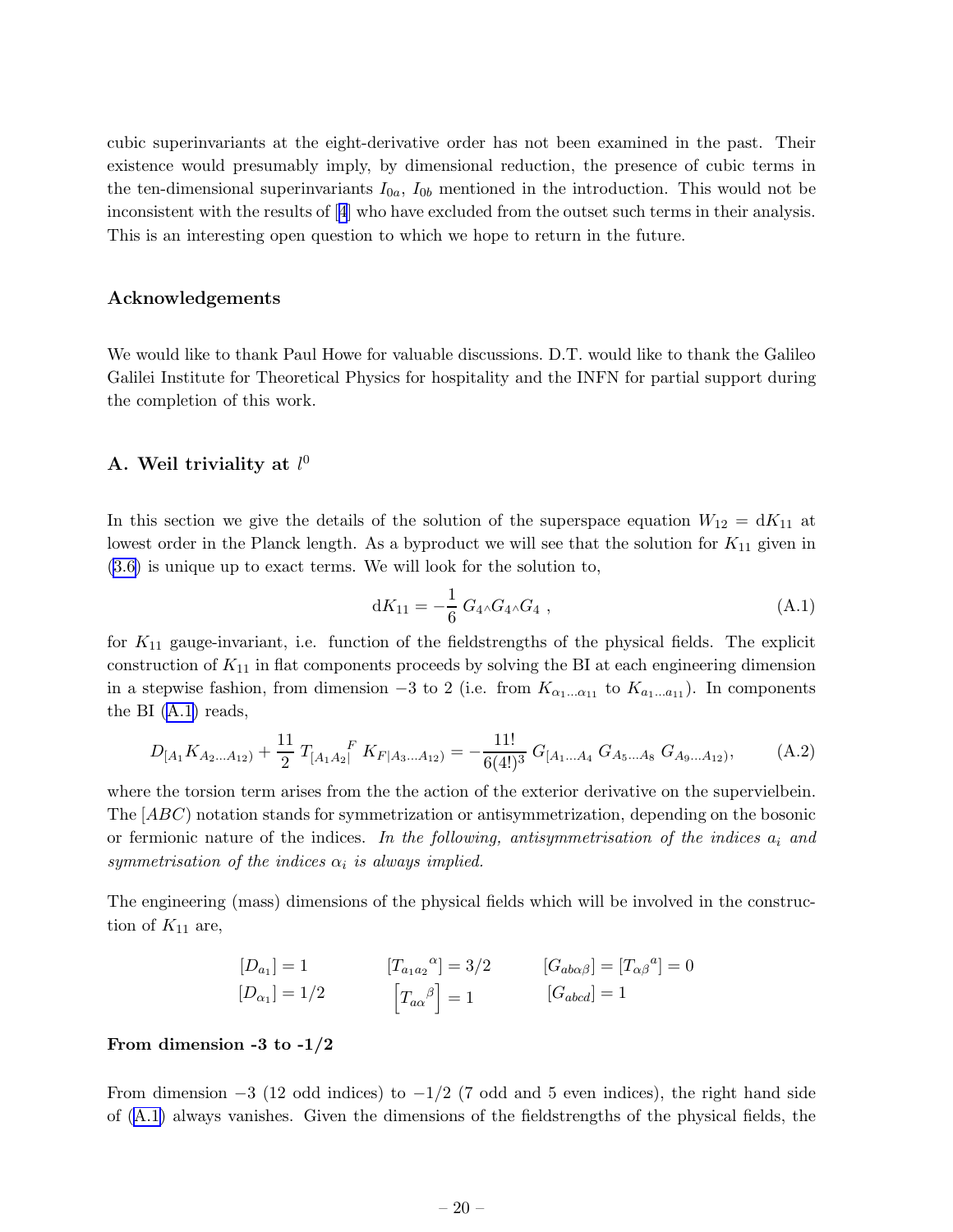first non-vanishing component of  $K_{11}$  is  $K_{\alpha_1...\alpha_4 a_1...\alpha_7}$ , appearing for the first time in the 0dimensional equation (6 fermionic indices and 6 bosonic indices). For example, the equation  $(A.2)$  at dimension  $-1/2$  reads,

$$
\frac{7}{12} D_{\alpha_1} K_{\alpha_2...\alpha_7 a_1...\alpha_5} - \frac{5}{12} D_{a_1} K_{a_2...\alpha_5 \alpha_1...\alpha_7} + \n\frac{11}{2} \left( \frac{5}{33} T_{\alpha_1 \alpha_2} f K_{f \alpha_3...\alpha_7 a_1...\alpha_5} - \frac{7}{22} T_{a_1 a_2} \gamma K_{\gamma a_3...\alpha_5 \alpha_1...\alpha_7} - \frac{35}{66} T_{a_1 \alpha_1} \gamma K_{\gamma \alpha_2...\alpha_7 a_2...\alpha_5} \right) = 0,
$$

and involves<sup>8</sup>  $K_{\alpha_1...\alpha_5a_1...\alpha_6}^{(-1/2)}$ ,  $K_{\alpha_1...\alpha_6a_1...a_5}^{(-1)}$ ,  $K_{\alpha_1...\alpha_7a_1...a_4}^{(-3/2)}$  and  $K_{\alpha_1...\alpha_8a_1...a_3}^{(-2)}$ , which cannot be expressed in terms of the physical fields: the equation is thus trivially satisfied.

Dimension 0 -  $(A_1 \ldots A_6 \rightarrow \alpha_1 \ldots \alpha_6, A_7 \ldots A_{12} \rightarrow a_1 \ldots a_6)$ 

At dimension 0, eq.([A.2](#page-20-0)) reads:

$$
\frac{1}{2} D_{\alpha_1} \overbrace{K_{\alpha_2...\alpha_6 a_1...a_6}}^{0} + \frac{1}{2} D_{a_1} \overbrace{K_{a_2...a_6 \alpha_1...a_6}}^{0} + \frac{1}{22} \left( \frac{5}{22} T_{\alpha_1 \alpha_2} f K_{f \alpha_3...\alpha_6 a_1...a_6} + \frac{5}{22} T_{a_1 a_2} \gamma K_{\gamma a_3...a_6 \alpha_1...\alpha_6} + \frac{12}{22} T_{a_1 \alpha_1} \gamma K_{\gamma \alpha_2...\alpha_6 a_2...a_6} \right)
$$
\n
$$
= -\frac{11!}{6(4!)^3} \frac{18}{77} G_{a_1 a_2 \alpha_1 \alpha_2} G_{a_3 a_4 \alpha_3 \alpha_4} G_{a_5 a_6 \alpha_5 \alpha_6}.
$$

Most terms vanish and the equation simplifies as follows,

$$
(\gamma^f)_{\alpha_1\alpha_2} K_{f a_1\ldots a_6\alpha_3\ldots\alpha_6} = 90 \; (\gamma_{a_1a_2})_{\alpha_1\alpha_2} (\gamma_{a_3a_4})_{\alpha_3\alpha_4} (\gamma_{a_5a_6})_{\alpha_5\alpha_6}.
$$

Using the M2-brane identity as well as the so-called M5-brane identity,

$$
(\gamma^e)_{\alpha_1\alpha_2}(\gamma_{ea_1\ldots a_4})_{\alpha_3\alpha_4} = 3\;(\gamma_{a_1a_2})_{\alpha_1\alpha_2}(\gamma_{a_3a_4})_{\alpha_3\alpha_4}\;, \tag{A.3}
$$

it is easy to check that the solution is given by,

$$
K_{a_1...a_7\alpha_1...\alpha_4} = 42 \left( \gamma_{a_1...a_5} \right)_{\alpha_1 \alpha_2} \left( \gamma_{a_6 a_7} \right)_{\alpha_3 \alpha_4} . \tag{A.4}
$$

Dimension 1/2 -  $(A_1 \ldots A_5 \rightarrow \alpha_1 \ldots \alpha_5, A_6 \ldots A_{12} \rightarrow a_1 \ldots a_7)$ 

Atdimension  $1/2$ , eq.  $(A.2)$  $(A.2)$  $(A.2)$  reads,

$$
\frac{5}{12} \frac{D_{\alpha}(\gamma^{(5)}\gamma^{(2)})=0}{D_{\alpha_1}K_{\alpha_2...\alpha_5a_1...\alpha_7}} - \frac{7}{12} D_{a_1} \overbrace{K_{a_2...a_7\alpha_1...\alpha_5}}^{0} + \frac{11}{2} \left(\frac{5}{33} T_{\alpha_1\alpha_2} f K_{f\alpha_3...\alpha_5a_1...\alpha_7} - \frac{35}{66} T_{a_1a_2} \gamma \underbrace{K_{\gamma a_3}...a_7\alpha_1...\alpha_5}_{0} - \frac{7}{22} T_{a_1\alpha_1} \gamma \underbrace{K_{\gamma\alpha_2}...\alpha_6a_2...\alpha_6}_{0}\right) = 0,
$$

<sup>8</sup> In the following we will use superscripts to indicate the dimension. This should not be confused with the notationin the main text, e.g.  $(4.4)$  $(4.4)$  $(4.4)$  where the superscript denotes the order in the derivative expansion.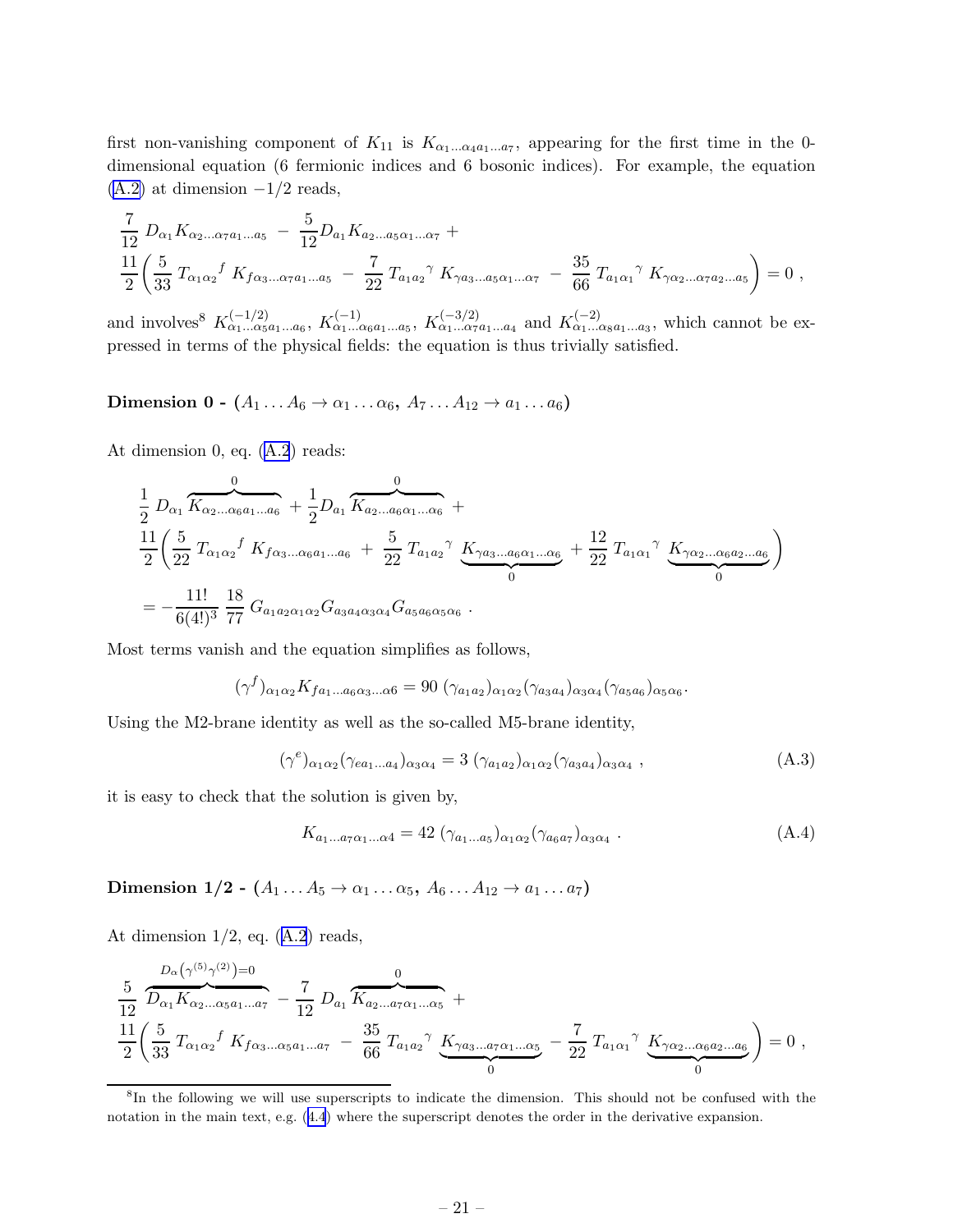which simplifies to,

$$
(\gamma^f)_{\alpha_1\alpha_2} K_{fa_1\ldots a_7\alpha_3\ldots \alpha_5} = 0.
$$

Since  $[K_{fa_1...a_7\alpha_3...\alpha_5}] = 1/2$  and there is no gauge-invariant field with that dimension, we conclude,

$$
K_{a_1\ldots a_8\alpha_1\ldots\alpha_3} = 0\tag{A.5}
$$

Dimension 1 -  $(A_1 \ldots A_4 \rightarrow \alpha_1 \ldots \alpha_4, A_5 \ldots A_{12} \rightarrow a_1 \ldots a_8)$ 

At dimension 1, eq.([A.2](#page-20-0)) reads,

$$
\frac{4}{12} D_{\alpha_1} \overbrace{K_{\alpha_2...\alpha_4 a_1...a_8}}^{0} + \frac{8}{12} \overbrace{\frac{d_{a_1}(\gamma^{(5)}\gamma^{(2)})=0}{D_{a_1}K_{a_2...a_8\alpha_1...a_4}}}^{d_{a_1}(\gamma^{(5)}\gamma^{(2)})=0} + \frac{11}{2} \left(\frac{1}{11} T_{\alpha_1\alpha_2} f K_{f\alpha_3\alpha_4 a_1...a_8} + \frac{14}{33} T_{a_1a_2} \gamma K_{\gamma a_3...a_8\alpha_1...a_4} + \frac{16}{33} T_{a_1\alpha_1} \gamma K_{\gamma\alpha_2...\alpha_4 a_2...a_8}\right) = -\frac{11!}{6(4!)^3} \frac{12}{55} G_{a_1a_2a_3a_4} G_{a_5a_6\alpha_1\alpha_2} G_{a_7a_8\alpha_3\alpha_4} ,
$$

which becomes, using [\(E.1](#page-38-0)),

$$
(\gamma^{f})_{\alpha_{1}\alpha_{2}} K_{f a_{1}...a_{8}\alpha_{3}\alpha_{4}} = -\frac{56}{3} i G_{a_{1}a_{2}a_{3}f} (\gamma^{f})_{\alpha_{1}\alpha_{2}} (\gamma_{a_{4}...a_{8}})_{\alpha_{3}\alpha_{4}} + \frac{7}{18} i G_{fghi} (\gamma_{a_{1}...a_{6}}^{fghi})_{\alpha_{1}\alpha_{2}} (\gamma_{a_{7}a_{8}})_{\alpha_{3}\alpha_{4}} + 70 i (\gamma_{a_{1}a_{2}})_{\alpha_{1}\alpha_{2}} (\gamma_{a_{3}a_{4}})_{\alpha_{3}\alpha_{4}} G_{a_{5}...a_{8}} .
$$
 (A.6)

The last term above can be expanded as,

70 
$$
i (\gamma_{a_1 a_2})_{\alpha_1 \alpha_2} (\gamma_{a_3 a_4})_{\alpha_3 \alpha_4} G_{a_5...a_8} = \frac{70}{3} i (\gamma^f)_{\alpha_1 \alpha_2} (\gamma_{f a_1...a_4})_{\alpha_3 \alpha_4} G_{a_5...a_8}
$$
  
= 42  $i (\gamma^f)_{\alpha_1 \alpha_2} (\gamma_{[f a_1...a_4]})_{\alpha_3 \alpha_4} G_{[a_5...a_8]} - \frac{56}{3} i (\gamma^f)_{\alpha_1 \alpha_2} (\gamma_{[a_1...a_5]})_{\alpha_3 \alpha_4} G_{[a_6 a_7 a_8]f}.$ 

Similarly, the second term on the right-hand side of  $(A.6)$  can be written in a manifestly  $\tau$ -exact form,

$$
\frac{7}{18} \left( \gamma_{a_1...a_6} f g h i \right)_{\alpha_1 \alpha_2} \left( \gamma_{a_7 a_8} \right)_{\alpha_3 \alpha_4} = -\frac{7}{18} \epsilon_{j a_1...a_6} f g h i \left( \gamma^j \right)_{\alpha_1 \alpha_2} \left( \gamma_{a_7 a_8} \right)_{\alpha_3 \alpha_4}
$$

$$
= -\frac{1}{2} \epsilon_{[j a_1...a_6]} f g h i \left( \gamma^j \right)_{\alpha_1 \alpha_2} \left( \gamma_{[a_7 a_8]} \right)_{\alpha_3 \alpha_4} + \frac{1}{9} \epsilon_{a_1...a_7} f g h i \underbrace{(\gamma^j)_{\alpha_1 \alpha_2} \left( \gamma_{a_8 j} \right)_{\alpha_3 \alpha_4}}_{0}.
$$

Then eq. (A.6) takes the following form,

 $(\gamma^j)_{\alpha_1\alpha_2} K_{j a_1...a_8 \alpha_3 \alpha_4} = (\gamma^j)_{\alpha_1\alpha_2} \Big( 42 \ i \ (\gamma_{[ja_1...a_4})_{\alpha_3\alpha_4} \ G_{a_5...a_8]} - \frac{1}{2}$  $\frac{1}{2} i \epsilon_{[ja_1...a_6]}^{i_1...i_4} (\gamma_{[a_7a_8]})_{\alpha_3\alpha_4} G_{i_1...i_4} \right)$ . Since the cohomology group  $H_{\tau}^{9,2}$  is trivial, the solution to the above equation reads,

1

$$
K_{a_1...a_9\alpha_1\alpha_2} = 42 i \left(\gamma_{a_1...a_5}\right)_{\alpha_1\alpha_2} G_{a_6...a_9} - \frac{1}{2} i \epsilon_{a_1...a_7}^{i_1...i_4} \left(\gamma_{a_8a_9}\right)_{\alpha_1\alpha_2} G_{i_1...i_4} ,
$$

up to  $\tau$ -exact terms.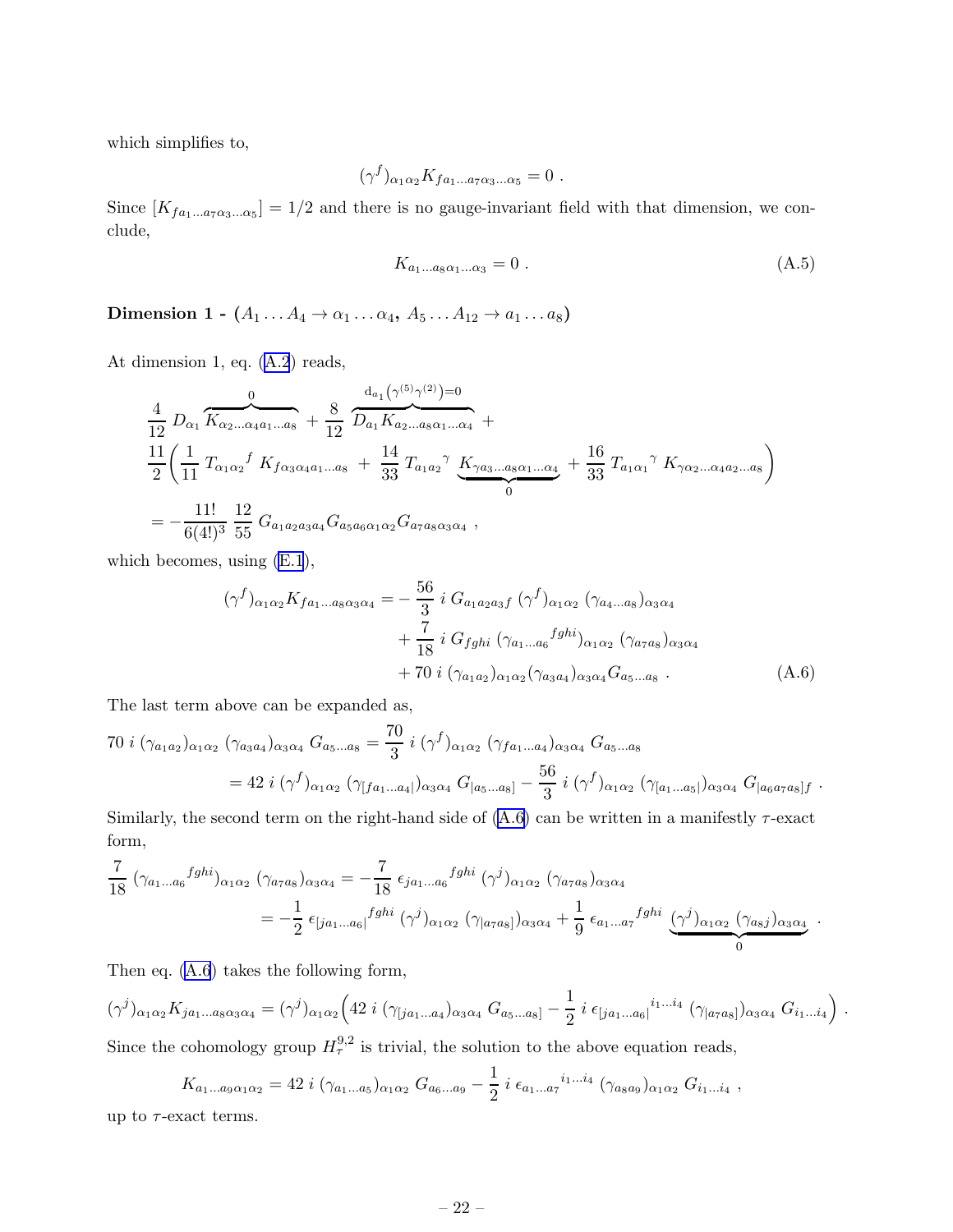<span id="page-23-0"></span>Dimension 3/2 -  $(A_1 \ldots A_3 \rightarrow \alpha_1 \ldots \alpha_3, A_4 \ldots A_{12} \rightarrow \alpha_1 \ldots \alpha_9)$ 

Atdimension  $3/2$ , eq.  $(A.2)$  $(A.2)$  $(A.2)$  reads,

$$
\frac{3}{12} D_{\alpha_1} K_{\alpha_2 \alpha_3 a_1 \dots a_9} - \frac{9}{12} D_{a_1} \overbrace{K_{a_2 \dots a_9 \alpha_1 \dots \alpha_3}^{0}}^{0} - \n\frac{11}{2} \left( \frac{1}{22} T_{\alpha_1 \alpha_2} f K_{f a_1 \dots a_9 \alpha_3} + \frac{6}{11} T_{a_1 a_2} \gamma K_{\gamma a_3 \dots a_9 \alpha_1 \dots \alpha_3} + \frac{9}{22} T_{a_1 \alpha_1} \gamma K_{\gamma \alpha_2 \alpha_3 a_2 \dots a_9} \right) = 0,
$$

which becomes, using [\(E.1](#page-38-0)),

$$
(\gamma^{f})_{\alpha_{1}\alpha_{2}} K_{f a_{1}...a_{9}\alpha_{3}} = + 252 \ (\gamma_{a_{1}...a_{5}})_{\alpha_{2}\alpha_{3}} \ (\gamma_{a_{6}a_{7}})_{\alpha_{1}\gamma} T_{a_{8}a_{9}}^{\gamma} - 3 \ \epsilon_{a_{1}...a_{7}}^{i_{1}...i_{4}} (\gamma_{a_{8}a_{9}})_{\alpha_{1}\alpha_{2}} \ (\gamma_{i_{1}i_{2}})_{\alpha_{3}\gamma} T_{i_{3}i_{4}}^{\gamma} + 504 \ (\gamma_{a_{1}a_{2}})_{(\alpha_{1}\alpha_{2}} \ (\gamma_{a_{3}...a_{7}})_{|\alpha_{3}\gamma)} T_{a_{8}a_{9}}^{\gamma} .
$$
\n(A.7)

The decomposition of  $K_{fa_1...a_9\alpha_3}$  in irreducible components is given by

$$
(10000) \otimes (00001) = (10001) \oplus (00001) ,
$$

whereas  $T_{ab}^{\alpha}$  is in the representation (01001). It follows that,

$$
K_{a_1...a_{10}\alpha_1} = 0 \t{,} \t(A.8)
$$

and moreover the right-hand side of (A.7) must vanish identically. This can be verified by e.g. taking the Hodge dual of  $(\gamma_{i_1i_2})_{\alpha_3\gamma}$  in the second term of (A.7), and using the  $\gamma$ -tracelessness of  $T_{ab}^{\gamma}$ ,cf. ([E.3\)](#page-39-0).

Dimension 2 -  $(A_1A_2 \rightarrow \alpha_1\alpha_2, A_3 \dots A_{12} \rightarrow a_1 \dots a_{10})$ 

At dimension 2, eq.([A.2](#page-20-0)) reads,

$$
\frac{2}{12} D_{\alpha_1} K_{\alpha_2 a_1 \dots a_{10}} + \frac{10}{12} D_{a_1} K_{a_2 \dots a_{10} \alpha_1 \alpha_2} + \n\frac{11}{2} \left( \frac{1}{66} T_{\alpha_1 \alpha_2} f K_{f a_1 \dots a_{10}} + \frac{10}{33} T_{a_1 a_2} \gamma K_{\gamma a_3 \dots a_{10} \alpha_1 \alpha_2} + \frac{15}{22} T_{a_1 \alpha_1} \gamma K_{\gamma \alpha_2 a_2 \dots a_{10}} \right) \n= -\frac{11!}{6(4!)^3} \frac{18}{66} G_{a_1 a_2 a_3 a_4} G_{a_5 a_6 a_7 a_8} G_{a_9 a_{10} \alpha_1 \alpha_2} ,
$$

which becomes, using [\(E.1](#page-38-0)),

$$
(\gamma^{f})_{\alpha_{1}\alpha_{2}}K_{fa_{1}...a_{10}} =
$$
  
\n
$$
-10 i \left( 42 i \left( \gamma_{a_{2}...a_{6}} \right)_{\alpha_{1}\alpha_{2}} d_{a_{1}} G_{a_{7}...a_{10}} - \frac{1}{2} i \epsilon_{a_{2}...a_{8}}^{i_{1}...i_{4}} \left( \gamma_{a_{9}a_{10}} \right)_{\alpha_{1}\alpha_{2}} d_{a_{1}} G_{i_{1}...i_{4}} \right)
$$
  
\n
$$
-20 i T_{a_{1}\alpha_{1}}^{i} \left( 42 i \left( \gamma_{a_{2}...a_{6}} \right)_{\epsilon\alpha_{2}} G_{a_{7}...a_{10}} - \frac{1}{2} i \epsilon_{a_{2}...a_{8}}^{i_{1}...i_{4}} \left( \gamma_{a_{9}a_{10}} \right)_{\epsilon\alpha_{2}} G_{i_{1}...i_{4}} \right)
$$
  
\n
$$
-1575 G_{a_{1}...a_{4}} G_{a_{5}...a_{8}} (\gamma_{a_{9}a_{10}})_{\alpha_{1}\alpha_{2}} . \tag{A.9}
$$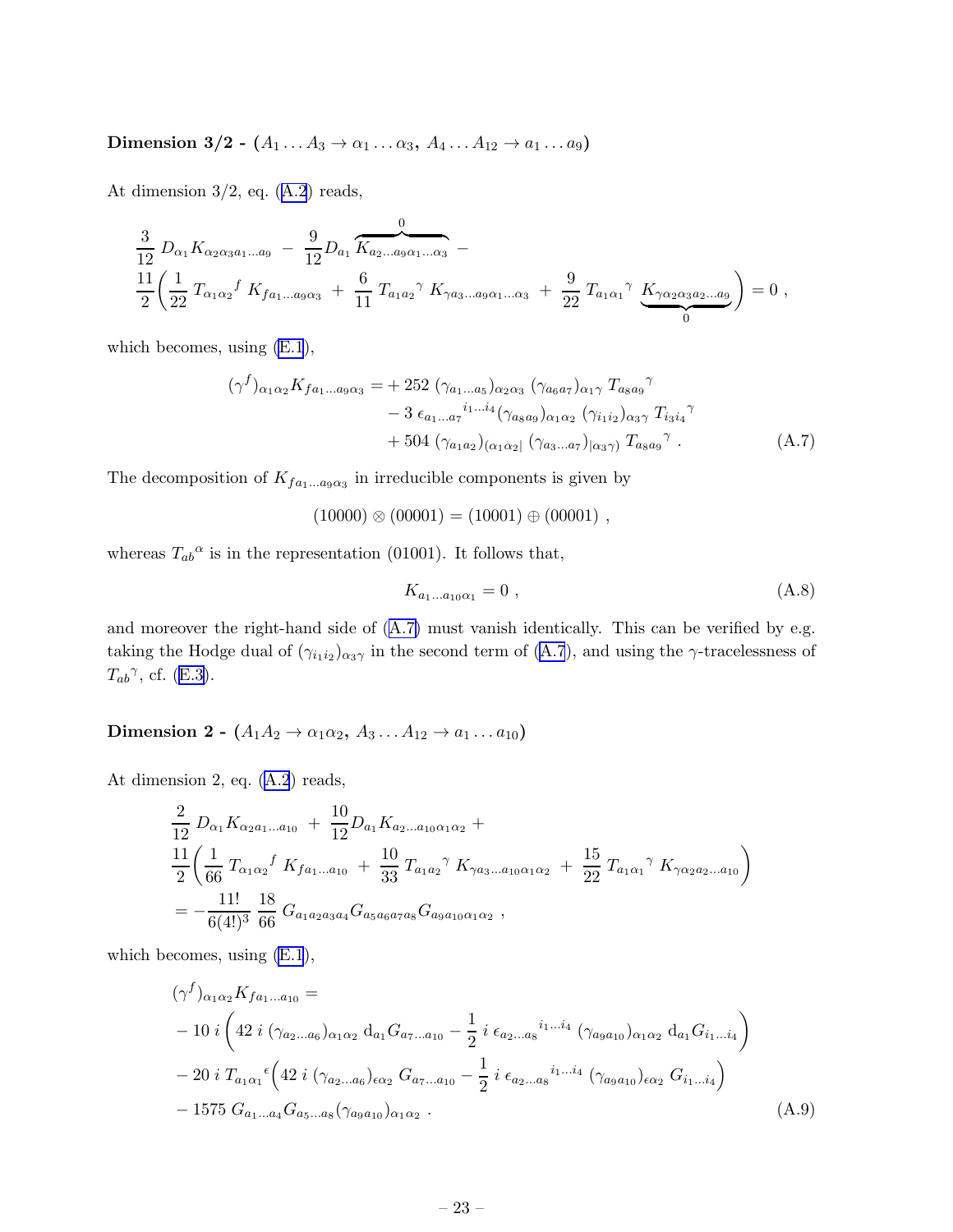Muliplying by  $\gamma^{(1)}$  and taking the trace leads to,

$$
K_{a_1...a_{11}} = \frac{1}{72} \epsilon_{a_1...a_{11}} G_{d_1...d_4} G^{d_1...d_4} . \tag{A.10}
$$

On the other hand contracting [\(A.9](#page-23-0)) with  $\gamma^{(2)}$  or  $\gamma^{(5)}$  imposes that the contraction of the righthandside must be identically zero. This can indeed be straightforwardly verified using  $(E.3)$  $(E.3)$ .

## Dimension 5/2 -  $(A_1 \to \alpha_1, A_2 ... A_{12} \to a_1 ... a_{11})$

The equation at dimension 5/2 does not contain any additional information, but serves as a consistency check for the expressions we found for  $K_{a_1...a_{11}}$ . It reads,

$$
\frac{1}{12} D_{\alpha_1} K_{a_1 \dots a_{11}} - \frac{11}{12} D_{a_1} K_{a_2 \dots a_{11} \alpha_1} - \frac{11}{2} \left( \frac{2}{12} T_{a_1 a_2} \gamma K_{\gamma a_3 \dots a_{11} \alpha_1} - \frac{10}{12} T_{a_1 \alpha_1} \gamma K_{\gamma a_2 \dots a_{11}} \right) = 0,
$$

which becomes, using  $(E.1)$  and  $(A.10)$ ,

$$
\frac{1}{72} \epsilon_{a_1...a_{11}} D_{\alpha_1} G_{abcd} G^{abcd} - 330 i G_{a_1 a_2 gh} (\gamma^{gh}_{a_3...a_9} T_{a_{10} a_{11}})_{\alpha_1} + 2310 i G_{a_1...a_4} (\gamma_{a_5...a_9} T_{a_{10} a_{11}})_{\alpha_1}.
$$

Using([E.2\)](#page-39-0),([D.1\)](#page-36-0) we then obtain the constraint,

$$
0 = \epsilon_{a_1...a_{11}} T_{d_1 d_2}^{\delta} \left( \gamma_{d_3 d_4} \right)_{\delta \alpha_1} G^{d_1...d_4} + \frac{77}{4} \epsilon_{a_1...a_5}^{b_1...b_6} \left( \gamma_{b_1...b_6} T_{a_6 a_7} \right)_{\alpha_1} G_{a_8...a_{11}} - 990 \epsilon_{a_1...a_7}^{b_1 b_2 g h} \left( \gamma_{b_1 b_2} T_{a_8 a_9} \right)_{\alpha_1} G_{a_{10} a_{11} g h} , \qquad (A.11)
$$

which can be seen to be automatically satisfied by contracting (A.11) with  $\epsilon_{a_1...a_{11}}$ . The next equation (of dimension 3) is trivially satisfied, since the purely bosonic component of a twelveform vanishes automatically in eleven dimensions.

## Action at  $\mathcal{O}(l^0)$

We have thus constructed the explicit expression of all components of  $K_{11}$  and have seen that it is unique up to exact terms. Its purely bosonic component in particular takes the following form,

$$
K^{(2)} = \frac{1}{72 \cdot 11!} \epsilon_{a_1 \dots a_{11}} G_{d_1 \dots d_4} G^{d_1 \dots d_4} dx^{a_1} \dots \dots dx^{a_{11}} = \frac{1}{3} G \wedge \star G
$$
 (A.12)

$$
= - R \star 1 + \frac{1}{2} G \wedge \star G , \qquad (A.13)
$$

where in this subsection we have reverted to bosonic conventions for bosonic forms. Using the action principle then leads to the CJS action of section [3.1](#page-11-0).

The last two equalities in (A.12) above can be seen as follows. The volume element is defined as,

$$
dV = \star 1 = \frac{1}{11!} \epsilon_{a_1...a_{11}} dx^{a_1} \dots dx^{a_{11}},
$$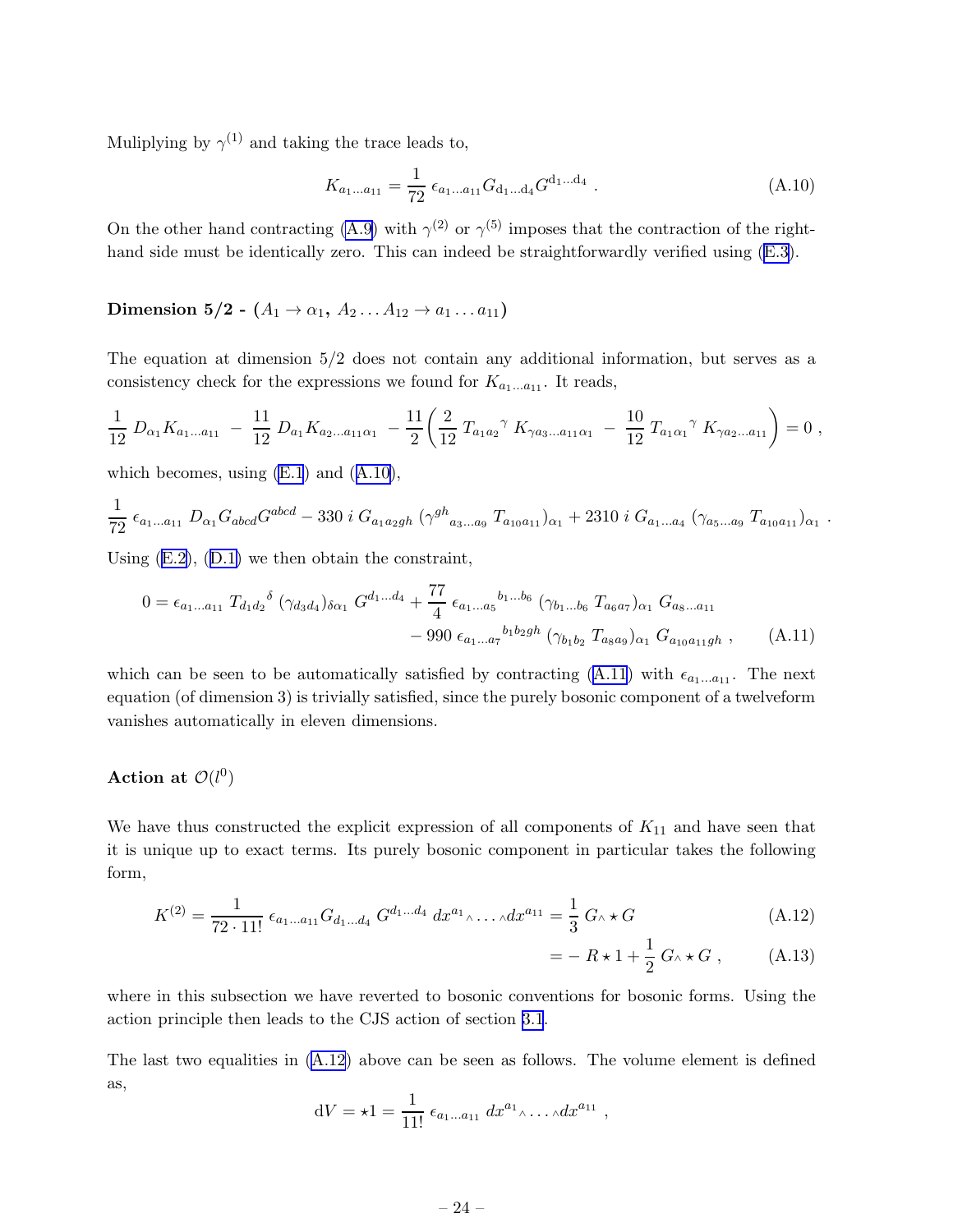<span id="page-25-0"></span>from which it follows that,

$$
G \wedge \star G = \frac{1}{7! \ (4!)^2} \ G_{a_1...a_4} \ \epsilon_{a_5...a_{11}}^{b_1...b_4} \ G_{b_1...b_4} \ \overbrace{dx^{a_1} \wedge ... \wedge dx^{a_{11}}}^{-\epsilon^{a_1...a_{11}} \ dV} = \frac{1}{4!} \ G_{d_1...d_4} \ G^{d_1...d_4} \ dV \ .
$$

Moreover, taking the trace of the third relation of([E.3\)](#page-39-0) gives,

$$
R \star 1 = \frac{1}{144} G_{d_1...d_4} G^{d_1...d_4} dV = \frac{1}{6} G \wedge \star G.
$$

## B. Weil triviality at  $l^3$

In this section we are looking for the solution to the equation,

$$
dK_{11} = G_4 \wedge G_4 \wedge R^{ab} \wedge R_{ba} . \tag{B.1}
$$

We will construct all components of  $K_{11}$  explicitly and confirm that the solution of section [3.2](#page-12-0) is unique up to exact terms. In components the equation above takes the following form,

$$
D_{[A_1 \, K_{A_2...A_{12}})} + \frac{11}{2} T_{[A_1 A_2]}^{\dagger} K_{F|A_3...A_{12}} = \frac{11!}{4(4!)^2} R_{[A_1 A_2]c_1c_2} R_{[A_3 A_4]}^{c_2c_1} G_{[A_5...A_8]} G_{A_9...A_{12}}.
$$
\n(B.2)

The dimensions of the physical fields are the same as before, with the addition of  $[R_{abcd}] = 2$ . The dimensions of the various components of K range from  $-1/2$  ( $K_{\alpha_1...\alpha_{11}}$ ) to 5 ( $K_{a_1...a_{11}}$ ).

#### Dimension 0 to 3/2

Since the dimension of  $K_{\alpha_1...\alpha_{11}}$  is  $-1/2$ , it must be set to zero as it cannot be expressed in terms of the physical fields. The equation of dimension 0 then takes the form,

$$
D_{\alpha_1} \underbrace{K_{\alpha_2...\alpha_{12}}}_{0} + \frac{11}{2} T_{\alpha_1 \alpha_2}{}^f K_{f\alpha_3...\alpha_{12}} = \frac{11!}{4(4!)^2} R_{\alpha_1 \alpha_2 c_1 c_2} R_{\alpha_3 \alpha_4}{}^{c_2 c_1} \underbrace{G_{\alpha_5...\alpha_8}}_{0} G_{\alpha_9...\alpha_{12}} ,
$$

which simplifies to,

$$
(\gamma^f)_{\alpha_1 \alpha_2} K_{f \alpha_3 \dots \alpha_{12}} = 0.
$$
 (B.3)

Since  $[K_{f\alpha_3...\alpha_{12}}] = 0$  and  $H_{\tau}^{1,10}$  is nontrivial, a  $\tau$ -nonexact solution involving only  $\gamma$ -matrices could exist. In that case  $K_{f\alpha_3...\alpha_{12}}$  would necessary transform as a scalar, since the only available gauge-invariant superfield of zero dimension is a constant. On the other hand,

$$
(10000) \otimes (00001)^{\otimes_S 10} = 1 \times (00000) + \cdots,
$$

i.e. the decomposition of  $K_{f\alpha_3...\alpha_{12}}$  contains a unique scalar combination. It follows that,

$$
K_{f\alpha_3...\alpha_{12}} \propto (\gamma_f)_{\alpha_3\alpha_4} (\gamma^a)_{\alpha_5\alpha_6} (\gamma_a)_{\alpha_7\alpha_8} (\gamma^b)_{\alpha_9\alpha_{10}} (\gamma_b)_{\alpha_{11}\alpha_{12}} . \tag{B.4}
$$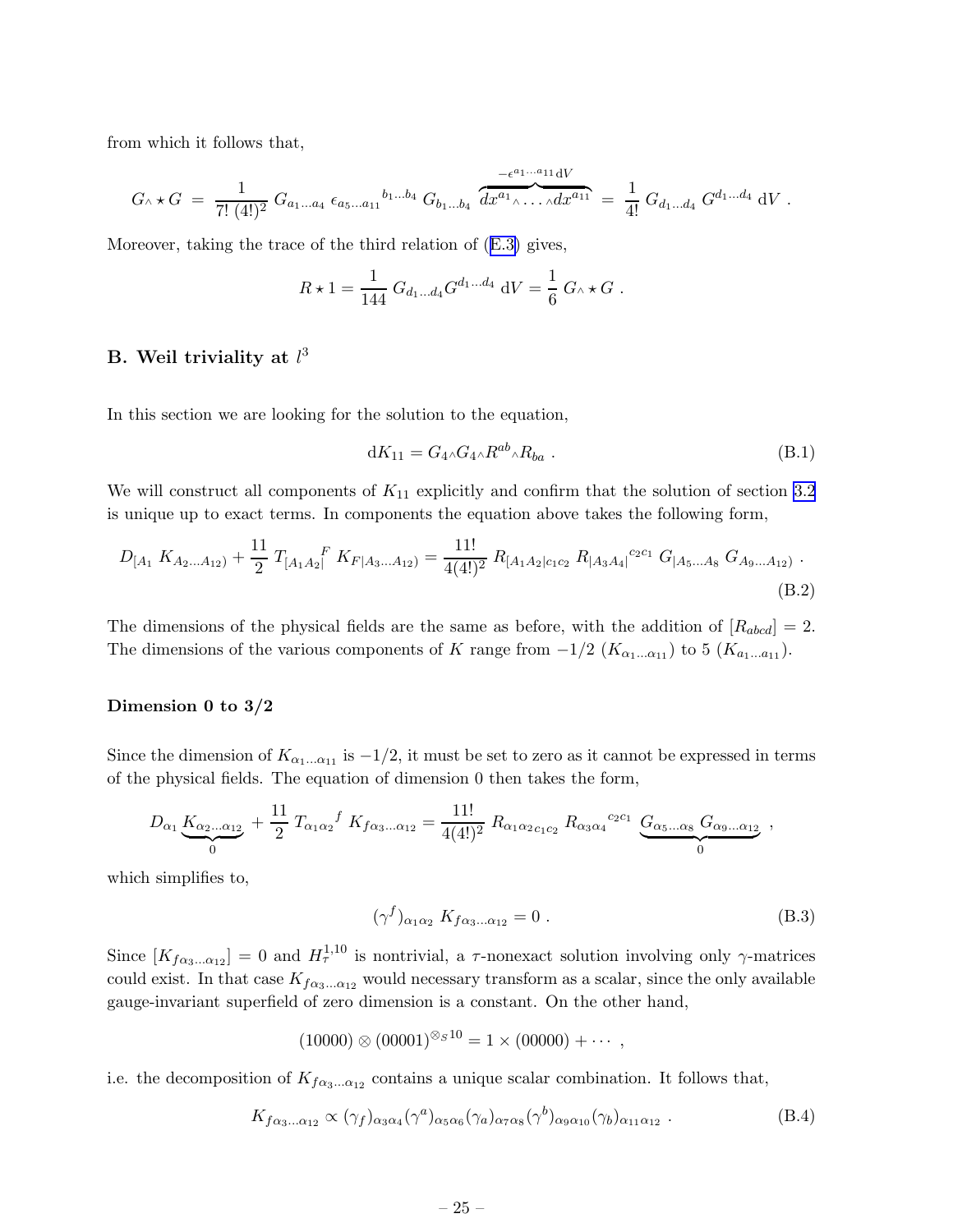<span id="page-26-0"></span>Howeverit can be verified that this expression does not satisfy eq. ([B.3\)](#page-25-0), unless  $K_{a_1a_3...a_{12}} = 0$ .

Theright-hand side of eq.  $(B.2)$  $(B.2)$  vanishes from dimension 0 to dimension  $3/2$ , and the equations tosolve are all similar to ([B.3\)](#page-25-0): The component  $K_{a_1a_2a_1...a_9}^{(1/2)}$  will be set to zero because there is no gauge-invariant field of dimension 1/2. The components  $K_{a_1a_2a_3a_1\dots a_8}^{(1)}$ ,  $K_{a_1a_2a_3a_4a_1\dots a_7}^{(3/2)}$  will be set to zero, up to exact terms, as a consequence of the triviality of  $H^{3,8}_\tau$ ,  $H^{4,7}_\tau$ .

Dimension 2 -  $(A_1 \ldots A_8 \rightarrow \alpha_1 \ldots \alpha_8, A_9 \ldots A_{12} \rightarrow \alpha_1 \ldots \alpha_4)$ 

This is the first equation with a non-zero right-hand side,

$$
\frac{8}{12} D_{\alpha_1} \overbrace{K_{\alpha_2...\alpha_8 a_1...a_4}}^{0} + \frac{4}{12} D_{a_1} \overbrace{K_{a_2...\alpha_4\alpha_1...\alpha_8}}^{0}
$$
\n
$$
+ \frac{11}{2} \left( \frac{14}{33} T_{\alpha_1\alpha_2} f K_{f a_1...\alpha_4\alpha_3...\alpha_8} + \frac{1}{11} T_{a_1a_2} \gamma K_{\gamma\alpha_1...\alpha_8 a_3 a_4} + \frac{16}{33} T_{a_1\alpha_1} \gamma K_{\gamma\alpha_3...\alpha_8 a_2...\alpha_4} \right)
$$
\n
$$
= 3 \frac{4}{55} \frac{11!}{4(4!)^2} R_{\alpha_1\alpha_2c_1c_2} R_{\alpha_3\alpha_4}^{c_2c_1} G_{a_1a_2\alpha_5\alpha_6} G_{a_3a_4\alpha_7\alpha_8} ,
$$

which becomes, using [\(E.1](#page-38-0)),

$$
(\gamma^f)_{\alpha_1 \alpha_2} K_{f a_1 \dots a_4 \alpha_3 \dots \alpha_8} = -180 \; i \; (\gamma^f)_{\alpha_1 \alpha_2} (\gamma_{f a_1 \dots a_4})_{\alpha_3 \alpha_4} R_{\alpha_5 \alpha_6}^{c_1 c_2} R_{\alpha_7 \alpha_8 c_2 c_1} \; .
$$

Since  $H_{\tau}^{5,6}$  is trivial, the solution reads,

$$
K_{a_1...a_5\alpha_1...\alpha_6}^{(2)} = -180 \; i \; (\gamma_{a_1...a_5})_{\alpha_1\alpha_2} \; R_{\alpha_3\alpha_4}{}^{c_1c_2} R_{\alpha_5\alpha_6c_2c_1} \; ,
$$

up to  $\tau$ -exact terms.

Dimension 5/2 -  $(A_1 \ldots A_7 \rightarrow \alpha_1 \ldots \alpha_7, A_8 \ldots A_{12} \rightarrow a_1 \ldots a_5)$ 

Atdimension  $5/2$ , eq.  $(B.2)$  $(B.2)$  reads,

$$
\frac{7}{12} D_{\alpha_1} K_{\alpha_2...\alpha_7 a_1...\alpha_5} - \frac{5}{12} D_{a_1} \overbrace{K_{a_2...a_5\alpha_1...\alpha_7}}^{0}
$$
\n
$$
-\frac{11}{2} \Big( \frac{7}{22} T_{\alpha_1\alpha_2} f K_{f a_1...\alpha_5\alpha_3...\alpha_7} + \frac{5}{33} T_{a_1a_2} \gamma K_{\gamma\alpha_1...\alpha_7 a_3...\alpha_5} + \frac{35}{66} T_{a_1\alpha_1} \gamma K_{\gamma\alpha_3...\alpha_7 a_2...\alpha_5}
$$
\n
$$
=\frac{11!}{4(4!)^2} \Big( 2 \frac{1}{11} R_{\alpha_1\alpha_2c_1c_2} R_{\alpha_3a_1}^{c_2c_1} G_{a_2a_3\alpha_4\alpha_5} G_{a_4a_5\alpha_6\alpha_7} \Big),
$$

which becomes, using [\(E.1](#page-38-0)),

$$
(\gamma^{f})_{\alpha_{1}\alpha_{2}} K_{f a_{1}...a_{5}\alpha_{3}...\alpha_{7}} =
$$
  
- 120 *i* ( $\gamma_{a_{1}...a_{5}}_{\alpha_{1}\alpha_{2}} R_{\alpha_{3}\alpha_{4}}^{c_{1}c_{2}} \left( (\gamma^{e_{1}e_{2}})_{\alpha_{5}\alpha_{6}} (\gamma_{[c_{1}c_{2}} T_{e_{1}e_{2}]})_{\alpha_{7}} + \frac{1}{24} (\gamma_{c_{1}c_{2}}^{e_{1}...e_{4}})_{\alpha_{5}\alpha_{6}} (\gamma_{e_{1}e_{2}} T_{e_{3}e_{4}})_{\alpha_{7}} \right)+ 1800 i ( $\gamma_{a_{1}a_{2}}_{\alpha_{1}\alpha_{2}} (\gamma_{a_{3}a_{4}})_{\alpha_{3}\alpha_{4}} R_{\alpha_{5}\alpha_{6}}^{c_{1}c_{2}} R_{\alpha_{7}a_{5}c_{2}c_{1}}$ . (B.5)$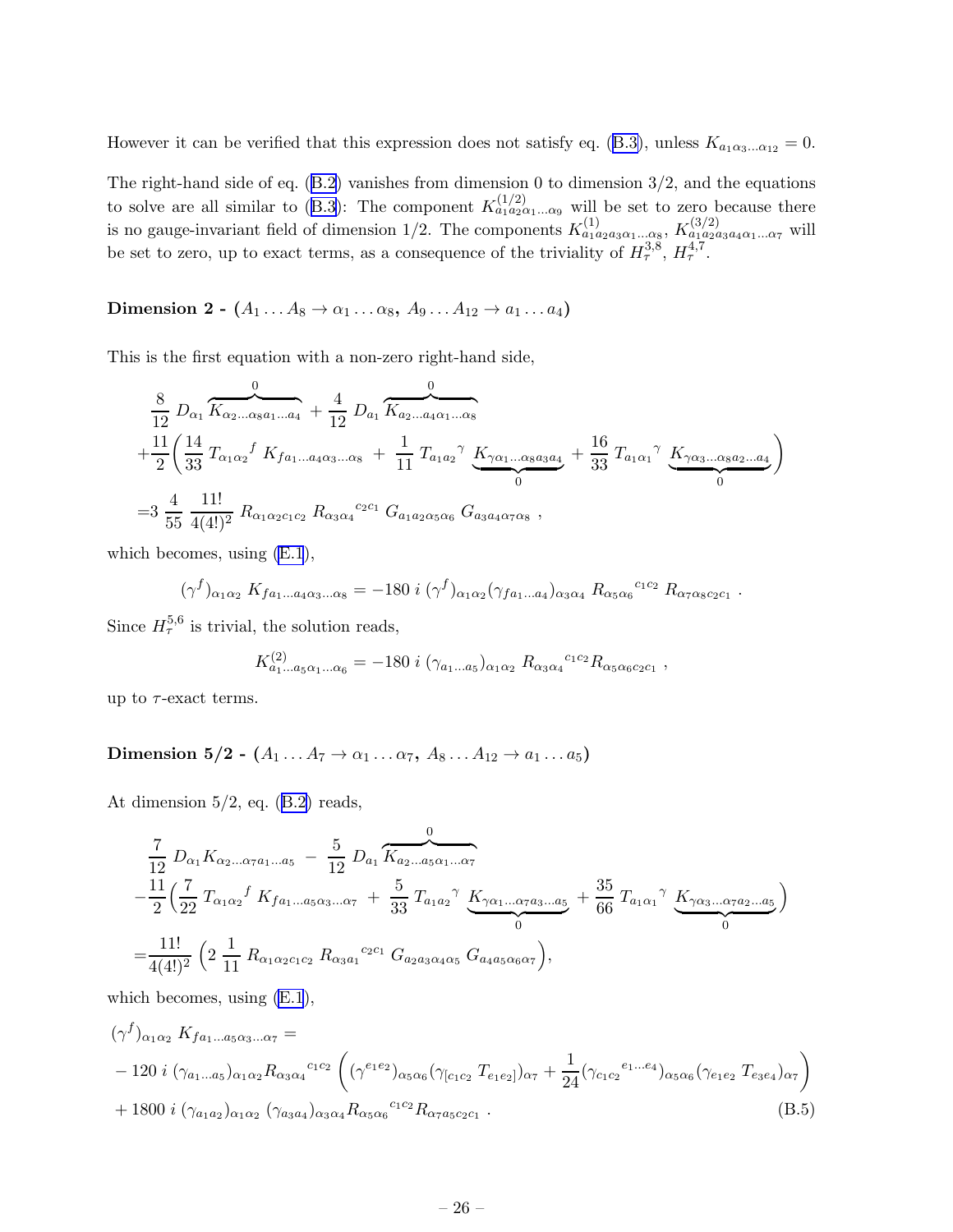The second term in([B.5\)](#page-26-0) can be written,

$$
1800 \, i \, (\gamma_{[a_1 a_2]})_{\alpha_1 \alpha_2} \, (\gamma_{[a_3 a_4]})_{\alpha_3 \alpha_4} \, R_{\alpha_5 \alpha_6}{}^{c_1 c_2} R_{\alpha_7 |a_5] c_2 c_1}
$$
\n
$$
= 600 \, i \, (\gamma^g)_{\alpha_1 \alpha_2} \, (\gamma_{g[a_1 a_2 a_3 a_4]})_{\alpha_3 \alpha_4} \, R_{\alpha_5 \alpha_6}{}^{c_1 c_2} R_{\alpha_7 |a_5] c_2 c_1}
$$
\n
$$
= 600 \, i \, (\gamma^g)_{\alpha_1 \alpha_2} \left( \frac{6}{5} (\gamma_{[g a_1 a_2 a_3 a_4]})_{\alpha_3 \alpha_4} \, R_{\alpha_5 \alpha_6}{}^{c_1 c_2} R_{\alpha_7 |a_5] c_2 c_1} + \frac{1}{5} (\gamma_{a_1 a_2 a_3 a_4 a_5})_{\alpha_3 \alpha_4} \, R_{\alpha_5 \alpha_6}{}^{c_1 c_2} R_{\alpha_7 g c_2 c_1} \right) \, .
$$
\n(B.6)

One can then verify that the second term on the right-hand side of (B.6) cancels with the first term on the right-hand side of [\(B.5](#page-26-0)). Since the first term on the right-hand side of (B.6) is in a  $\tau$ -exact form and  $H_{\tau}^{6,5}$  is trivial, the solution reads,

$$
K_{a_1...a_6\alpha_1...\alpha_5}^{(5/2)} = 720 \; i \; (\gamma_{a_1...a_5})_{\alpha_1\alpha_2} \; R_{\alpha_3\alpha_4}{}^{c_1c_2} R_{\alpha_5a_6c_2c_1} \; ,
$$

up to  $\tau$ -exact terms.

Dimension 3 -  $(A_1 \ldots A_6 \rightarrow \alpha_1 \ldots \alpha_6, A_7 \ldots A_{12} \rightarrow \alpha_1 \ldots \alpha_6)$ 

At dimension 3, eq.([B.2](#page-25-0)) reads,

$$
\frac{1}{2} D_{\alpha_1} K_{\alpha_2...\alpha_6 a_1...\alpha_6} + \frac{1}{2} D_{a_1} \overbrace{K_{a_2...\alpha_6\alpha_1...\alpha_6}}^{0}
$$
\n
$$
+ \frac{11}{2} \left( \frac{5}{22} T_{\alpha_1 \alpha_2} f K_{f a_1...\alpha_6 \alpha_3...\alpha_6} + \frac{5}{22} T_{a_1 a_2} \gamma K_{\gamma \alpha_1...\alpha_6 a_3...\alpha_6} + \frac{6}{11} T_{a_1 \alpha_1} \gamma K_{\gamma \alpha_3...\alpha_6 a_2...\alpha_6} \right)
$$
\n
$$
= \frac{11!}{4(4!)^2} \left( -\frac{12}{77} R_{\alpha_1 a_1}{}^{c_1 c_2} R_{\alpha_2 a_2 c_2 c_1} G_{a_3 a_4 \alpha_3 \alpha_4} G_{a_5 a_6 \alpha_5 \alpha_6} + 2 \frac{1}{154} R_{\alpha_1 \alpha_2}{}^{c_1 c_2} R_{\alpha_3 \alpha_4 c_2 c_1} G_{a_1 a_2 \alpha_5 \alpha_6} G_{a_3...\alpha_6} + 2 \frac{3}{77} R_{a_1 a_2}{}^{c_1 c_2} R_{\alpha_1 \alpha_2 c_2 c_1} G_{a_3 a_4 \alpha_3 \alpha_4} G_{a_5 a_6 \alpha_5 \alpha_6} \right),
$$

which becomes, using [\(E.1](#page-38-0)),

$$
-\frac{5}{4} i (\gamma^f)_{\alpha_1 \alpha_2} K_{f a_1 \dots a_6 \alpha_3 \dots \alpha_6} = -\frac{1}{2} D_{\alpha_1} K_{\alpha_2 \dots \alpha_6 a_1 \dots a_6}
$$
  

$$
-\frac{1}{2} d_{a_1} K_{a_2 \dots a_6 \alpha_1 \dots \alpha_6}
$$
  

$$
- 3 T_{a_1 \alpha_1}^{\epsilon} K_{\epsilon \alpha_2 \dots \alpha_6 a_2 \dots a_6}
$$
  

$$
- 2700 R_{\alpha_1 a_1}^{\epsilon_1 c_2} R_{\alpha_2 a_2 c_2 c_1} G_{a_3 a_4 \alpha_3 \alpha_4} G_{a_5 a_6 \alpha_5 \alpha_6}
$$
  

$$
+ 225 R_{\alpha_1 \alpha_2}^{\epsilon_1 c_2} R_{\alpha_3 \alpha_4 c_2 c_1} G_{a_1 a_2 \alpha_5 \alpha_6} G_{a_3 \dots a_6}
$$
  

$$
+ 1350 R_{a_1 a_2}^{\epsilon_1 c_2} R_{\alpha_1 \alpha_2 c_2 c_1} G_{a_3 a_4 \alpha_3 \alpha_4} G_{a_5 a_6 \alpha_5 \alpha_6}.
$$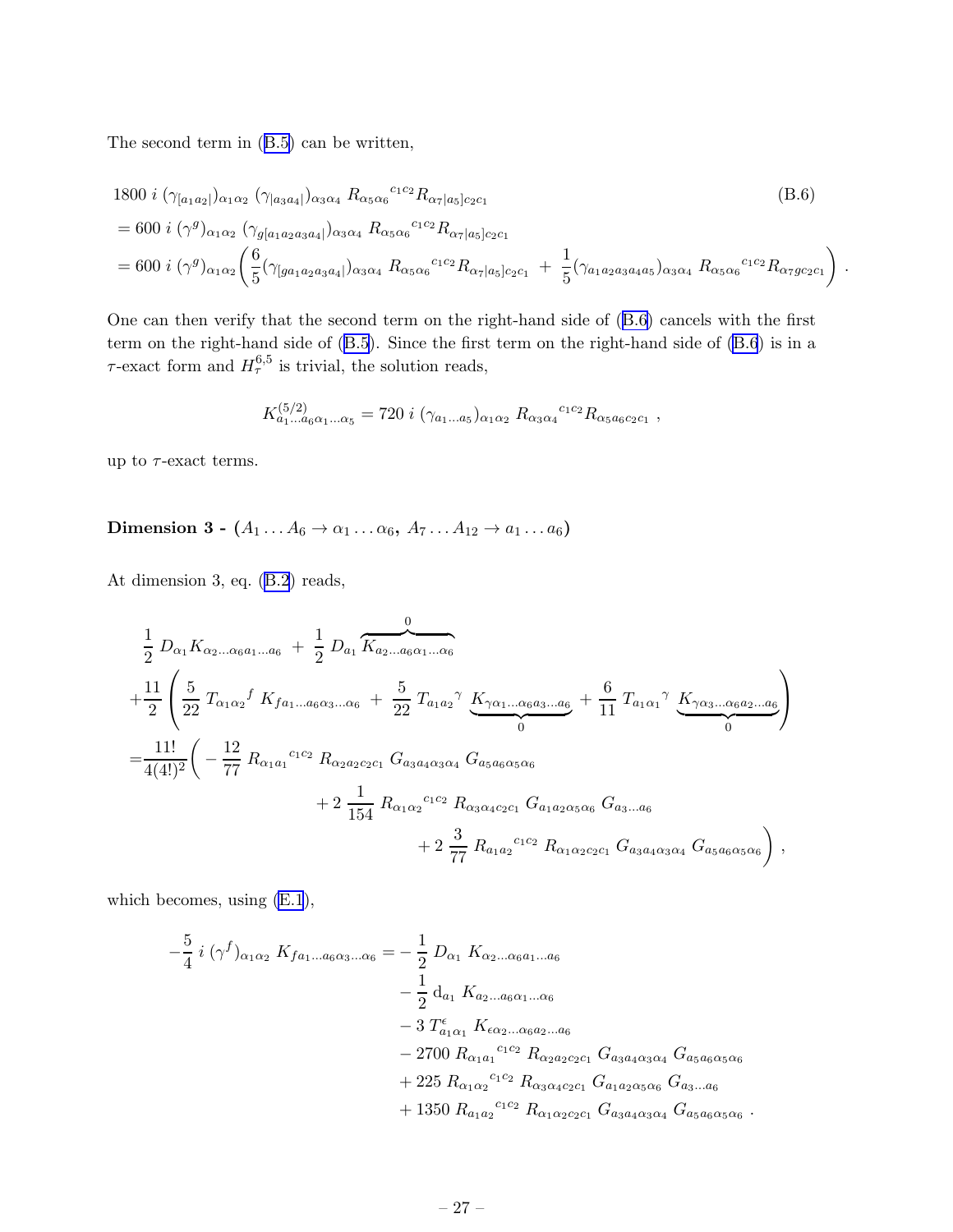Let us now examine separately each group of terms in the equation above with the same type of field content. There are four  $G^3$  terms which read,

$$
- 225 i G_{a_1...a_4} (\gamma_{a_5a_6})_{\alpha_1\alpha_2} R_{\alpha_3\alpha_4}^{c_1c_2} R_{\alpha_5\alpha_6c_1c_2} - 360 (\gamma_{a_1...a_5})_{\alpha_1\alpha_2} R_{\alpha_3\alpha_4c_1c_2} T_{c_2\alpha_5}^{c} T_{c_1\epsilon}^{\beta} (\gamma_{a_6})_{\beta\alpha_6} + 720 (\gamma_{a_1...a_5})_{\alpha_1\alpha_2} R_{\alpha_3\alpha_4c_1c_2} T_{c_1\alpha_5}^{c} T_{a_6\epsilon}^{\beta} (\gamma_{c_2})_{\beta\alpha_6} - 540 i (\gamma_{a_1...a_5})_{\alpha_1\epsilon} T_{a_6\alpha_2}^{c} R_{|\alpha_3\alpha_4|}^{c_1c_2} R_{|\alpha_5\alpha_6}^{c_2c_2c_1} .
$$
\n(B.7)

The last term in (B.7) can be split in two parts,

$$
-540 i \left(\frac{2}{6}(\gamma_{a_1...a_5})_{\alpha_1 \epsilon} T_{a_6 \alpha_2}{}^{\epsilon} R_{\alpha_3 \alpha_4}{}^{c_1 c_2} R_{\alpha_5 \alpha_6 c_2 c_1} + \frac{4}{6}(\gamma_{a_1...a_5})_{\alpha_1 \alpha_2} T_{a_6 \alpha_3}{}^{\epsilon} R_{\epsilon \alpha_4}{}^{c_1 c_2} R_{\alpha_5 \alpha_6 c_2 c_1}\right).
$$

The first one leads to,

$$
(\gamma^g)_{\alpha_1\alpha_2}\left(\frac{5}{8}i\epsilon_{ga_1\ldots a_6}^{b_1\ldots b_4}G_{b_1\ldots b_4}R_{\alpha_3\alpha_4}^{c_1c_2}R_{\alpha_5\alpha_6c_2c_1}\right) + 225 iG_{a_1\ldots a_4}(\gamma_{a_5a_6})_{\alpha_1\alpha_2}R_{\alpha_3\alpha_4}^{c_1c_2}R_{\alpha_5\alpha_6c_2c_1},
$$

where the first term is  $\tau$ -exact, and the second term cancels with the first one in (B.7). It can then be verified that the three remaining  $G^3$  terms cancel out.

Moreover there are three terms of the schematic form  $G(DG)$ ,

$$
- 360 i (\gamma^{a_1...a_5})_{\alpha_1 \alpha_2} R_{\alpha_3 \alpha_4}{}^{c_1 c_2} d_{c_2} T_{c_1 \alpha_5}{}^{\beta} (\gamma_{a_6})_{\beta \alpha_6}
$$
  

$$
- 720 i (\gamma^{a_1...a_5})_{\alpha_1 \alpha_2} R_{\alpha_3 \alpha_4}{}^{c_1 c_2} d_{c_1} T_{a_6 \alpha_5}{}^{\beta} (\gamma_{c_2})_{\beta \alpha_6}
$$
  

$$
- 180 i (\gamma^{a_1...a_5})_{\alpha_1 \alpha_2} R_{\alpha_3 \alpha_4}{}^{c_1 c_2} d_{a_6} R_{\alpha_5 \alpha_6 c_2 c_1} , \qquad (B.8)
$$

which cancel out.

There are two RG terms which read,

$$
- 1350 \left( \gamma_{a_1 a_2} \right)_{\alpha_1 \alpha_2} \left( \gamma_{a_3 a_4} \right)_{\alpha_3 \alpha_4} R_{a_5 a_6}^{c_1 c_2} R_{\alpha_5 \alpha_6 c_2 c_1} + 45 \left( \gamma_{a_1 \dots a_5} \right)_{\alpha_1 \alpha_2} R_{\alpha_3 \alpha_4}^{c_1 c_2} \left( \left( \gamma^{e_1 e_2} \gamma_{a_6} \right)_{\alpha_5 \alpha_6} R_{c_2 c_1 e_1 e_2} - 2 \left( \gamma^{e_1 e_2} \gamma_{c_2} \right)_{\alpha_5 \alpha_6} R_{c_1 a_6 e_1 e_2} \right).
$$
 (B.9)

The first term of  $(B.9)$ can be put in a  $\tau$ -exact form,

$$
- 1350 \left( \gamma_{a_1 a_2} \right)_{\alpha_1 \alpha_2} \left( \gamma_{a_3 a_4} \right)_{\alpha_3 \alpha_4} R_{a_5 a_6}^{c_1 c_2} R_{\alpha_5 \alpha_6 c_2 c_1} =
$$
  

$$
(\gamma^g)_{\alpha_1 \alpha_2} \left( -630 i \left( \gamma_{[ga_1...a_4]} \right)_{\alpha_3 \alpha_4} R_{[a_5 a_6]}^{c_1 c_2} R_{\alpha_5 \alpha_6 c_2 c_1} + 180 \left( \gamma_{a_1...a_5} \right)_{\alpha_1 \alpha_2} R_{a_6 g}^{c_1 c_2} R_{\alpha_5 \alpha_6 c_2 c_1} \right),
$$

while the remaining RG terms cancel out.

There are two  $T^2$  terms which read,

+ 2700 
$$
(\gamma_{a_1 a_2})_{\alpha_1 \alpha_2}
$$
  $(\gamma_{a_3 a_4})_{\alpha_3 \alpha_4}$   $R_{\alpha_5 a_5}^{c_1 c_2}$   $R_{\alpha_6 a_6 c_2 c_1}$   
+ 1080  $i (\gamma_{a_1...a_5})_{\alpha_1 \alpha_2}$   $((\gamma^{e_1 e_2})_{\alpha_3 \alpha_4} (\gamma_{[c_1 c_2} T_{e_1 e_2]})_{\alpha_5} + \frac{1}{24} (\gamma_{c_1 c_2}^{e_1...e_4})_{\alpha_3 \alpha_4} (\gamma_{e_1 e_2} T_{e_3 e_4})_{\alpha_5}) R_{\alpha_6 a_6 c_2 c_1}$ . (B.10)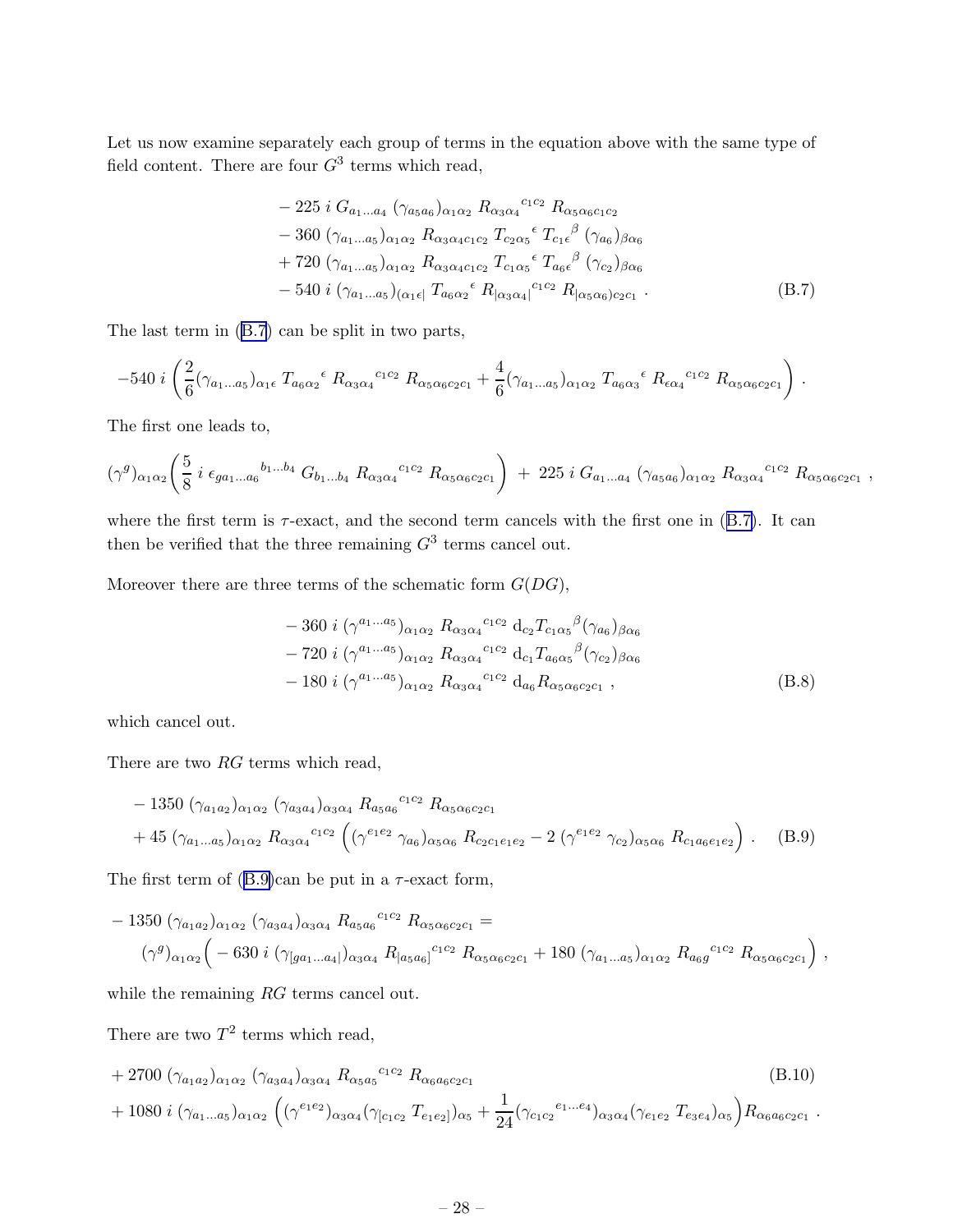The first term can be put in a  $\tau$ -exact form,

$$
2700 \left(\gamma_{a_1 a_2}\right)_{\alpha_1 \alpha_2} \left(\gamma_{a_3 a_4}\right)_{\alpha_3 \alpha_4} R_{\alpha_5 a_5}^{c_1 c_2} R_{\alpha_6 a_6 c_2 c_1} =\n\frac{1}{3} 2700 \left(\gamma^g\right)_{\alpha_1 \alpha_2} \left(\frac{7}{5} \left(\gamma_{g a_1 \dots a_4}\right)_{\alpha_3 \alpha_4} R_{\alpha_5 a_5}^{c_1 c_2} R_{\alpha_6 a_6 c_2 c_1} + \frac{2}{5} \left(\gamma_{a_1 \dots a_5}\right)_{\alpha_3 \alpha_4} R_{\alpha_5 a_6}^{c_1 c_2} R_{\alpha_6 g c_2 c_1}\right),
$$

while the remaining TT terms cancel out. Taking the triviality of  $H_{\tau}^{7,4}$  into account, the nonvanishing terms extracted from the  $RG$ ,  $T^2$ , and  $G^3$  terms lead to the solution,

$$
K_{a_1...a_7\alpha_1...\alpha_4}^{(3)} = 504 \ i \ (\gamma_{a_1...a_5})_{\alpha_1\alpha_2} \left( -R_{a_6a_7}{}^{c_1c_2} R_{\alpha_5\alpha_6c_2c_1} + 2 R_{\alpha_5a_6}{}^{c_1c_2} R_{\alpha_6a_7c_2c_1} \right)
$$

$$
- \frac{1}{2} \ i \ \epsilon_{a_1...a_7}{}^{b_1...b_4} G_{b_1...b_4} R_{\alpha_1\alpha_2}{}^{c_1c_2} R_{\alpha_3\alpha_4c_2c_1} \ , \tag{B.11}
$$

up to  $\tau$ -exact terms.

## Dimensions 7/2 -  $(A_1 \ldots A_5 \rightarrow \alpha_1 \ldots \alpha_5, A_6 \ldots A_{12} \rightarrow \alpha_1 \ldots \alpha_7)$

Atdimension  $7/2$ , eq.  $(B.2)$  $(B.2)$  reads,

$$
\frac{5}{12} D_{\alpha_1} K_{\alpha_2...\alpha_5 a_1...a_7} - \frac{7}{12} D_{a_1} K_{a_2...\alpha_7\alpha_1...\alpha_5}
$$
\n
$$
-\frac{11}{2} \left( \frac{5}{33} T_{\alpha_1\alpha_2} f K_{f a_1...\alpha_7\alpha_3...\alpha_5} - \frac{7}{22} T_{a_1a_2} \gamma K_{\gamma\alpha_1...\alpha_5 a_3...\alpha_7} + \frac{35}{66} T_{a_1\alpha_1} \gamma K_{\gamma\alpha_3...\alpha_5 a_2...\alpha_7} \right)
$$
\n
$$
= \frac{11!}{4(4!)^2} \left( 2 \frac{1}{11} R_{\alpha_1 a_1}{}^{c_1c_2} R_{a_2a_3c_2c_1} G_{a_4a_5\alpha_3\alpha_4} G_{a_6a_7\alpha_5\alpha_6} + 4 \frac{1}{66} R_{\alpha_1 a_1}{}^{c_1c_2} R_{\alpha_2\alpha_3c_2c_1} G_{a_2a_3\alpha_4\alpha_5} G_{a_4...a_7} \right)
$$

.

The right-hand side of the equation above contains terms of the form  $G(DT)$ ,  $T(DG)$ ,  $TR$ , and  $TG^2$ . The first two groups of terms simply vanish (without the use of any equations of motion or BI). Two  $\tau$ -exact terms can be extracted from RT and  $TG^2$ , and the remaining terms cancel out. This leads to the solution,

$$
K_{a_1...a_8\alpha_1... \alpha_3}^{(7/2)} = 2016 \ i \ (\gamma_{a_1...a_5})_{\alpha_1\alpha_2} R_{a_6a_7}^{c_1c_2} R_{\alpha_3a_8c_2c_1} + 4 \ \epsilon_{a_1...a_7}^{b_1...b_4} G_{b_1...b_4} R_{\alpha_1\alpha_2}^{c_1c_2} R_{\alpha_3a_8c_2c_1} ,
$$

up to  $\tau$ -exact terms.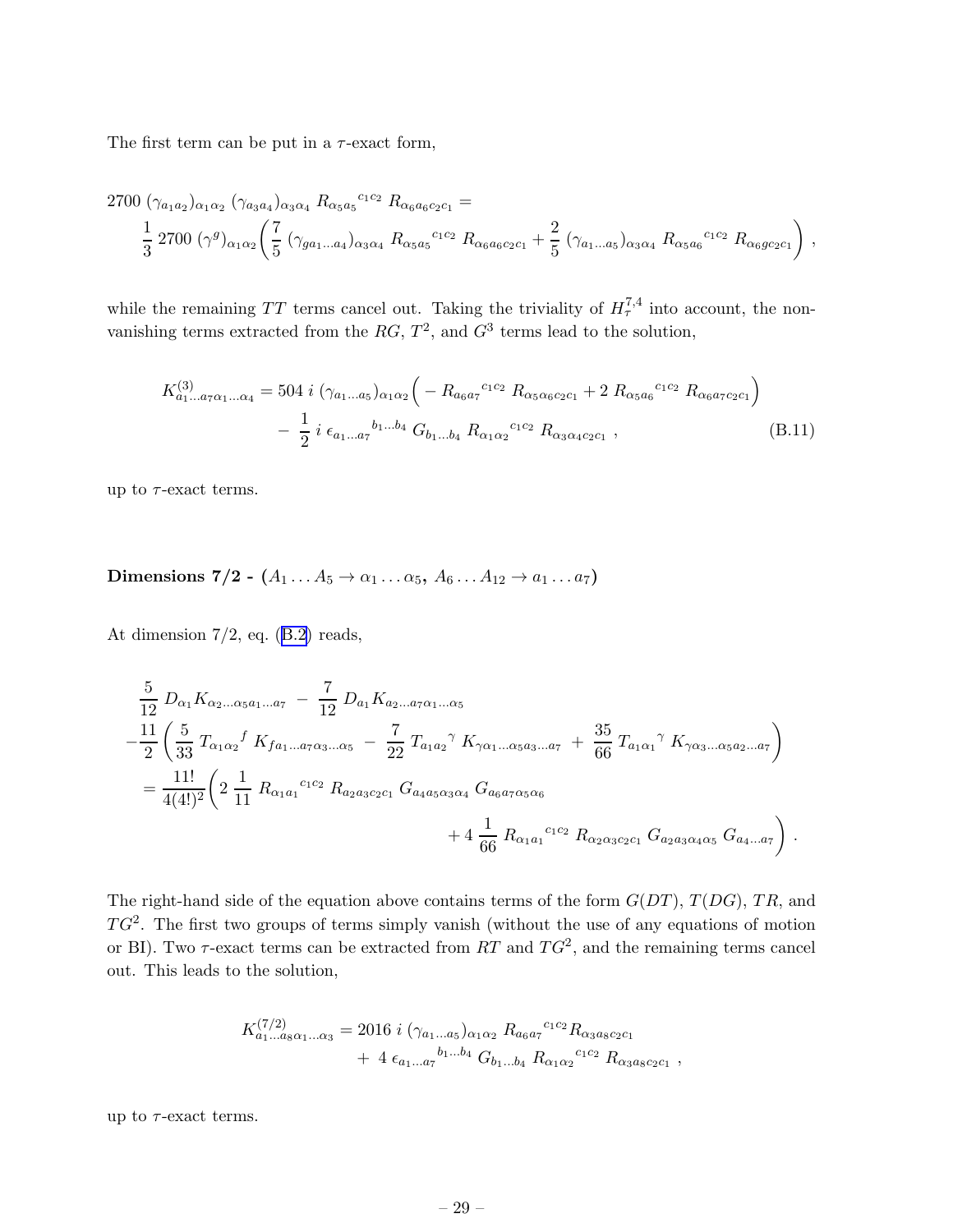<span id="page-30-0"></span>Dimensions 4 -  $(A_1 \ldots A_4 \rightarrow \alpha_1 \ldots \alpha_4, A_5 \ldots A_{12} \rightarrow \alpha_1 \ldots \alpha_8)$ 

At dimension 4, eq.([B.2](#page-25-0)) reads,

$$
\frac{4}{12} D_{\alpha_1} K_{\alpha_2...\alpha_4 a_1...\alpha_8} + \frac{8}{12} D_{a_1} K_{a_2...\alpha_8 \alpha_1...\alpha_4}
$$
\n
$$
+ \frac{11}{2} \left( \frac{1}{11} T_{\alpha_1 \alpha_2} f K_{f a_1...\alpha_8 \alpha_3 \alpha_4} + \frac{14}{33} T_{a_1 a_2} f K_{\gamma \alpha_1...\alpha_4 a_3...\alpha_8} + \frac{16}{33} T_{a_1 \alpha_1} f K_{\gamma \alpha_2...\alpha_4 a_2...\alpha_8} \right)
$$
\n
$$
= \frac{11!}{4(4!)^2} \left( 1260 R_{a_1 a_2}{}^{c_1 c_2} R_{a_3 a_4 c_2 c_1} G_{a_5 a_6 \alpha_3 \alpha_4} G_{a_7 a_8 \alpha_5 \alpha_6} + 35 R_{\alpha_1 \alpha_2}{}^{c_1 c_2} R_{\alpha_3 \alpha_4 c_2 c_1} G_{a_1 a_2 a_3 a_4} G_{a_5...\alpha_8} + 4 \cdot 210 R_{\alpha_1 \alpha_2}{}^{c_1 c_2} R_{a_1 a_2 c_2 c_1} G_{a_3 a_4 a_5 a_6} G_{a_7 a_8 \alpha_3 \alpha_4} - 2 \cdot 840 R_{\alpha_1 a_1}{}^{c_1 c_2} R_{\alpha_2 a_2 c_2 c_1} G_{a_3 a_4 \alpha_3 \alpha_4} G_{a_5 a_6 a_7 a_8} \right)
$$

The terms in the equation above can be cast in eight groups:  $R^2$ ,  $RG^2$ ,  $R(DG)$ ,  $G^4$ ,  $G^2(DG)$ ,  $GT^2$ ,  $T(DT)$ , and  $G(DR)$ . Parts of the terms of the form  $R^2$ ,  $G^2R$ , and  $GT^2$  can be put in a  $\tau$ -exact form, while the remaining terms cancel out. Taking into account the BI,

$$
D_{a_1} R_{a_2 a_3 c_1 c_2} = -T_{a_1 a_2} {}^{\gamma} R_{\gamma a_3 c_1 c_2} , \qquad (B.12)
$$

.

we see that the term  $G(DR)$  cancel against a term from  $GT^2$ . Taking into account the equation of motion of G we see that a term from  $G^2(DG)$  cancels against a term in  $G^4$ ,

$$
\epsilon_{a_1...a_7}{}^{b_1...b_4} D_{a_8} G_{b_1...b_4} = \frac{1}{2} \epsilon_{a_1...a_8}{}^{b_1...b_3} D^c G_{c b_1...b_3} = 105 \ G_{a_1...a_4} G_{a_5...a_8} . \tag{B.13}
$$

We are thus led to the solution,

$$
K_{a_1...a_9\alpha_1... \alpha_2}^{(4)} = -1512 \, i \, (\gamma_{a_1...a_5})_{\alpha_1\alpha_2} R_{a_6a_7}^{c_1c_2} R_{a_8a_9c_2c_1} - 6 \, \epsilon_{a_1...a_7}^{b_1...b_4} G_{b_1...b_4} R_{\alpha_1\alpha_2}^{c_1c_2} R_{a_8a_9c_2c_1} + 12 \, \epsilon_{a_1...a_7}^{b_1...b_4} G_{b_1...b_4} R_{\alpha_1a_8}^{c_1c_2} R_{\alpha_2a_9c_2c_1} ,
$$

up to  $\tau$ -exact terms.

Dimensions 9/2 -  $(A_1 \ldots A_3 \rightarrow \alpha_1 \ldots \alpha_3, A_4 \ldots A_{12} \rightarrow \alpha_1 \ldots \alpha_9)$ 

Atdimension  $9/2$ , eq.  $(B.2)$  $(B.2)$  reads,

$$
\frac{3}{12} D_{\alpha_1} K_{\alpha_2 \alpha_3 a_1 \dots a_9} - \frac{9}{12} D_{a_1} K_{a_2 \dots a_9 \alpha_1 \dots \alpha_3} \n- \frac{11}{2} \left( \frac{1}{22} T_{\alpha_1 \alpha_2} f K_{f a_1 \dots a_9 \alpha_3} + \frac{6}{11} T_{a_1 a_2} \gamma K_{\gamma \alpha_1 \dots \alpha_3 a_3 \dots a_9} + \frac{9}{22} T_{a_1 \alpha_1} \gamma K_{\gamma \alpha_2 \alpha_3 a_2 \dots a_9} \right) \n= \frac{11!}{4(4!)^2} \left( 2 \frac{1}{110} R_{\alpha_1 \alpha_2}{}^{c_1 c_2} R_{\alpha_3 a_1 c_2 c_1} G_{a_2 \dots a_5} G_{a_6 \dots a_9} + 4 \frac{3}{55} R_{a_1 a_2}{}^{c_1 c_2} R_{\alpha_1 a_3 c_2 c_1} G_{\alpha_2 \alpha_3 a_4 a_5} G_{a_6 \dots a_9} \right).
$$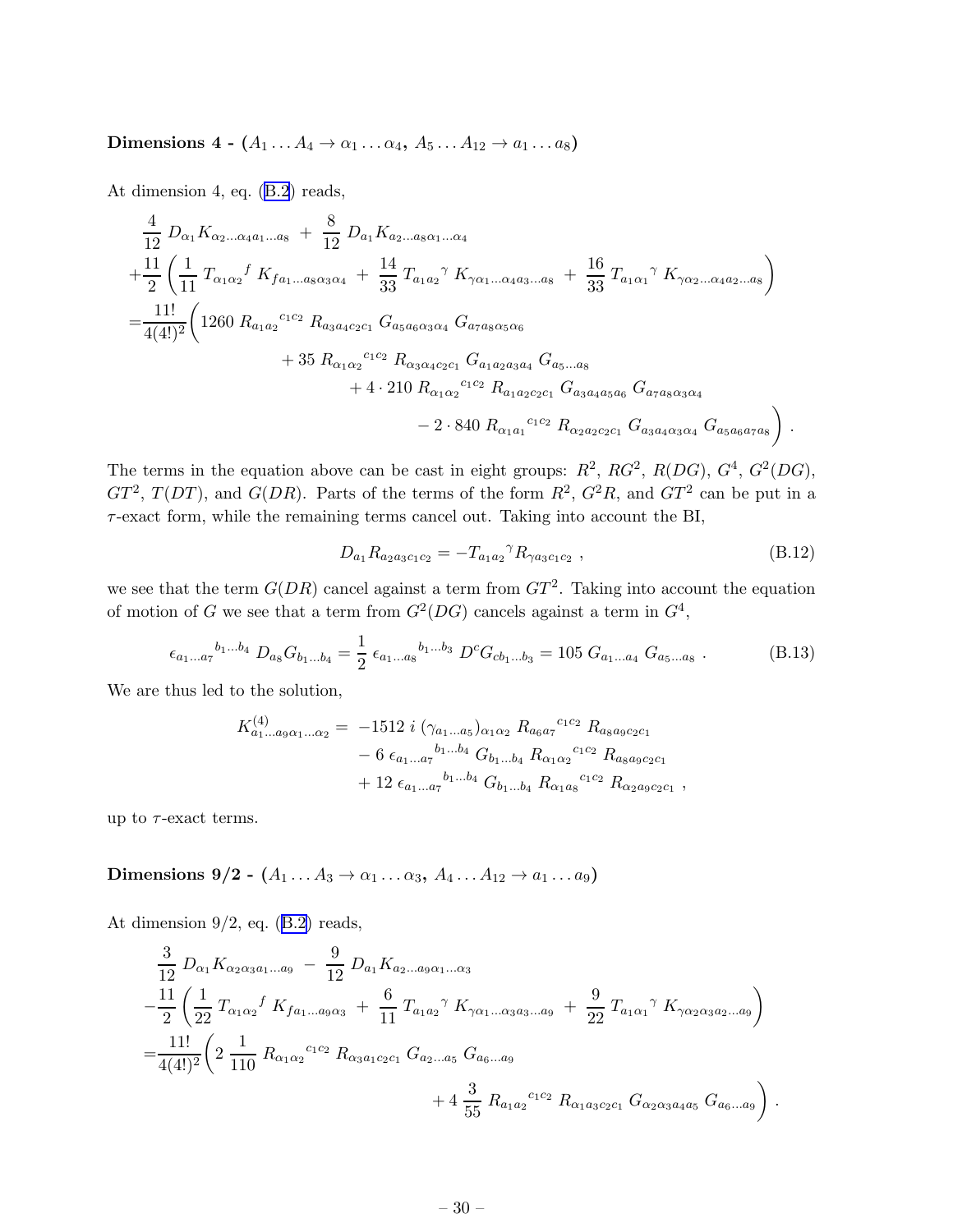<span id="page-31-0"></span>The terms in the equation above can be cast in seven groups:  $R(DT)$ ,  $RTG$ ,  $G^2(DT)$ ,  $G^3T$ ,  $T^3$ ,  $TG(DG)$  and  $T(DR)$ . One term of the form RTG is  $\tau$ -exact, while all the remaining terms can beseen to cancel out, using  $(B.12)$  and  $(B.13)$  $(B.13)$  $(B.13)$  to convert a term of the form  $T(DR)$  to the form  $T^3$ , and a term of the form  $TG(DG)$  to the form  $G^3T$ . Up to  $\tau$ -exact terms, the component of dimension 9/2 then reads,

$$
K_{a_1...a_9\alpha_1\alpha_2}^{(9/2)} = 60 i \epsilon_{a_1...a_7}^{b_1...b_4} G_{b_1...b_4} R_{a_8a_9}^{c_1c_2} R_{\alpha_1a_{10}c_2c_1}.
$$

Dimensions 5 -  $(A_1A_2 \rightarrow \alpha_1\alpha_2, A_3 \ldots A_{12} \rightarrow a_1 \ldots a_{10})$ 

At dimension 5, eq.([B.2](#page-25-0)) reads,

$$
\frac{2}{12} D_{\alpha_1} K_{\alpha_2 a_1 \dots a_9} + \frac{10}{12} D_{a_1} K_{a_2 \dots a_{10} \alpha_1 \alpha_2} \n+ \frac{11}{2} \left( \frac{1}{66} T_{\alpha_1 \alpha_2} f K_{f a_1 \dots a_{10}} + \frac{15}{22} T_{a_1 a_2} \gamma K_{\gamma \alpha_1 \alpha_2 a_3 \dots a_{10}} + \frac{10}{33} T_{a_1 \alpha_1} \gamma K_{\gamma \alpha_2 a_2 \dots a_{10}} \right) \n= \frac{11!}{4(4!)^2} \left( 2 \frac{1}{66} R_{\alpha_1 \alpha_2} c_1 c_2 R_{a_1 a_2 c_2 c_1} G_{a_3 \dots a_6} G_{a_7 \dots a_{10}} - 1 \frac{2}{33} R_{\alpha_1 a_1} c_1 c_2 R_{\alpha_2 a_2 c_2 c_1} G_{a_3 a_4 a_5 a_6} G_{a_7 \dots a_{10}} + 2 \frac{1}{11} R_{a_1 a_2} c_1 c_2 R_{a_3 a_4 c_2 c_1} G_{a_5 a_6 \alpha_1 \alpha_2} G_{a_7 a_8 \alpha_3 \alpha_4} \right).
$$

The terms in the equation above can be cast in nine groups:  $RT^2$ ,  $GT(DT)$ ,  $G^2T^2$ ,  $GR^2$ , GR(DG), RG<sup>3</sup>, R(DR), G<sup>2</sup>(DR), and  $T^2(DG)$ . One term in GR<sup>2</sup> is  $\tau$ -exact, while all the remaining terms cancel out, as can be seen using eq.([B.12](#page-30-0)) and [\(B.13\)](#page-30-0) to convert a term of the form  $R(DR)$  to the form  $RT^2$ , a term of the form  $G^2(DR)$  to the form  $G^2T^2$ , and a term of the form  $T^2(DG)$  to the form  $G^2T^2$ . Up to  $\tau$ -exact terms, the component of dimension 5 then reads,

$$
K_{a_1...a_{11}}^{(5)} = -165 \epsilon_{a_1...a_7}{}^{b_1...b_4} G_{b_1...b_4} R_{a_8a_9}{}^{c_1c_2} R_{a_{10}a_{11}c_2c_1} \,. \tag{B.14}
$$

Dimensions 11/2 -  $(A_1 \rightarrow \alpha_1, A_2 \ldots A_{12} \rightarrow a_1 \ldots a_{11})$ 

Since there is no new component of  $K$  appearing, this equation should be satisfied automatically,

$$
\frac{1}{12} D_{\alpha_1} K_{a_1 \dots a_{11}} - \frac{11}{12} D_{a_1} K_{a_2 \dots a_{11} \alpha_1} - \frac{11}{2} \left( \frac{1}{6} T_{a_1 \alpha_2} f K_{f a_2 \dots a_{11}} - \frac{5}{6} T_{a_1 a_2} \gamma K_{\gamma \alpha_1 a_3 \dots a_{11}} \right)
$$
  
= 
$$
\frac{11!}{4(4!)^2} \left( \frac{2}{6} R_{\alpha_1 a_1}{}^{c_1 c_2} R_{a_2 a_3 c_2 c_1} G_{a_4 \dots a_7} G_{a_8 \dots a_{11}} \right).
$$

The equation contains six types of terms:  $TR^2$ ,  $GR(DT)$ ,  $G^2TR$ ,  $GT(DR)$ ,  $RT(DG)$ , and  $T^3G$ . As expected all the terms cancel out, as can be seen using([B.12](#page-30-0)) and [\(B.13](#page-30-0)) to convert a term of the form  $GT(DR)$  to the form  $T^3G$ , and a term of the form  $RT(DG)$  to the form  $G^2TR$ .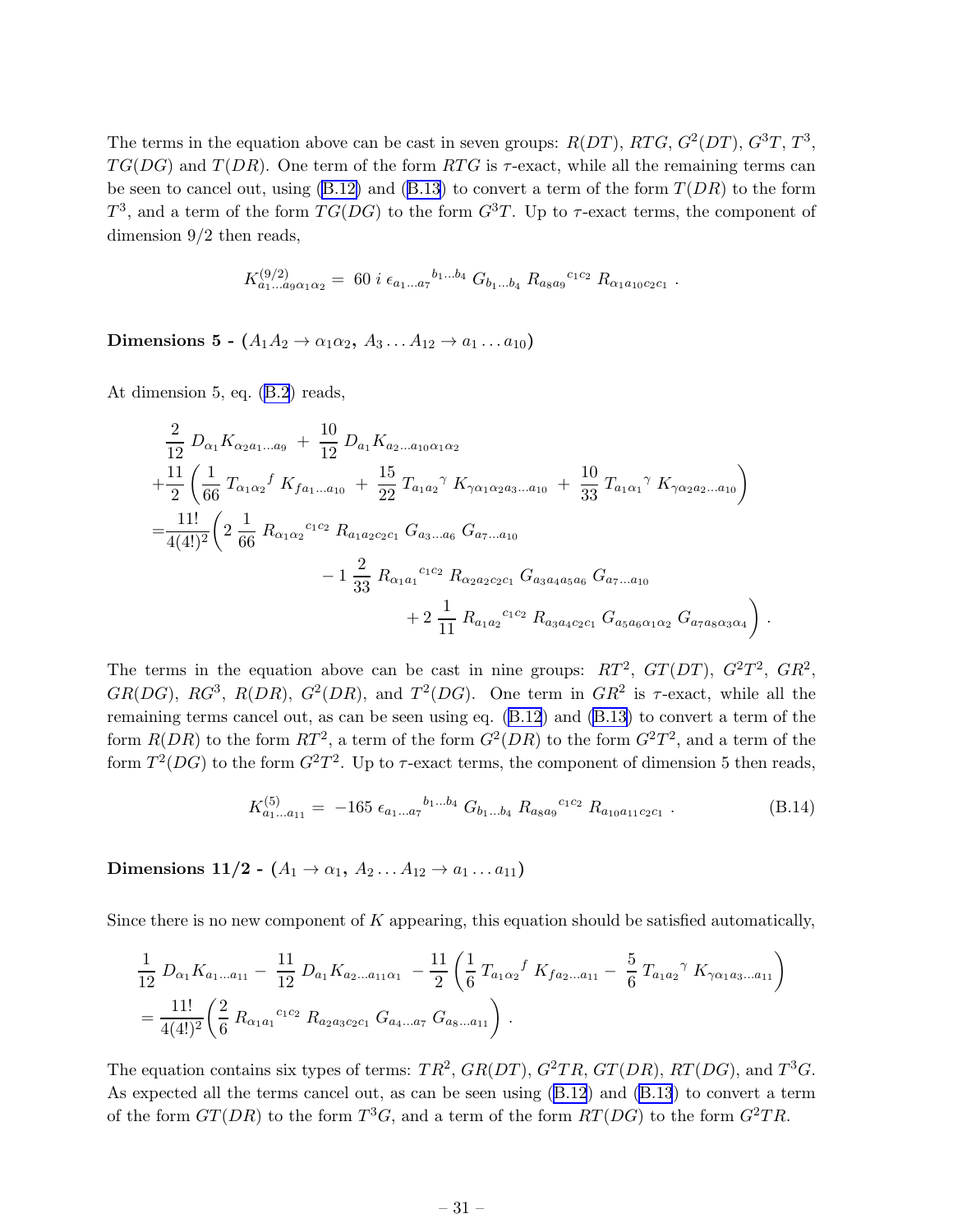<span id="page-32-0"></span>Action at  $\mathcal{O}(l^3)$ 

We have constructed the explicit expression of each component of  $K_{11}$  and showed that it is unique up to exact terms. In particular the top component, given in eq. [\(B.14\)](#page-31-0), precisely agrees with  $(3.10)$ , leading to the superinvariant of section [3.2](#page-12-0).

## C. Weil triviality at  $l^6$

The same method will be used to generate the corrections at  $l<sup>6</sup>$ -order, cf. section [4](#page-13-0). We will look for the solution to the equation  $dK_{11} = G_4 \wedge X_8^{(1)}$  $8^{(1)}$ . In components this reads,

$$
D_{[A_1} K_{A_2...A_{12}} + \frac{11}{2} T_{[A_1A_2]}^F K_{F|A_3...A_{12}} =
$$
  

$$
\frac{11!}{(4!)4^2} \left( G_{[A_1...A_4} R_{|A_5A_6|c_1c_2} R_{|A_7A_8|}^{c_2c_3} R_{|A_9A_{10}|c_3c_4} R_{|A_{11}A_{12}}^{c_4c_1} - \frac{1}{4} G_{[A_1...A_4} R_{|A_5A_6|c_1c_2} R_{|A_7A_8|}^{c_1c_2} R_{|A_7A_8|}^{c_1c_2} R_{|A_9A_{10}|d_1d_2} R_{|A_{11}A_{12}}^{d_1d_2} \right) .
$$
 (C.1)

The dimensions of the various components of  $K_{11}$  now range from  $[K_{\alpha_1...\alpha_{12}}] = \frac{5}{2}$  to  $[K_{a_1...a_{11}}] = 8$ .

#### Dimension 3 and 7/2

If we assume that the superivariant at  $\mathcal{O}(l^6)$  is quartic or higher in fields, the first potentially nonvanishing component of  $K_{11}$  appears at dimension 4 (it is of the form  $G<sup>4</sup>$ ). We thus obtain,

$$
K_{\alpha_1...\alpha_{11}}^{(5/2)} = K_{a_1\alpha_1...\alpha_{10}}^{(3)} = K_{a_1a_2\alpha_1...\alpha_9}^{(7/2)} = 0.
$$

This is consistent with (C.1), whose right-hand side vanishes for dimensions lower than 4.

Dimension 4 -  $(A_1 ... A_{10} \rightarrow \alpha_1 ... \alpha_{10}, A_{11}A_{12} \rightarrow a_{1}a_2)$ 

Eq. (C.1) takes the following form,

$$
\frac{2}{12} D_{a_1} \overbrace{K_{a_2\alpha_1...\alpha_{10}}^{(0)}}^0 + \frac{10}{12} D_{\alpha_1} \overbrace{K_{\alpha_2...\alpha_{10}a_1a_2}^{(7/2)}}^0
$$
\n
$$
+ \frac{11}{2} \left( \frac{15}{22} T_{\alpha_1\alpha_2} f K_{fa_1a_2\alpha_3...\alpha_{10}}^{(4)} + \frac{10}{33} T_{a_1\alpha_1} \gamma \overbrace{K_{\gamma\alpha_2...\alpha_{10}a_2}^{(3)}}^0 + \frac{1}{66} T_{a_1a_2} \gamma \overbrace{K_{\gamma\alpha_1...\alpha_{10}}^{(5/2)}}^0 \right)
$$
\n
$$
= \frac{11!}{4!4^2} G_{a_1a_2\alpha_1\alpha_2} \left( R_{\alpha_3\alpha_4}{}^{c_1c_2} R_{\alpha_5\alpha_6 c_2c_3} R_{\alpha_7\alpha_8}{}^{c_3c_4} R_{\alpha_9\alpha_{10}c_4c_1} - \frac{1}{4} R_{\alpha_3\alpha_4}{}^{c_1c_2} R_{\alpha_5\alpha_6 c_1c_2} R_{\alpha_7\alpha_8}{}^{d_1d_2} R_{\alpha_9\alpha_{10}d_1d_2} \right),
$$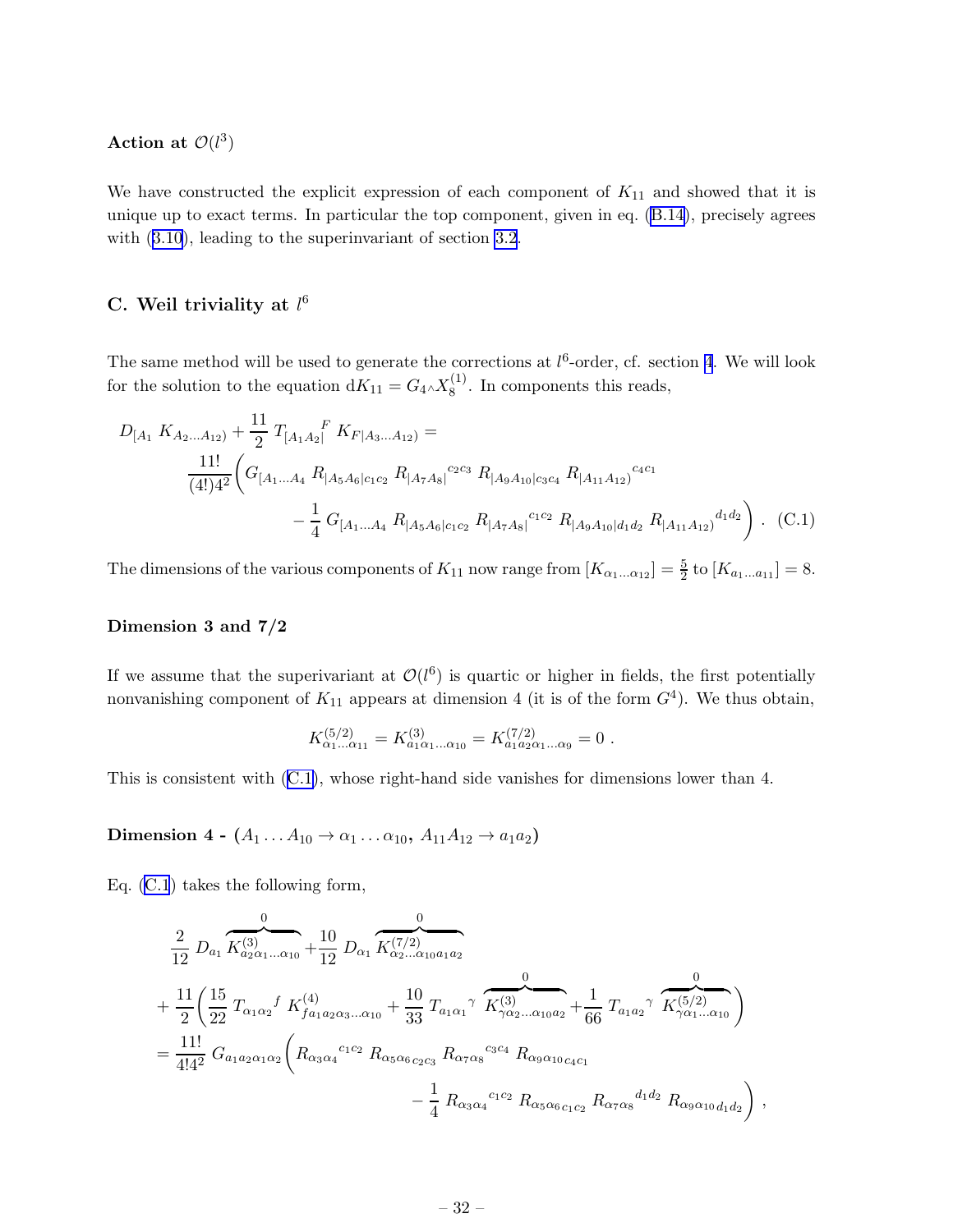which simplifies to,

$$
(\gamma^{f})_{\alpha_{1}\alpha_{2}} K^{(4)}_{f a_{1} a_{2} \alpha_{3} \dots \alpha_{10}} = 2520 \ (\gamma_{a_{1}a_{2}})_{\alpha_{1}\alpha_{2}} \left( R_{\alpha_{3}\alpha_{4}}^{c_{1}c_{2}} R_{\alpha_{5}\alpha_{6}c_{2}c_{3}} R_{\alpha_{7}\alpha_{8}}^{c_{3}c_{4}} R_{\alpha_{9}\alpha_{10}c_{4}c_{1}} - \frac{1}{4} R_{\alpha_{3}\alpha_{4}}^{c_{1}c_{2}} R_{\alpha_{5}\alpha_{6}c_{1}c_{2}} R_{\alpha_{7}\alpha_{8}}^{d_{1}d_{2}} R_{\alpha_{9}\alpha_{10}d_{1}d_{2}} \right)
$$

$$
= (\gamma_{a_{1}a_{2}})_{\alpha_{1}\alpha_{2}} X^{(8)}_{\alpha_{3} \dots \alpha_{10}}.
$$
(C.2)

Explicitly, the term  $(\text{tr}R^2)^2$  reads (omitting the factor  $-1/4$ ),

$$
\frac{1}{6^{4}} \left(\gamma^{u_{0}u_{1}}\right) \left(\gamma^{u_{2}u_{3}}\right) \left(\gamma^{u_{4}u_{5}}\right) \left(\gamma^{u_{6}u_{7}}\right) G_{u_{0}u_{1}}{}^{y_{0}y_{1}} G_{u_{2}u_{3}y_{0}y_{1}} G_{u_{4}u_{5}z_{0}z_{1}} G_{u_{6}u_{7}}{}^{z_{0}z_{1}} \n\frac{4}{24 \cdot 6^{4}} \left(\gamma^{u_{0}u_{1}}\right) \left(\gamma^{u_{2}u_{3}}\right) \left(\gamma^{u_{0}u_{5}}\right) \left(\gamma^{v_{0}...v_{5}}\right) G_{u_{0}u_{1}}{}^{y_{0}y_{1}} G_{u_{2}u_{3}y_{0}y_{1}} G_{u_{4}u_{5}v_{0}v_{1}} G_{v_{2}...v_{5}} \n\frac{2}{24 \cdot 6^{4}} \left(\gamma^{u_{0}u_{1}}\right) \left(\gamma^{u_{2}u_{3}}\right) \left(\gamma^{v_{0}...v_{3}x_{0}x_{1}}\right) \left(\gamma^{w_{0}...w_{3}}\right) G_{u_{0}u_{1}}{}^{y_{1}y_{2}} G_{u_{2}u_{3}y_{1}y_{2}} G_{v_{0}...v_{3}} G_{w_{0}...w_{3}} \n\frac{4}{24^{2} \cdot 6^{4}} \left(\gamma^{u_{0}u_{1}}\right) \left(\gamma^{u_{2}u_{3}}\right) \left(\gamma^{v_{0}...v_{5}}\right) \left(\gamma^{w_{0}...w_{5}}\right) G_{u_{0}u_{1}v_{0}v_{1}} G_{u_{2}u_{3}w_{0}w_{1}} G_{v_{2}...v_{5}} G_{w_{2}...w_{5}} \n\frac{4}{24^{3} \cdot 6^{4}} \left(\gamma^{u_{0}u_{1}}\right) \left(\gamma^{v_{0}...v_{5}}\right) \left(\gamma^{w_{0}...w_{3}y_{0}y_{1}}\right) \left(\gamma^{x_{0}...x_{3}}\right) G_{u_{0}u_{1}v_{0}v_{1}} G_{v_{2}...v_{5}} G_{w_{0}...w_{3}} G_{x_{0}...x_{3}} \n\frac{1}{24^{4} \cdot
$$

while the term  $trR<sup>4</sup>$  reads,

$$
\frac{1}{6^{4}}\left(\gamma^{u_{0}u_{1}}\right)\left(\gamma^{u_{2}u_{3}}\right)\left(\gamma^{u_{4}u_{5}}\right)\left(\gamma^{u_{6}u_{7}}\right) G_{u_{0}u_{1}}{}^{y_{0}y_{1}}G_{u_{2}u_{3}y_{0}z_{0}}G_{u_{4}u_{5}y_{1}z_{1}}G_{u_{6}u_{7}}{}^{z_{0}z_{1}}\n\frac{4}{24\cdot6^{4}}\left(\gamma^{u_{0}u_{1}}\right)\left(\gamma^{u_{2}u_{3}}\right)\left(\gamma^{u_{4}u_{5}}\right)\left(\gamma^{v_{0}...v_{5}}\right) G_{u_{0}u_{1}}{}^{y_{0}y_{1}}G_{u_{2}u_{3}v_{0}y_{0}}G_{u_{4}u_{5}v_{1}y_{1}}G_{v_{2}...v_{5}}\n\frac{2}{24^{2}\cdot6^{4}}\left(\gamma^{u_{0}u_{1}}\right)\left(\gamma^{u_{2}u_{3}}\right)\left(\gamma^{v_{0}...v_{5}}\right)\left(\gamma^{w_{0}...w_{5}}\right) G_{u_{0}u_{1}v_{0}w_{0}}G_{u_{2}u_{3}v_{1}w_{1}}G_{v_{2}...v_{5}}G_{w_{2}...w_{5}}\n\frac{4}{24^{2}\cdot6^{4}}\left(\gamma^{u_{0}u_{1}}\right)\left(\gamma^{u_{2}u_{3}}\right)\left(\gamma^{v_{0}...v_{4}x_{0}}\right)\left(\gamma^{w_{0}...w_{4}}\right) G_{u_{0}u_{1}v_{0}}{}^{y_{0}}G_{u_{2}u_{3}w_{0}y_{0}}G_{v_{1}...v_{4}}G_{w_{1}...w_{4}}\n\frac{4}{24^{3}\cdot6^{4}}\left(\gamma^{u_{0}u_{1}}\right)\left(\gamma^{v_{0}...v_{4}y_{0}}\right)\left(\gamma^{w_{0}...w_{4}y_{1}}\right)\left(\gamma^{x_{0}...x_{3}}\right) G_{u_{0}u_{1}v_{0}w_{0}}G_{x_{0}...x_{3}}G_{v_{1}...v_{4}}G_{w_{1}...w_{4}}\n\frac{1}{24^{4}\cdot6^{4}}\left(\gamma^{u_{0}...u_{3}}\right)_{y_{0
$$

Suppose now that the purely femionic component of  $X_8$  can be cast in the  $\tau$ -exact form of eq. [\(4.18\)](#page-16-0). The right-hand side of eq. (C.2) would then take the form,

$$
(\gamma_{a_1 a_2})_{\alpha_1 \alpha_2} X_{\alpha_3...\alpha_{10}}^{(8)} = (\gamma_{a_1 a_2})_{\alpha_1 \alpha_2} (\gamma^f)_{\alpha_3 \alpha_4} G_{f\alpha_5...\alpha_{10}}
$$
  
=  $(\gamma^f)_{\alpha_1 \alpha_2} \left( 3 (\gamma_{[a_1 a_2]})_{\alpha_3 \alpha_4} G_{|f] \alpha_5...\alpha_{10}} - 2 (\gamma_{f a_1})_{\alpha_3 \alpha_4} G_{a_2 \alpha_5...\alpha_{10}} \right)$   
=  $(\gamma^f)_{\alpha_1 \alpha_2} \left( 3 (\gamma_{[a_1 a_2]})_{\alpha_3 \alpha_4} G_{|f] \alpha_5...\alpha_{10}} \right),$ 

which yields,

$$
K_{f a_1 a_2 \alpha_3...\alpha_{10}} = 3 \left( \gamma_{[a_1 a_2]} \right)_{\alpha_3 \alpha_4} G_{[f] \alpha_5...\alpha_{10}}.
$$

In the following we will examine whether  $X_{0,8}$  can be  $\tau$ -exact. Since (C.2) contains many different types of terms, it is useful to reduce this expression by simplifying every pair of  $\gamma$ -matrices whose bosonic indices contain contractions, using the decompositions in appendix [D.](#page-36-0) When applied to  $(\text{tr}R^2)^2$ , this method will give three terms of the form  $\gamma^{(2)}\gamma^{(2)}\gamma^{(2)}\gamma^{(2)}\gamma^{(2)}\gamma^{(2)}\gamma^{(2)}\gamma^{(6)}$  and  $\gamma^{(2)}\gamma^{(2)}\gamma^{(6)}\gamma^{(6)}$ , together with several manifestly  $\tau$ -exact terms. Applied to tr $R^4$ , this method will give several of terms of the form previously encountered, plus some new terms of the form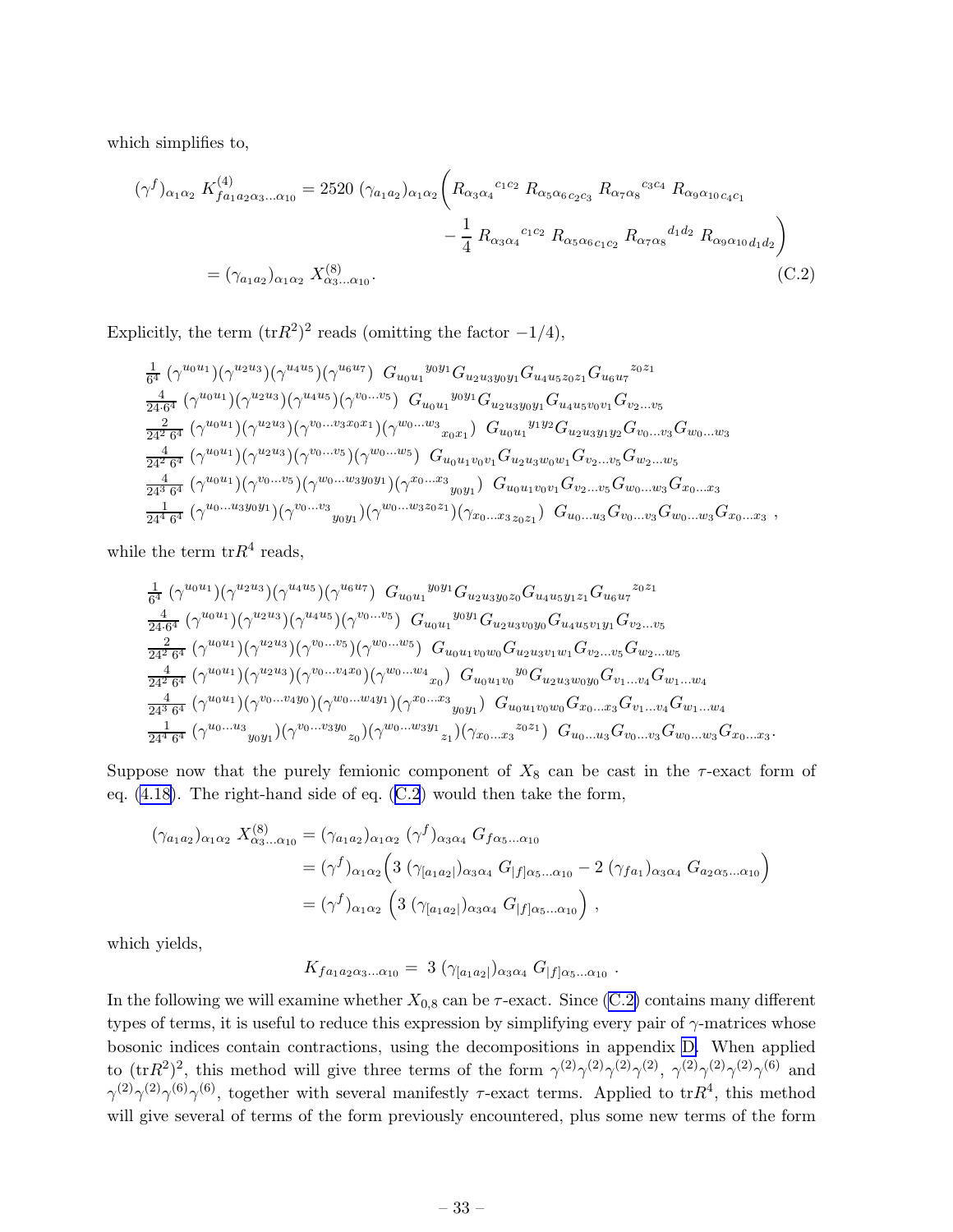<span id="page-34-0"></span> $\gamma^{(2)}\gamma^{(2)}\gamma^{(5)}\gamma^{(5)}$ , which are equivalent to  $\gamma^{(2)}\gamma^{(2)}\gamma^{(6)}\gamma^{(6)}$  by Hodge duality. In order to compare  $(\text{tr}R^2)^2$  with  $\text{tr}R^4$ , all the  $\gamma^{(6)}\gamma^{(6)}$  terms must be converted into the form  $\gamma^{(5)}\gamma^{(5)}$ . This creates new  $\gamma$ -matrices with contracted bosonic indices, which are simplified as before using appendix [D](#page-36-0). At the end of this process all the terms have the form  $\gamma^{(2)}\gamma^{(2)}\gamma^{(2)}\gamma^{(2)}\gamma^{(2)}\gamma^{(2)}\gamma^{(3)}\gamma^{(6)}$  or  $\gamma^{(2)}\gamma^{(2)}\gamma^{(5)}\gamma^{(5)}$  contracted with  $G^4$  (without any contractions among  $\gamma$ -matrices),

$$
(\gamma^{a_1 a_2})(\gamma^{a_3 a_4})(\gamma^{a_5 a_6})(\gamma^{a_7 a_8}) G^4_{a_1 a_2; a_3 a_4; a_5 a_6; a_7 a_8} \tag{C.3}
$$

$$
(\gamma^{a_1 a_2}) (\gamma^{a_3 a_4}) (\gamma^{a_5 a_6}) (\gamma^{a_7 \dots a_{12}}) G^4_{a_1 a_2; a_3 a_4; a_5 a_6; a_7 \dots a_{12}} \tag{C.4}
$$

$$
(\gamma^{a_1 a_2})(\gamma^{a_3 a_4})(\gamma^{a_5 \dots a_9})(\gamma^{a_{10} \dots a_{14}}) G^{4}_{a_1 a_2; a_3 a_4; a_5 \dots a_9; a_{10} \dots a_{14}} ,
$$
 (C.5)

up to manifestly  $\tau$ -exact terms which we do not need to write out explicitly. In the above,  $G_{a_1a_2;\dots;a_{7}a_{8}}^4, G_{a_1a_2;\dots,a_{7}\dots a_{12}}^4, G_{a_1a_2;\dots,a_{10}\dots a_{14}}^4$ , denote certain sums of  $G^4$  terms with 8,4,2 indices contracted respectively. More explicitly,

$$
G_{a_1a_2;a_3a_4;a_5a_6;a_7a_8}^4 = \frac{7}{2^7 3^3} G_{a_1}{}^{efg} G_{a_2a_7a_8e} G_{a_3a_5a_6}{}^h G_{a_4fgh} + \cdots
$$
  
\n
$$
G_{a_1a_2;a_3a_4;a_5a_6;a_7\ldots a_{12}}^4 = \frac{25}{2^9 3^4} G_{a_1a_7}{}^{fg} G_{a_2a_{11}a_{12}f} G_{a_3a_4a_9a_{10}} G_{a_5a_6a_8g} + \cdots
$$
  
\n
$$
G_{a_1a_2;a_3a_4;a_5\ldots a_9;a_{10}\ldots a_{14}}^4 = \frac{1}{2^{11}3^6} G_{a_1a_2a_{10}}{}^f G_{a_3a_5a_{11}f} G_{a_4a_{12}a_{13}a_{14}} G_{a_6a_7a_8a_9} + \cdots,
$$
\n(C.6)

where the ellipses stand for more than a hundred terms of this form. No obvious cancellations appear between these three types of terms at this point.

Let us further analyse how  $X_{0,8}$  is decomposed into irreducible components. First, the product of four  $\gamma$ -matrices contains a symmetric product of eight spinor indices which can be decomposed as follows in irreps of  $B_5$ ,

$$
(00001)^{\otimes_S 8} = \underbrace{1(00000) \oplus \cdots \oplus 1(40000)}_{45 \text{ terms with multiplicity } 1} \oplus \underbrace{2(00004) \oplus 2(10002) \oplus 2(01002)}_{3 \text{ terms with multiplicity } 2}.
$$

Each irrep on the right-hand side above corresponds to a  $\gamma$ -structure which can be thought of as a Clebsch-Gordan coefficient: the  $\gamma$ -structure corresponding to (00000) can be thought of as a Clebsch-Gordan coefficient from the scalar to  $(00001)^{\otimes_S 8}$ , etc.

Next, the product of four four-forms  $G$  can be decomposed as follows in irreps of  $B_5$ ,

$$
(00010)^{\otimes_{S}4} = \underbrace{4(00000) \oplus \cdots \oplus 6(00004) \oplus \cdots \oplus 3(40000)}_{95 \text{ terms, various multiplicites}},
$$

and all 95 terms except (00006), (00008), (01006), and (10006) can be found in  $(00001)^{\otimes_S 8}$ . This analysis implies that the contraction of four  $\gamma$ -matrices with four fourforms G can be decomposed into 51  $\gamma$ -structures, each contracted with (multiple)  $G<sup>4</sup>$  terms corresponding to the same irrep of  $B_5$ .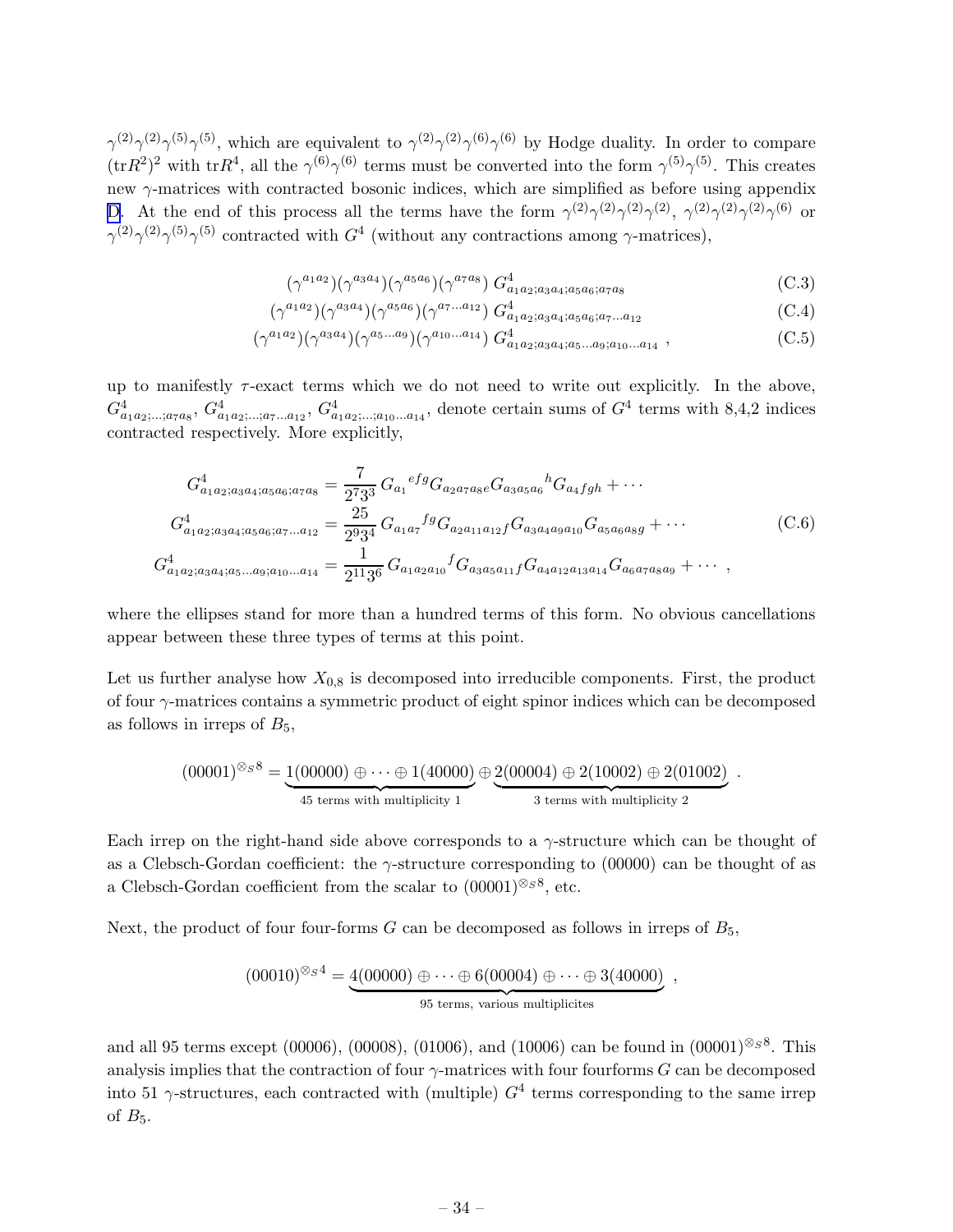For example, the term (00000) in the decomposition of  $(00001)^{\otimes_S 8}$  gives rise to a single  $\gamma$ structure contracted with the four possible  $G<sup>4</sup>$  terms giving rise to a scalar. Explicitly we have,

$$
(\gamma^{e_1})(\gamma_{e_1})(\gamma^{e_2})(\gamma_{e_2}) \left( \alpha_1 G_{a_1...a_4} G^{a_1...a_4} G_{b_1...b_4} G^{b_1...b_4} + \alpha_2 G_{a_1 a_2}^{b_1 b_2} G_{b_1 b_2 c_1 c_2} G^{c_1 c_2}{}_{d_1 d_2} G^{d_1 d_2 a_1 a_2} + \alpha_3 G_{a_1 b_1}^{c_1 c_2} G_{c_1 c_2 d_1 f_1} G^{a_1 d_1}{}_{g_1 g_2} G^{g_1 g_2 b_1 f_1} + \alpha_4 G_{a_1}^{b_1...b_3} G_{b_1...b_3 c_1} G^{a_1}{}_{d_1...d_3} G^{c_1 d_1...d_3} \right),
$$

for some constants  $\alpha_1, \ldots, \alpha_4$ . Similarly, the (00004) gives rise to the following term,

$$
\left(\beta_{1}(\gamma^{e_{1}})(\gamma_{e_{1}})(\gamma^{a_{1}...a_{6}})(\gamma^{b_{1}...b_{6}}) + \beta_{2}(\gamma^{[a_{1}})(\gamma^{a_{2}...a_{6}]})(\gamma^{[b_{1}})(\gamma^{b_{2}...b_{6}]})\right) \times \left(\alpha_{1} G_{a_{1}a_{2}b_{1}}^{e_{1}} G_{a_{3}b_{2}b_{3}e_{1}} G_{a_{4}...a_{6}}^{e_{2}} G_{b_{4}...b_{6}e_{2}} + \alpha_{2} G_{a_{1}a_{2}b_{1}}^{e_{1}} G_{a_{3}a_{4}b_{2}}^{e_{2}} G_{a_{5}b_{3}b_{4}e_{1}} G_{a_{6}b_{5}b_{6}e_{2}} + \alpha_{3} G_{a_{1}...a_{4}} G_{a_{5}b_{3}b_{4}}^{e_{1}} G_{a_{6}b_{5}b_{6}}^{e_{2}} G_{b_{1}b_{2}e_{1}e_{2}} + \alpha_{4} G_{a_{1}b_{1}b_{2}}^{e_{1}} G_{a_{2}...a_{5}} G_{a_{6}b_{6}e_{1}e_{2}} G_{b_{3}...b_{5}e_{1}} + \alpha_{5} G_{a_{1}...a_{4}} G_{a_{5}b_{1}}^{e_{1}e_{2}} G_{a_{6}b_{2}e_{1}e_{2}} G_{b_{3}...b_{6}} + \alpha_{6} G_{a_{1}...a_{3}b_{3}} G_{a_{4}...a_{6}b_{2}} G_{b_{1}b_{2}}^{e_{1}e_{2}} G_{b_{5}b_{6}e_{1}e_{2}}\right),
$$

for some constants  $\beta_1, \beta_2, \alpha_1, \ldots, \alpha_6$ . The 51  $\gamma$ -structures involved in the decomposition of  $X^{(8)}$ can all be found explicitly, and only three of them are not  $\tau$ -exact: (04000), (03002), and (02004). In other words, except for the structures corresponding to these three irreps all other  $\gamma$ -structures appearing in  $X_{0,8}$  involve at least one contraction with a  $\gamma^{(1)}$ .

Goingback to ([C.3\)](#page-34-0): the  $G_{a_1a_2,\dots,a_7a_8}^4$  term, by virtue of its contraction with the four  $\gamma$ -matrices, transforms in the symmetrized product of four Young diagrams  $\exists$ , cf. appendix [F](#page-39-0). Decomposing in irreducible representations of  $S_8$ ,

⊗S4 <sup>=</sup> <sup>⊕</sup> <sup>⊕</sup> <sup>⊕</sup> <sup>⊕</sup> <sup>|</sup> {z } Y T1 (5 terms) . (C.7)

At the same time  $G_{a_1a_2,\dots,a_7a_8}^4$  admits a decomposition into modules of  $B_5 \times S_8$ ,  $\sum_R V_R \times R$ , where  $V_R$  is the plethysm of the module  $V = (10000)$  of  $B_5$  with respect to the Young diagram R of  $S_8$ . Moreover only the plethysms corresponding to the right-hand side of  $(C.7)$  will appear in the decomposition of  $G^4_{a_1a_2;\dots;a_7a_8}$  under  $B_5\times S_8$ . On the other hand we can compute the module  $V_R$ corresponding to each R on the right-hand side of (C.7), using [[68\]](#page-45-0), with the result that only the plethysm corresponding to  $YT1$  contains (04000), while neither (02004) nor (03002) is contained in any of the plethysms corresponding to the Young diagrams on the right-hand side of (C.7).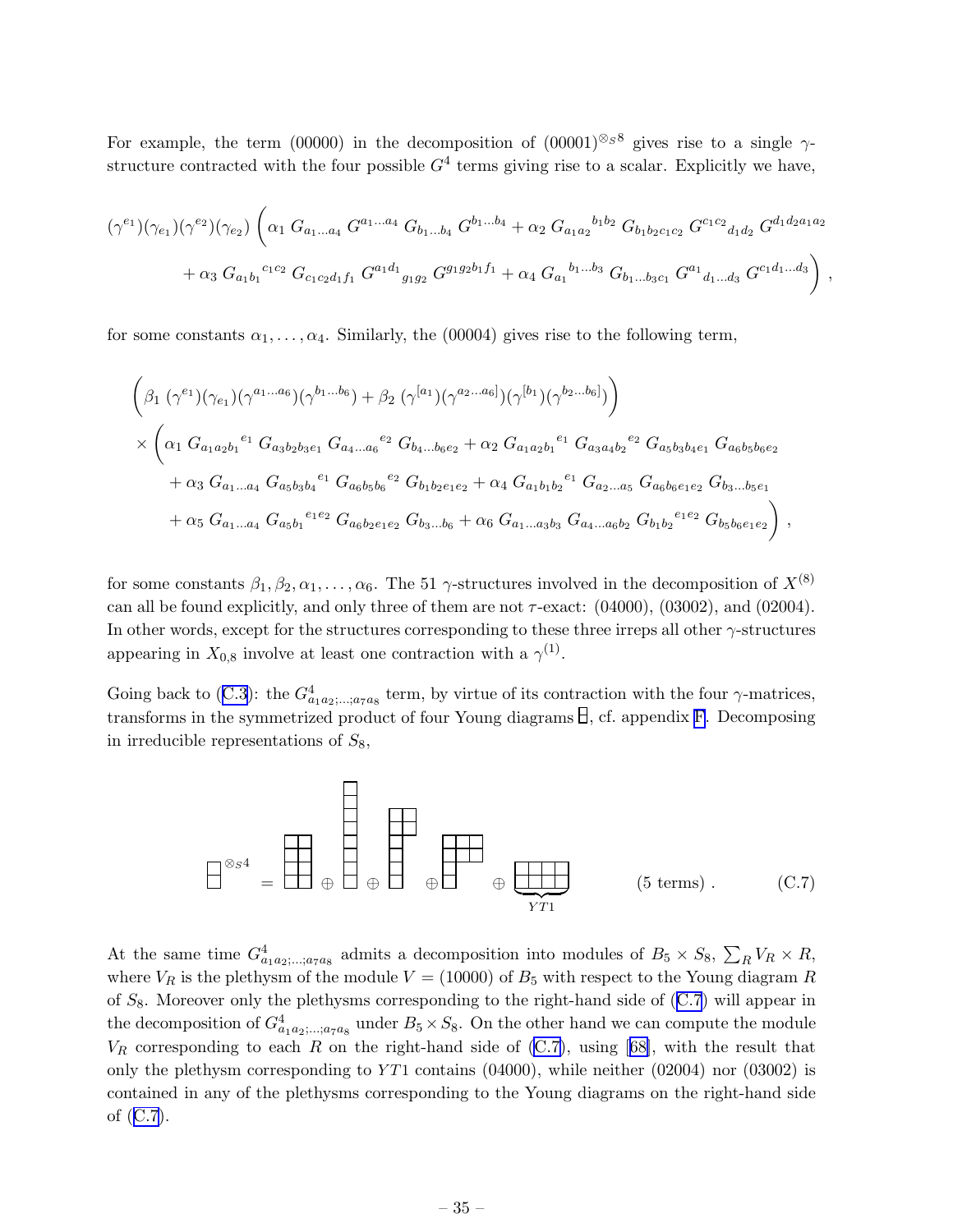<span id="page-36-0"></span>The $G_{a_1a_2;\dots;a_7\ldots a_{12}}^4$  term of ([C.4](#page-34-0)) admits the following decomposition in irreps of  $S_{12}$ ,

$$
\begin{bmatrix}\n\otimes_{S} 3 \\
\otimes \end{bmatrix} = \begin{bmatrix}\n\vdots \\
\vdots \\
\vdots \\
\vdots \\
\end{bmatrix} \oplus \dots \qquad (16 \text{ terms}). \qquad (C.8)
$$

Only the plethysms corresponding to the Young diagrams on the right-hand side of (C.8) will appear in the decomposition of  $G_{a_1a_2,\ldots,a_{7}a_{12}}^4$  under  $B_5 \times S_{12}$ . On the other hand it can be shown that only the plethysm corresponding to  $YT2$  contains (03002), while neither (04000) nor (02004) is contained in any of the plethysms corresponding to the Young diagrams on the right-hand side of (C.8).

Finally, the  $G^4_{a_1a_2; \dots; a_{10} \dots a_{14}}$  term of [\(C.5](#page-34-0)) admits the following decomposition in irreps of  $S_{14}$ ,



Moreover only the plethysms corresponding to the Young diagrams on the right-hand side of (C.9) will appear in the decomposition of  $G_{a_1a_2,\ldots,a_{10}\ldots a_{14}}^4$  under  $B_5 \times S_{14}$ . On the other hand it can be shown that only the plethysm corresponding to  $YT3$  contains (02004); only the plethysm corresponding to  $YT4$  contains (03002), while (04000) is not contained in any of the plethysms corresponding to the Young diagrams on the right-hand side of (C.9).

Using the method of appendix [F,](#page-39-0)the  $\gamma$ -matrices in [\(C.3\)](#page-34-0) and ([C.5](#page-34-0)) can be projected respectively ontoYT1 and YT3. The terms  $(C.3)$  $(C.3)$  $(C.3)$ ,  $(C.5)$  $(C.5)$  $(C.5)$  can thus be shown to vanish. Moreover, it can be seen that the cancellations are sensitive to the relative coefficient between  $(\text{tr}R^2)^2$  and  $\text{tr}R^4$ inside  $X_8$ . In other words, it can be shown that  $(\text{tr}R^2)^2$  and  $\text{tr}R^4$  are not separately  $\tau$ -exact.

#### D. Eleven-dimensional  $\gamma$ -matrices

In this section we give our conventions for the eleven-dimensional  $\gamma$ -matrices, and list a number of Fierz identities used in the analysis presented in the main text.

Hodge duality for  $\gamma$ -matrices is defined as follows,

$$
\star \gamma^{(n)} = -(-1)^{\frac{1}{2}n(n-1)} \gamma^{(11-n)} \tag{D.1}
$$

where our definition of the Hodge operator reads,

$$
(\star S)_{a_1...a_k} = \frac{1}{(11-k)!} \epsilon_{a_1...a_k}{}^{b_1...b_{11-k}} S_{b_1...b_{11-k}}.
$$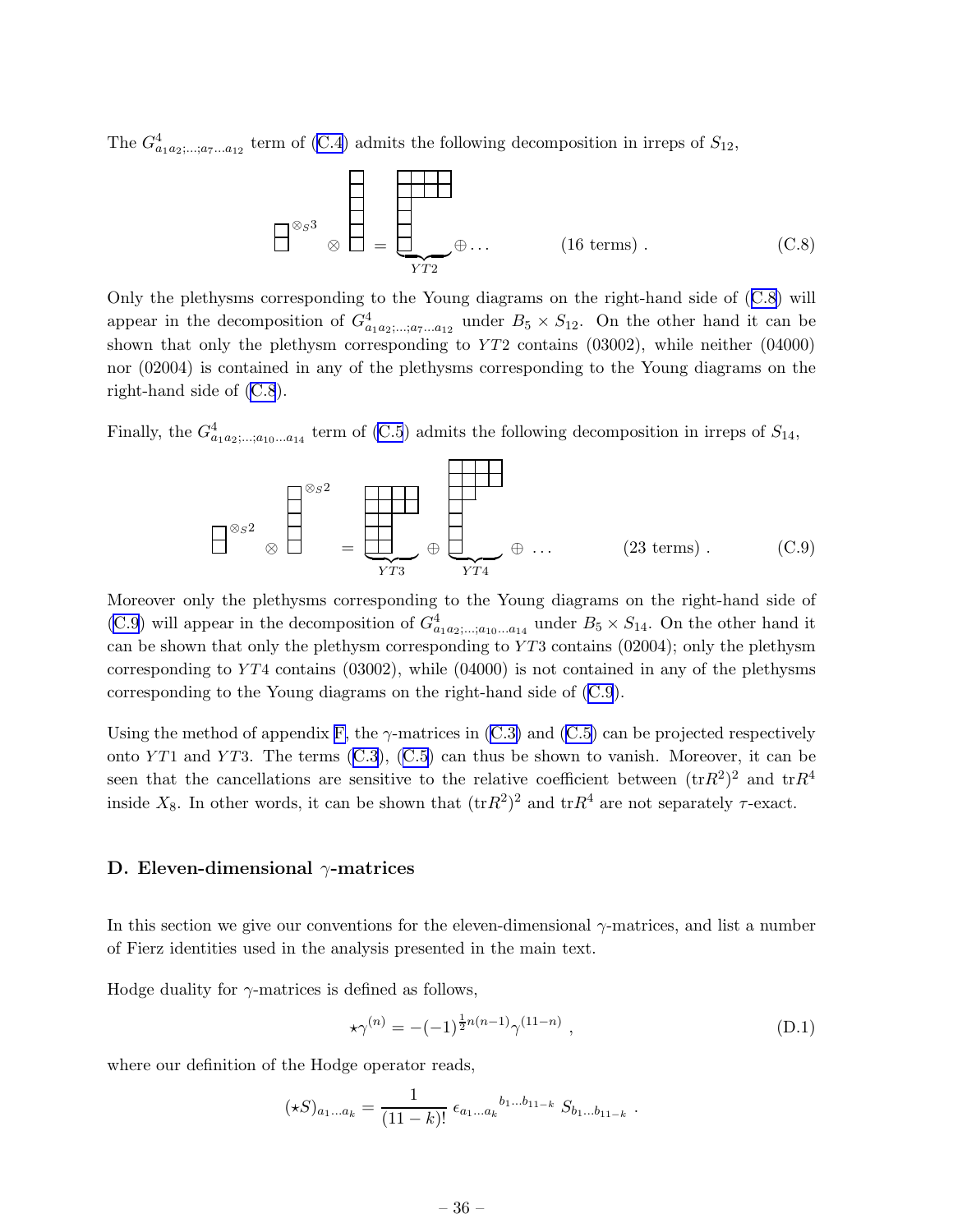The symmetry properties of the  $\gamma$ -matrices are given by,

$$
(\gamma^{a_1...a_n})_{\alpha\beta} = (-1)^{\frac{1}{2}(n-1)(n-2)}(\gamma^{a_1...a_n})_{\beta\alpha},
$$

where  $\gamma^{(0)}$  is identified with the charge conjugation matrix.

The following Fierz identities were used in the analysis. Antisymmetrisation over the  $a_i$  and  $b_j$  indices is always understood, as well as symmetrization over all fermionic indices of the  $\gamma$ matrices (which are suppressed here to avoid cluttering the notation),

$$
(\gamma^{a_1...a_5e_1})(\gamma_{b_1...b_5e_1}) =
$$
  
+ 120  $\delta_{b_1...b_5}^{a_1...a_5} (\gamma^{e_1})(\gamma_{e_1})$   
+ 1  $(\gamma^{a_1...a_5})(\gamma_{b_1...b_5})$   
- 600  $\delta_{b_1...b_3}^{a_1...a_3} (\gamma_{e_1})(\gamma^{e_1a_4a_5}{}_{b_4b_5})$   
+ 25  $\delta_{b_1}^{a_1} (\gamma_{e_1})(\gamma^{e_1a_1...a_4}{}_{b_1...b_4})$   
- 150  $\frac{1}{2}$  $\left(\delta_{b_1}^{a_1} (\gamma^{a_2a_3})(\gamma^{a_4a_5}{}_{b_2...b_5}) + (a \leftrightarrow b)\right)$   
+ 600  $\delta_{b_1...b_3}^{a_1...a_3} (\gamma^{a_4a_5})(\gamma_{b_4b_5})$ 

$$
(\gamma^{a_1...a_4e_1e_2})(\gamma_{b_1...b_4e_1e_2}) =
$$
\n
$$
- 12 \frac{1}{2} \left( (\gamma^{a_1a_2})(\gamma^{a_3a_4}{}_{b_1...b_4}) + (a \leftrightarrow b) \right)
$$
\n
$$
+ 288 \delta^{a_1a_2}_{b_1b_2} (\gamma^{a_3a_4})(\gamma_{b_3b_4})
$$
\n
$$
- 96 \frac{1}{2} \left( \delta^{a_1}_{b_1} (\gamma^{a_2})(\gamma^{a_3a_4}{}_{b_2...b_4}) + (a \leftrightarrow b) \right)
$$
\n
$$
+ 192 \delta^{a_1...a_3}_{b_1...b_3} (\gamma^{a_4})(\gamma_{b_4})
$$
\n
$$
+ 2 (\gamma_{e_1})(\gamma^{e_1a_1...a_4}{}_{b_1...b_4})
$$
\n
$$
- 144 \delta^{a_1a_2}_{b_1b_2} (\gamma_{e_1})(\gamma^{e_1a_3a_4}{}_{b_3b_4})
$$
\n
$$
+ 48 \delta^{a_1...a_4}_{b_1...b_4} (\gamma^{e_1})(\gamma_{e_1})
$$

$$
(\gamma^{a_1...a_3e_1...e_3})(\gamma_{b_1...b_3e_1...e_3}) =
$$
  
+ 36  $\delta_{b_1...b_3}^{a_1...a_3} (\gamma_{e_1})(\gamma^{e_1})$   
- 108  $\delta_{b_1}^{a_1} (\gamma_{e_1})(\gamma^{e_1a_2a_3}{}_{b_2b_3})$   
+ 216  $\delta_{b_1}^{a_1} (\gamma^{a_2a_3})(\gamma_{b_2b_3})$   
- 36  $\frac{1}{2} ((\gamma^{a_1})(\gamma^{a_2a_3}{}_{b_1...b_3}) + (a \leftrightarrow b))$   
+ 324  $\delta_{b_1b_2}^{a_1a_2} (\gamma^{a_3})(\gamma_{b_3})$ 

$$
(\gamma^{a_1 e_1...e_5})(\gamma_{b_1 e_1...e_5}) =
$$
  
+ 240  $\delta_{b_1}^{a_1} (\gamma_{e_1})(\gamma^{e_1})$   
+ 1680  $(\gamma^{a_1})(\gamma_{b_1})$ 

$$
(\gamma^{a_1 a_2 e_1 \dots e_3})(\gamma_{b_1 b_2 e_1 \dots e_3}) =
$$
  
\n
$$
- 36 \delta_{b_1 b_2}^{a_1 a_2} (\gamma_{e_1}) (\gamma^{e_1})
$$
  
\n
$$
+ 24 (\gamma_{e_1}) (\gamma^{e_1 a_1 a_2}{}_{b_1 b_2})
$$
  
\n
$$
- 42 (\gamma^{a_1 a_2}) (\gamma_{b_1 b_2})
$$
  
\n
$$
+ 168 \delta_{b_1}^{a_1} (\gamma^{a_2}) (\gamma_{b_2})
$$

$$
(\gamma^{a_1 a_2 e_1 \dots e_4})(\gamma_{b_1 b_2 e_1 \dots e_4}) =
$$
  
+ 48  $\delta_{b_1 b_2}^{a_1 a_2} (\gamma_{e_1}) (\gamma^{e_1})$   
- 96  $(\gamma_{e_1}) (\gamma^{e_1 a_1 a_2}{}_{b_1 b_2})$   
+ 168  $(\gamma^{a_1 a_2}) (\gamma_{b_1 b_2})$   
+ 672  $\delta_{b_1}^{a_1} (\gamma^{a_1}) (\gamma^{b_1})$ 

$$
(\gamma^{e_1...e_6})(\gamma_{e_1...e_6}) = + 4320 (\gamma_{e_1})(\gamma^{e_1})
$$

$$
(\gamma^{a_1 e_1 \dots e_4})(\gamma_{b_1 e_1 \dots e_4}) =
$$
  
- 96  $\delta_{b_1}^{a_1} (\gamma_{e_1})(\gamma^{e_1})$   
+ 336  $(\gamma^{a_1})(\gamma_{b_1})$ 

$$
(\gamma^{e_1...e_5})(\gamma_{e_1...e_5}) = -720 \; (\gamma_{e_1})(\gamma^{e_1})
$$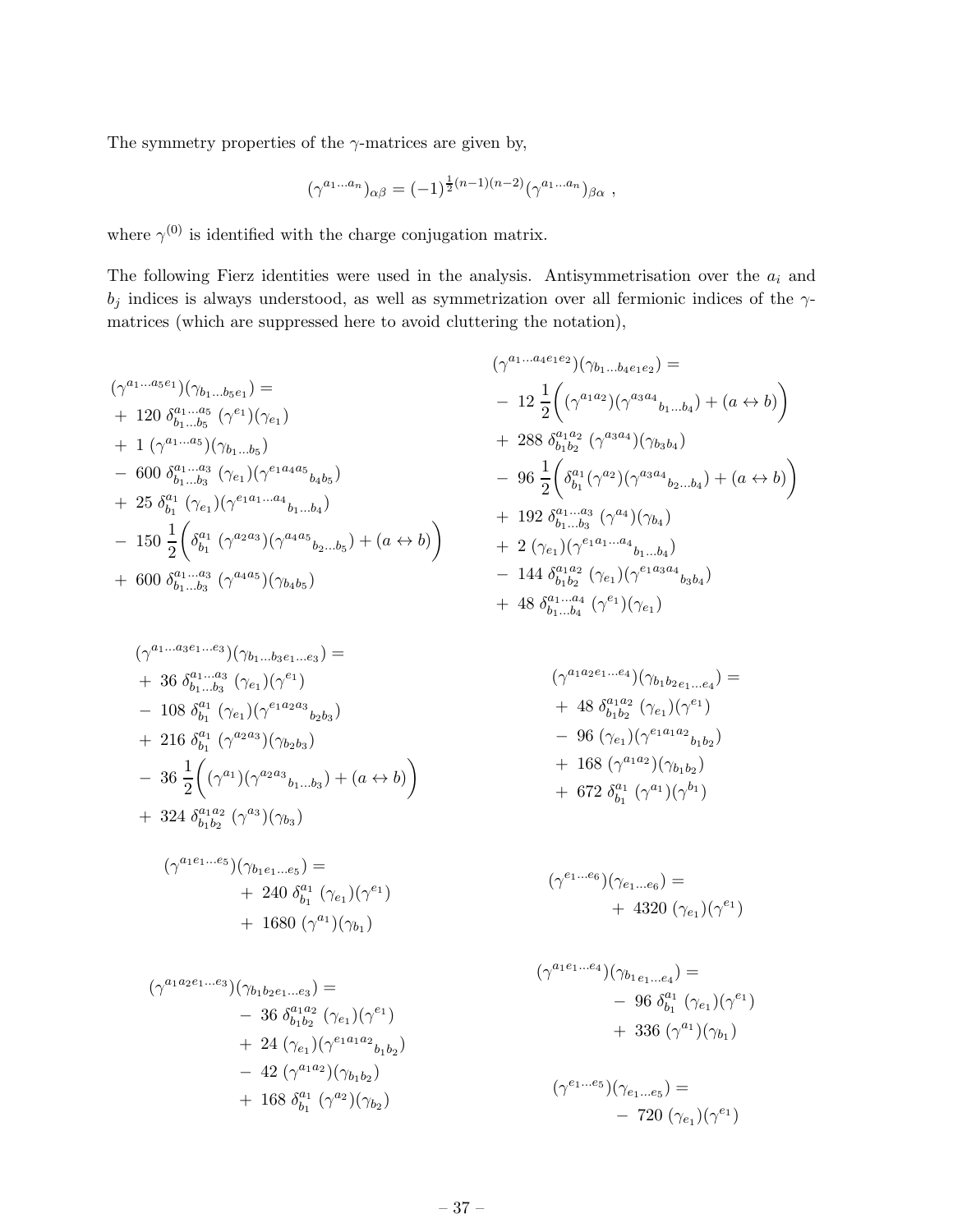<span id="page-38-0"></span>
$$
(\gamma^{a_1...a_4e_1})(\gamma_{b_1...b_4e_1}) =
$$
\n
$$
+ 6 \frac{1}{2} ((\gamma^{a_1a_2})(\gamma^{a_3a_4}{}_{b_1...b_4}) + (a \leftrightarrow b))
$$
\n
$$
- 72 \delta^{a_1a_2}_{b_1b_2} (\gamma^{a_3a_4})(\gamma_{b_3b_4}) + (a \leftrightarrow b))
$$
\n
$$
- 48 \frac{1}{2} (\delta^{a_1}_{b_1} (\gamma^{a_2})(\gamma^{a_3a_4}{}_{b_2...b_4}) + (a \leftrightarrow b))
$$
\n
$$
+ 36 \delta^{a_1}_{b_1} (\gamma_{e_1})(\gamma^{e_1a_2a_3}{}_{b_2b_3})
$$
\n
$$
+ 96 \delta^{a_1...a_3}_{b_1...b_3} (\gamma^{a_4})(\gamma_{b_4}) - 1 (\gamma_{e_1})(\gamma^{e_1a_1...a_4}{}_{b_1...b_4})
$$
\n
$$
+ 72 \delta^{a_1a_2}_{b_1b_2} (\gamma_{e_1})(\gamma^{e_1a_3}{}_{b_3b_4}) + 108 \delta^{a_1a_2}_{b_1b_2} (\gamma^{a_3})(\gamma_{b_3})
$$
\n
$$
- 24 \delta^{a_1...a_4}_{b_1...b_4} (\gamma^{e_1})(\gamma_{e_1})
$$
\n
$$
- 24 \delta^{a_1...a_4}_{b_1...b_4} (\gamma^{e_1})(\gamma_{e_1})
$$
\n
$$
+ 108 \delta^{a_1a_2}_{b_1b_2} (\gamma^{a_3})(\gamma_{b_3})
$$
\n
$$
- 24 \delta^{a_1...a_4}_{b_1...b_4} (\gamma^{e_1})(\gamma_{e_1})
$$
\n
$$
+ 1 (\gamma_{e_1})(\gamma^{e_1a_1}{}_{b_1...b_4})
$$
\n
$$
+ 12 \delta^{a_1}_{b_1} (\gamma_{b_2})(\gamma_{b_3b_4})
$$
\n
$$
(\gamma^{a_1e_1})(\gamma^{b_1...b_5}{}_{e_1}) =
$$
\n
$$
- 6
$$

## E. Eleven-dimensional superspace

− 120  $\delta^{a_1 a_2}_{c_1 c_2}$ 

In this section we review the properties of on-shell eleven-dimensional superspace at lowest order in the Planck length[[33](#page-43-0)]. The theory thus obtained is equivalent to CJS supergravity [\[1\]](#page-42-0).

The non-zero superfield components are as follows,

 $+ 140 \eta^{a_1b_1} (\gamma^{[a_2})(\gamma^{a_3a_4b_2...b_5]})$ 

 $\frac{a_1a_2}{c_1c_2} \eta^{c_1b_1}\eta^{c_2b_2} (\gamma_{e_1})(\gamma^{e_1a_3a_4b_3...b_5})$ 

$$
G_{ab\alpha\beta} = -i \ (\gamma_{ab})_{\alpha\beta}
$$
  
\n
$$
T_{\alpha\beta}^f = -i \ (\gamma^f)_{\alpha\beta}
$$
  
\n
$$
T_{a\alpha}^{\beta} = -\frac{1}{36} \left( (\gamma^{bcd})_{\alpha}^{\beta} G_{abcd} + \frac{1}{8} (\gamma_a^{bcde})_{\alpha}^{\beta} G_{bcde} \right)
$$
  
\n
$$
R_{\alpha\beta ab} = \frac{i}{6} \left( (\gamma^{gh})_{\alpha\beta} G_{ghab} + \frac{1}{24} (\gamma_{ab}^{ghij})_{\alpha\beta} G_{ghij} \right)
$$
  
\n
$$
R_{\alpha abc} = \frac{i}{2} \left( (\gamma_a T_{bc})_{\alpha} - 2(\gamma_{[b} T_{c]a})_{\alpha} \right) .
$$
 (E.1)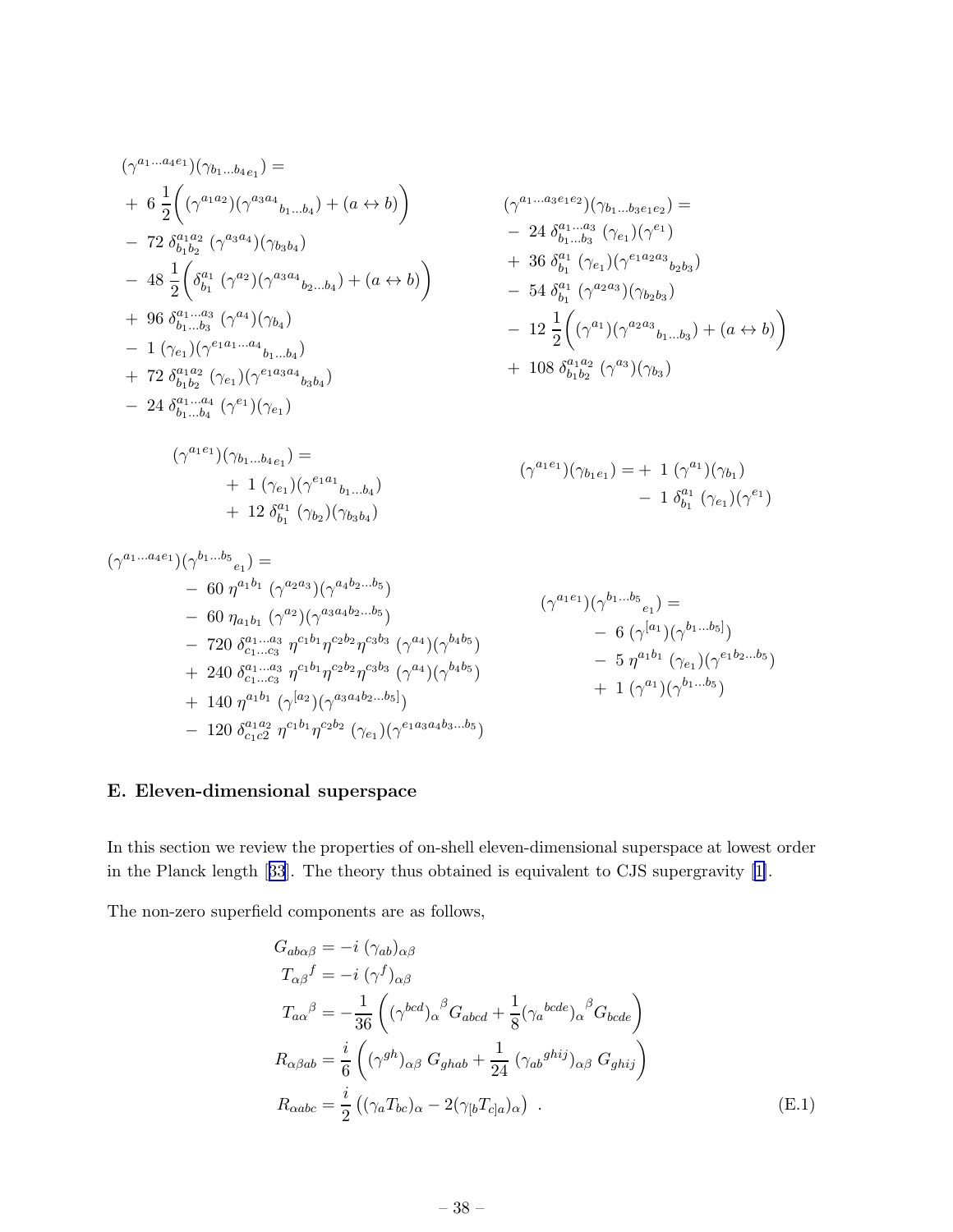<span id="page-39-0"></span>The action of the spinorial derivative on the superfields reads,

$$
D_{\alpha}G_{abcd} = 6 i \left(\gamma_{[ab]}\right)_{\alpha\epsilon} T_{[cd]}^{\epsilon}
$$
  
\n
$$
D_{\alpha}R_{abcd} = d_{[a|}R_{\alpha|b]cd} - T_{ab}^{\epsilon}R_{\epsilon\alpha cd} + 2 T_{[a|\alpha}^{\epsilon}R_{\epsilon|b]cd}
$$
  
\n
$$
D_{\alpha}T_{ab}^{\beta} = \frac{1}{4} R_{abcd}(\gamma^{cd})_{\alpha}^{\beta} - 2 D_{[a}T_{b]\alpha}^{\beta} - 2 T_{[a|\alpha}^{\epsilon}T_{[b]}\epsilon^{\beta} .
$$
\n(E.2)

The equations of motion for the field-strengths  $G, R$  and  $T$  are given by,

$$
D^{f}G_{fa_{1}a_{2}a_{3}} = -\frac{1}{1152} \epsilon_{a_{1}a_{2}a_{3}b_{1}...b_{4}c_{1}...c_{4}} G^{b_{1}...b_{4}} G^{c_{1}...c_{4}}
$$

$$
(\gamma^{a})_{\alpha\epsilon} T_{ab}{}^{\epsilon} = 0
$$

$$
R_{ab} - \frac{1}{2} \eta_{ab} R = \frac{1}{12} \left( G_{afgh} G_{b}{}^{fgh} - \frac{1}{8} \eta_{ab} G_{fghi} G^{fghi} \right) . \tag{E.3}
$$

#### F. Tensor representation of a Young diagram

AYoung diagram with n boxes, see [[69](#page-45-0)] for a review, represents an irreducible representation of the symmetric group  $S_n$ . It is possible to give explicit expressions for Young diagrams in the form of tensors. The method is more easily understood using a specific example. Consider a tensor  $T_{a_1a_2a_3a_4}$  without any a priori symmetry properties, and let us construct its projection onto  $\Box$ . Several symmetry operations will have to be applied on the tensor, but the Young diagram does not state which indices correspond to its different boxes. First one must determine all the *standard tableaux*, i.e. all the Young diagrams with numbered boxes, with increasing numbers in all rows and columns. Different Young tableaux corresponding to the same Young diagram give equivalent but distinct representations of the symmetric group. The diagram has three standard tableaux,  $\frac{1}{4}$ ,  $\frac{1}{2}$ ,  $\frac{1}{3}$ ,  $\frac{1}{4}$ , and  $\frac{1}{3}$ , to which correspond three tensors,  $T^{(1)}$ ,  $T^{(2)}$ and  $T^{(3)}$  respectively.

To obtain the tensor corresponding to a given standard tableau, one must first symmetrize over the indices indicated in each row, and then antisymmetrize over the indices indicated in each column. For example,  $(T^{(1)})_{a_1 a_2 a_3 a_4}$  will be obtained by first symmetrizing over the indices  $a_1$ ,  $a_2$  and  $a_3$ ,

$$
(T_{a_1a_2a_3a_4} + T_{a_1a_3a_2a_4} + T_{a_2a_1a_3a_4} + T_{a_2a_3a_1a_4} + T_{a_3a_1a_2a_4} + T_{a_3a_2a_1a_4}),
$$

and then antisymmetrizing over  $a_1$  and  $a_4$ ,

$$
(\Pi^{(1)}T)_{a_1a_2a_3a_4} = (T^{(1)})_{a_1a_2a_3a_4} =
$$
  
\n
$$
\frac{1}{8}(T_{a_1a_2a_3a_4} + T_{a_1a_3a_2a_4} + T_{a_2a_1a_3a_4} + T_{a_2a_3a_1a_4} + T_{a_2a_3a_4a_1} + T_{a_2a_4a_3a_1} +
$$
  
\n
$$
T_{a_3a_1a_2a_4} + T_{a_3a_2a_1a_4} + T_{a_3a_2a_4a_1} + T_{a_3a_4a_2a_1} + T_{a_4a_2a_3a_1} + T_{a_4a_3a_2a_1})
$$
.

The overall normalization above can be straightforwardly determined by imposing  $\Pi^{(1)}\Pi^{(1)}T =$  $\Pi^{(1)}T$ , where  $\Pi^{(1)}T = T^{(1)}$  is the projection of the tensor T onto the Young tableau  $\frac{\Pi^{(2)}3!}{4!}$ .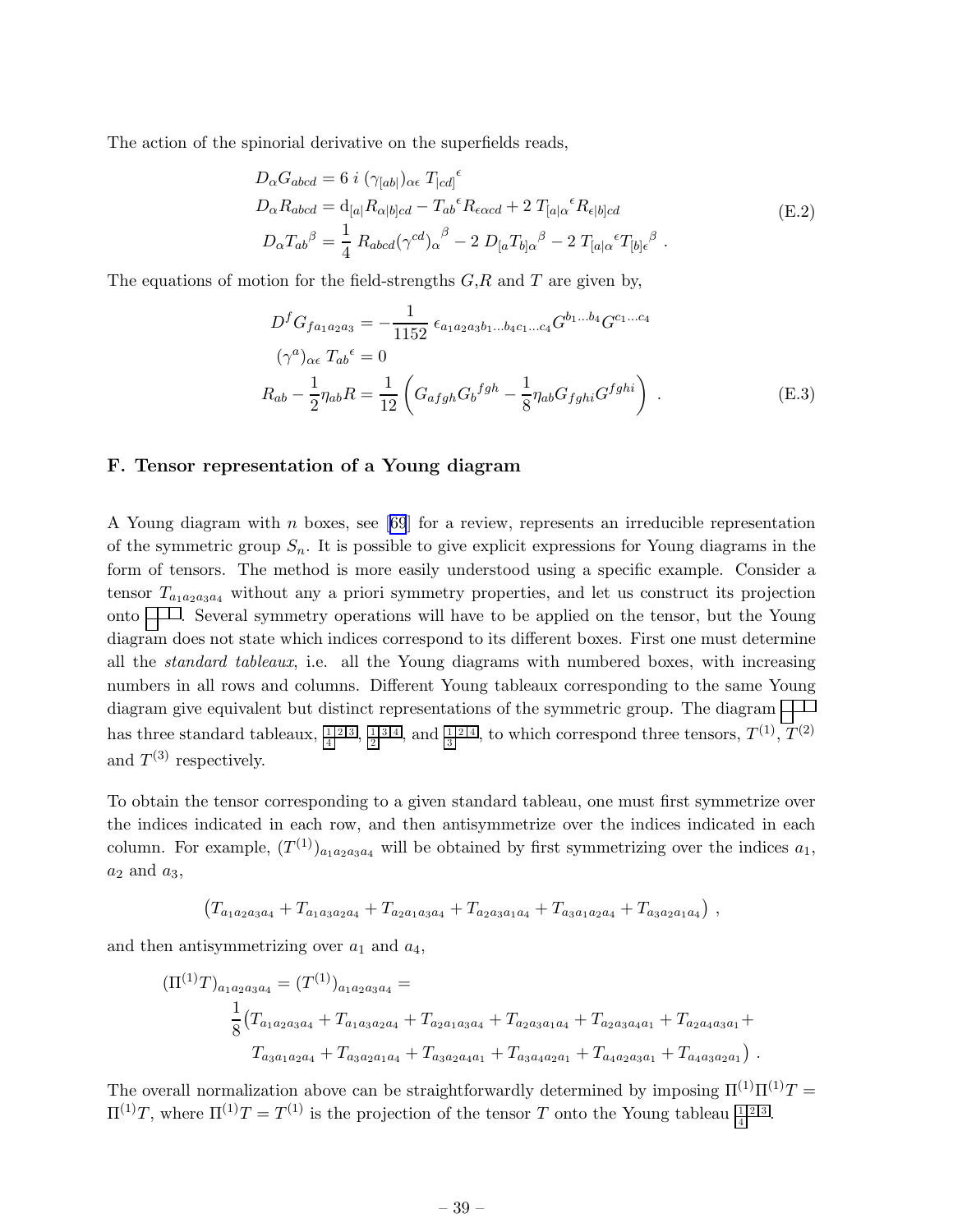For example the tensors  $T^{(1)}$  and  $T^{(2)}$ , associated with  $\frac{1}{4}$  and  $\frac{1}{2}$  respectively, obey the following properties,

$$
(T^{(1)})_{[ab|c|d]} = 0 \t\t (T^{(1)})_{[abc|d]} = (T^{(1)})_{abcd}
$$
\n
$$
(T^{(1)})_{[a|bc|d]} = (T^{(1)})_{abcd}
$$
\n
$$
(T^{(2)})_{[ab]cd} = (T^{(2)})_{abcd}
$$
\n
$$
(T^{(2)})_{abcd} = (T^{(2)})_{abcd}.
$$

More generally, each  $T^{(i)}$  has exactly three independent orderings of indices, which can be taken to be  $T_{a_1a_4a_3a_2}^{(1)}$ ,  $T_{a_2a_1a_4a_3}^{(1)}$  and  $T_{a_2a_3a_1a_4}^{(1)}$ . Any symmetry operation on the indices of  $T^{(i)}$  can be expressed as a linear combination of these three orderings, e.g.,

$$
T_{a_1(a_2a_3a_4)}^{(1)} = T_{a_1a_4a_3a_2}^{(1)} + \frac{1}{3} T_{a_2a_1a_4a_3}^{(1)} + \frac{1}{3} T_{a_2a_3a_1a_4}^{(1)}
$$
  

$$
T_{[a_1a_2]a_3a_4}^{(1)} = \frac{1}{2} T_{a_1a_4a_3a_2}^{(1)} + \frac{1}{2} T_{a_2a_1a_4a_3}^{(1)} + 0 T_{a_2a_3a_1a_4}^{(1)}
$$

A tensor T projected onto a non-standard tableau can be expressed as a linear combination of the three standard ones. For example it is straightforward (but tedious) to check that the projection onto the non-standard tableau  $\frac{3|4|2|}{|1|}$  can be decomposed as,

$$
\begin{aligned} (\Pi^{(4)}T)_{a_1 a_2 a_3 a_4} &= T_{a_1 a_4 a_3 a_2}^{(1)} + T_{a_2 a_1 a_4 a_3}^{(1)} + 0 \ T_{a_1 a_4 a_3 a_2}^{(2)} - T_{a_2 a_1 a_4 a_3}^{(2)} + T_{a_2 a_3 a_1 a_4}^{(2)} \\ &+ T_{a_2 a_1 a_3 a_4}^{(3)} + 0 \ T_{a_2 a_1 a_4 a_3}^{(3)} - T_{a_2 a_3 a_1 a_4}^{(3)} \end{aligned} \tag{F.1}
$$

.

Every other tableau (corresponding to the same Young diagram  $\Box$ ) and any symmetry operation on the indices can be expressed as a linear combination of those nine elements. The automatization of general decompositions onto Young tablaux, such as the one above, has been implemented in the computer program [\[31](#page-43-0)].

More generally a tensor  $T_{a_1a_2a_3a_4}$  without any a priori symmetry properties can be decomposed into ten Young tableaux,

$$
\underbrace{\square^{\otimes 4}}_{T} = \underbrace{\square \square \square}_{T^{S}} \oplus \underbrace{3 \square \square}_{T^{(1,2,3)}} \oplus \underbrace{2 \square \square}_{T'^{(1,2)}} \oplus \underbrace{3 \square \square}_{T'^{(1,2,3)}} \oplus \underbrace{\square \square}_{T^{A}},
$$
(F.2)

where  $T^{(1)}$ ,  $T^{(2)}$  and  $T^{(3)}$  are the Young tableaux appearing on the right-hand side of (F.1) above, and correspond to the term  $3 \downarrow \downarrow \downarrow$ . The remaining Young tableaux in the decomposition can be explicitly constructed using the same method.

Consider now a tensor T with a symmetry structure given by, e.g.,  $\Box$   $\Box$  The previous decomposition of  $\square^{\otimes 4}$  can also be used to decompose T into its irreducible components. Indeed, a tensor with structure  $\Box$   $\otimes$   $\Box$  can be viewed as a particular set of symmetry operations performed on the indices of a tensor without any symmetry (i.e. with structure  $\square^{\otimes 4}$ ). Therefore T can be expressed as a linear combination of the tensors already used in the decomposition (F.2).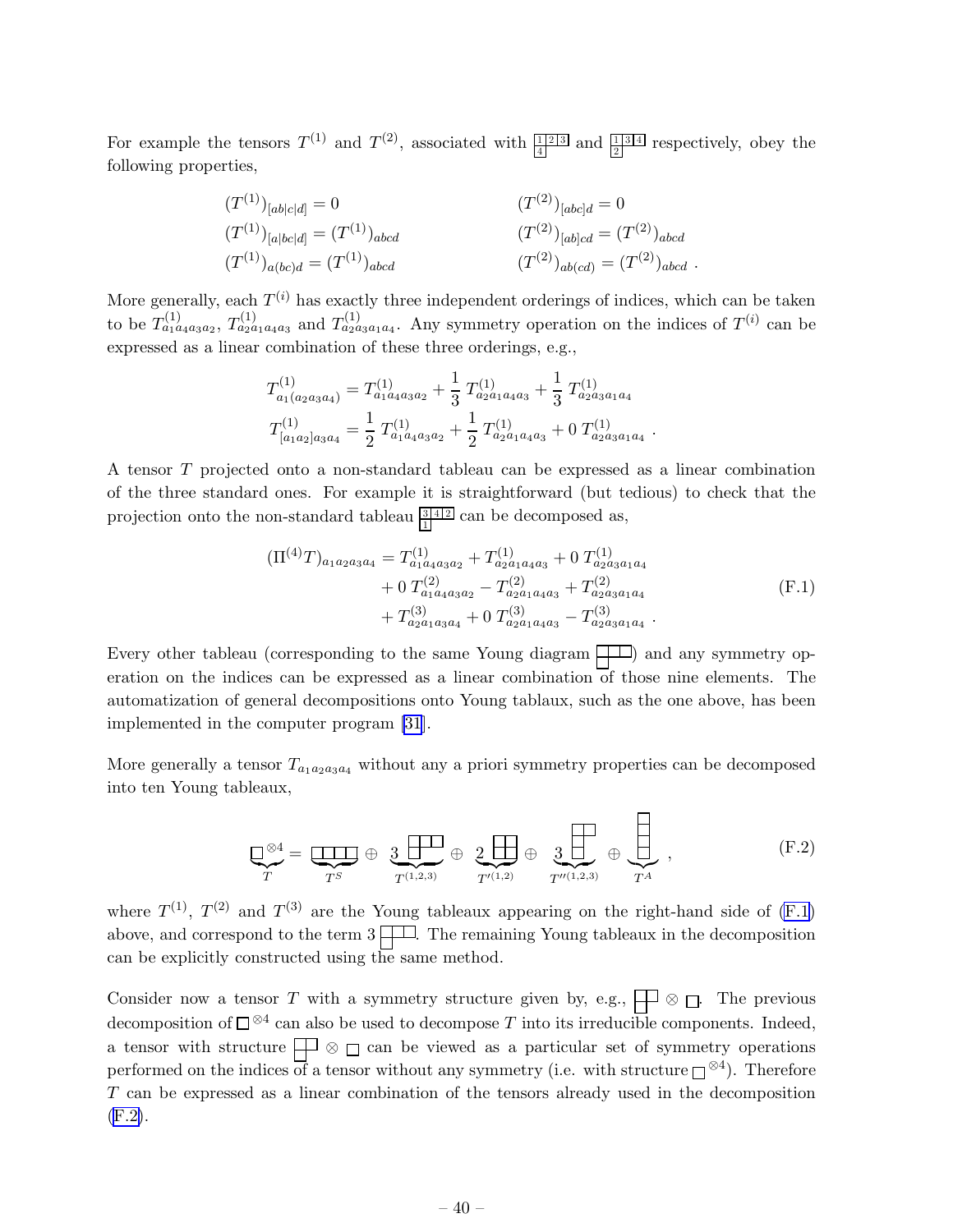The following example shows the decomposition of the symmetric product of two threeforms  $H$ ,

$$
T_{a_1...a_6} := H_{a_1a_2a_3}H_{a_4a_5a_6} \longrightarrow \square
$$
  
There are five standard tableaux corresponding to each of the Young diagrams. The  
tensor corresponding to these Young tableaux can be denoted by  $T^{(1)}$   $T^{(5)}$  and  $T'^{(1)}$   $T'^{(5)}$ .

tensors corresponding to these Young tableaux can be denoted by  $T^{(1)}, \ldots T^{(5)}$  and  $T'^{(1)}, \ldots T'^{(5)}$  $^{\prime\prime},$ respectively. In the particular example above, it can be shown that,

$$
H_{a_1a_2a_3}H_{a_4a_5a_6} = T^{(1)}_{a_1a_2a_3a_4a_5a_6} + T'^{(1)}_{a_1a_2a_3a_4a_5a_6} + T'^{(1)}_{a_1a_2a_3a_4a_6a_5} - T'^{(1)}_{a_1a_2a_3a_5a_6a_4}
$$

i.e. only the tensors  $T^{(1)}$  and  $T'^{(1)}$ , corresponding to  $\frac{\frac{11}{25}}{\frac{215}{35}}$  and  $\frac{\frac{11}{25}}{\frac{4}{5}}$ respectively, enter the decomposition.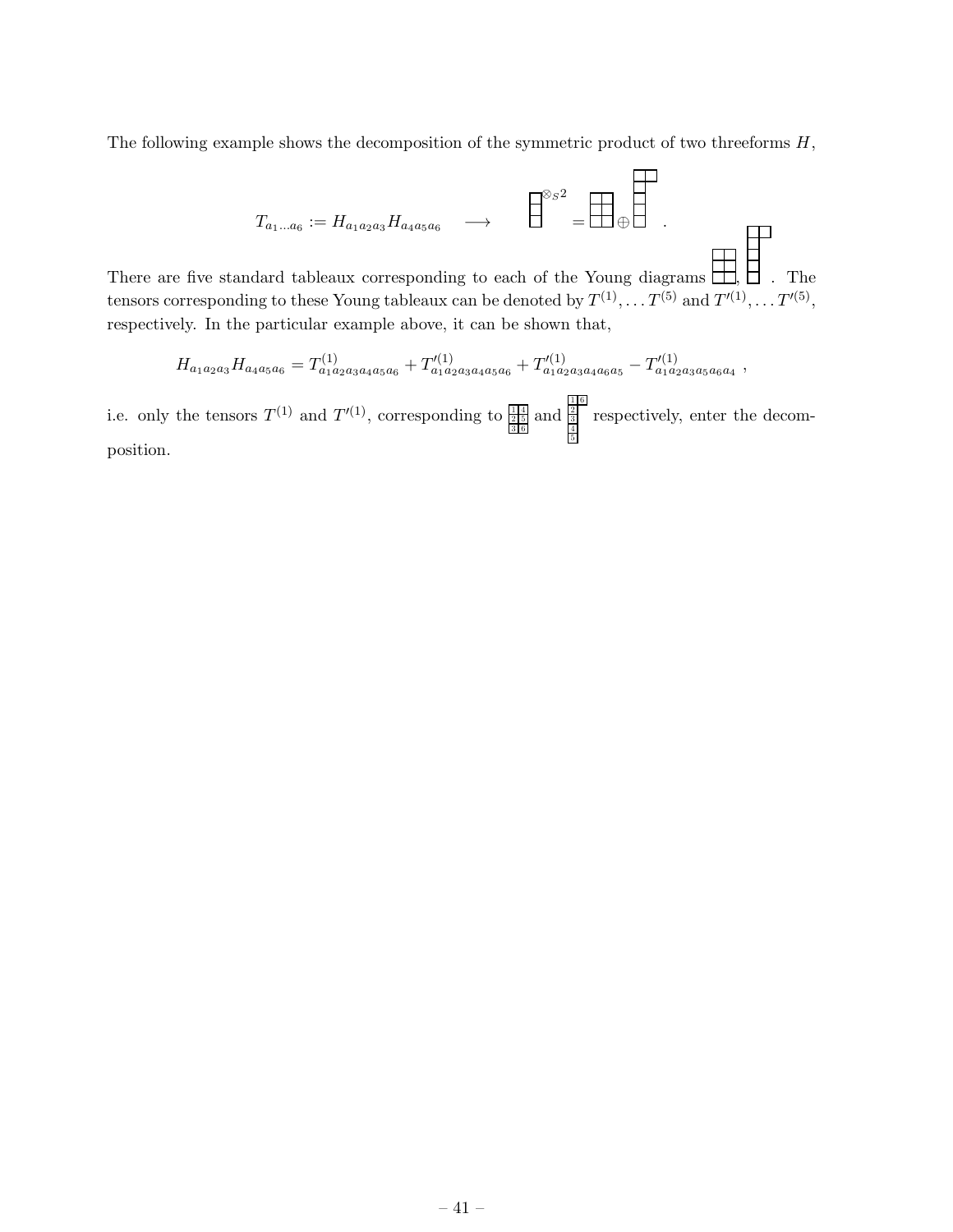#### <span id="page-42-0"></span>References

- [1] E. Cremmer, B. Julia, and J. Scherk. Supergravity theory in 11 dimensions. *Phys. Lett.*, B76:409–412, 1978.
- [2] E. Witten. String theory dynamics in various dimensions. *Nucl. Phys.*, B443:85–126, 1995.
- [3] Kasper Peeters, Pierre Vanhove, and Anders Westerberg. Supersymmetric higher-derivative actions in ten and eleven dimensions, the associated superalgebras and their formulation in superspace. *Class. Quant. Grav.*, 18:843–890, 2001.
- [4] M. de Roo, H. Suelmann, and A. Wiedemann. The supersymmetric effective action of the heterotic string in ten-dimensions. *Nucl. Phys.*, B405:326–366, 1993.
- [5] Cumrun Vafa and Edward Witten. A one loop test of string duality. *Nucl. Phys.*, B447:261–270, 1995.
- [6] M. J. Duff, James T. Liu, and R. Minasian. Eleven-dimensional origin of string / string duality: A one-loop test. *Nucl. Phys.*, B452:261–282, 1995.
- [7] Michael B. Green and John H. Schwarz. Supersymmetrical Dual String Theory. 2. Vertices and Trees. *Nucl. Phys.*, B198:252–268, 1982.
- [8] David J. Gross and Edward Witten. Superstring Modifications of Einstein's Equations. *Nucl. Phys.*, B277:1, 1986.
- [9] Marcus T. Grisaru, A. E. M. van de Ven, and D. Zanon. Four Loop beta Function for the N=1 and N=2 Supersymmetric Nonlinear Sigma Model in Two-Dimensions. *Phys. Lett.*, B173:423–428, 1986.
- [10] Marcus T. Grisaru and D. Zanon. σ Model Superstring Corrections to the Einstein-hilbert Action. *Phys. Lett.*, B177:347–351, 1986.
- [11] M. D. Freeman, C. N. Pope, M. F. Sohnius, and K. S. Stelle. Higher Order  $\sigma$  Model Counterterms and the Effective Action for Superstrings. *Phys. Lett.*, B178:199–204, 1986.
- [12] David J. Gross and John H. Sloan. The Quartic Effective Action for the Heterotic String. *Nucl. Phys.*, B291:41–89, 1987.
- [13] Giuseppe Policastro and Dimitrios Tsimpis.  $R^4$ , purified. *Class. Quant. Grav.*, 23:4753-4780, 2006.
- [14] Michael B. Green and John H. Schwarz. Supersymmetrical Dual String Theory. 3. Loops and Renormalization. *Nucl. Phys.*, B198:441–460, 1982.
- [15] Kasper Peeters, Pierre Vanhove, and Anders Westerberg. Chiral splitting and world-sheet gravitinos in higher- derivative string amplitudes. *Class. Quant. Grav.*, 19:2699–2716, 2002.
- [16] David M. Richards. The One-Loop Five-Graviton Amplitude and the Effective Action. *JHEP*, 10:042, 2008.
- [17] David M. Richards. The One-Loop  $H^2R^3$  and  $H^2(\nabla H)R^2$  Terms in the Effective Action. *JHEP*, 10:043, 2008.
- [18] James T. Liu and Ruben Minasian. Higher-derivative couplings in string theory: dualities and the B-field. *Nucl. Phys.*, B874:413–470, 2013.
- [19] P. S. Howe and D. Tsimpis. On higher-order corrections in M theory. *JHEP*, 09:038, 2003.
- [20] Yoshifumi Hyakutake and Sachiko Ogushi.  $R<sup>4</sup>$  corrections to eleven dimensional supergravity via supersymmetry. *Phys. Rev.*, D74:025022, 2006.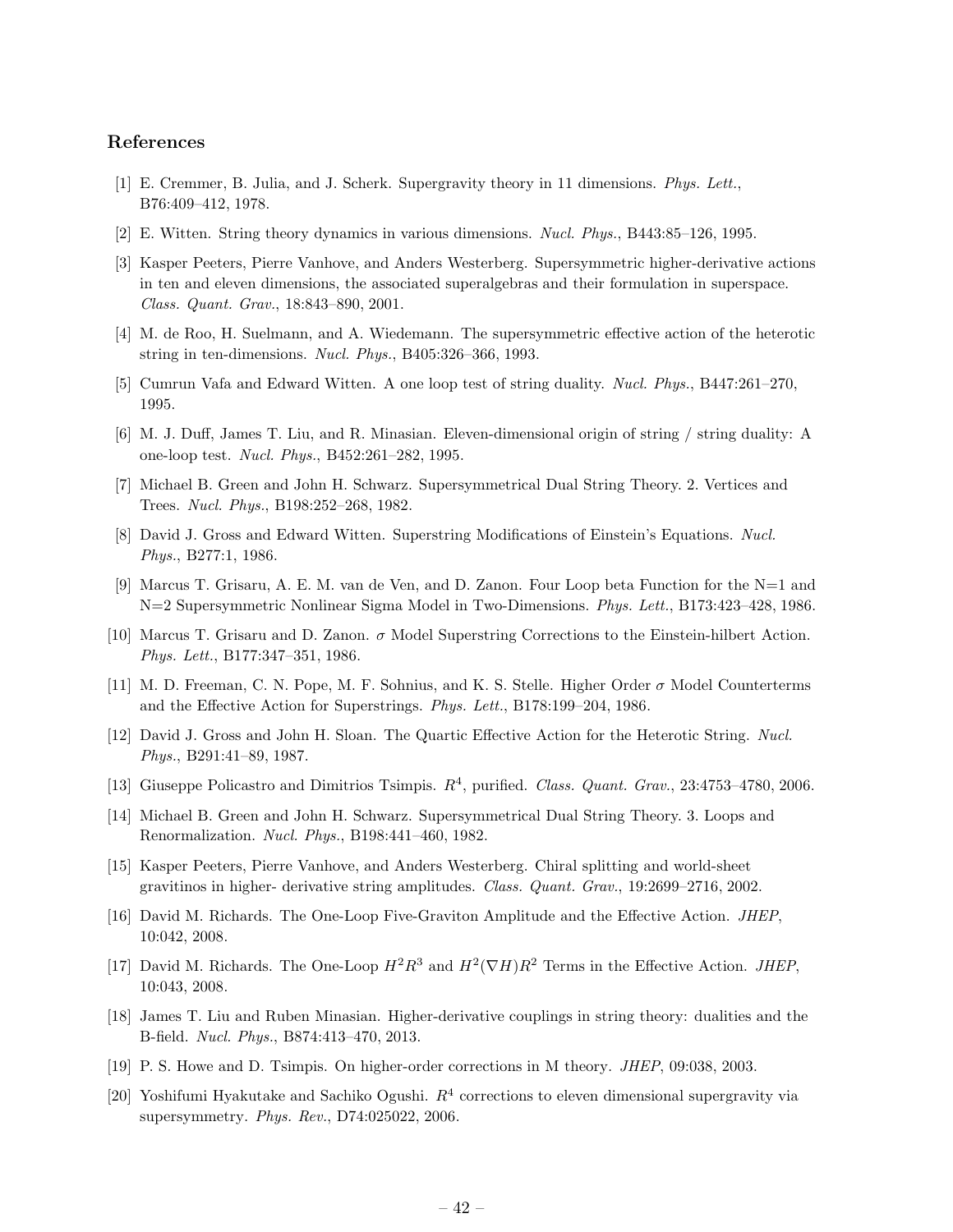- <span id="page-43-0"></span>[21] Yoshifumi Hyakutake and Sachiko Ogushi. Higher derivative corrections to eleven dimensional supergravity via local supersymmetry. *JHEP*, 02:068, 2006.
- [22] Yoshifumi Hyakutake. Toward the Determination of  $R^3F^2$  Terms in M-theory. *Prog. Theor. Phys.*, 118:109, 2007.
- [23] Kasper Peeters, Jan Plefka, and Steffen Stern. Higher-derivative gauge field terms in the M-theory action. *JHEP*, 08:095, 2005.
- [24] Stanley Deser and D. Seminara. Counterterms / M theory corrections to  $D = 11$  supergravity. *Phys. Rev. Lett.*, 82:2435–2438, 1999.
- [25] Stanley Deser and D. Seminara. Tree amplitudes and two loop counterterms in  $D = 11$ supergravity. *Phys. Rev.*, D62:084010, 2000.
- [26] Stanley Deser and D. Seminara. Graviton-form invariants in D=11 supergravity. *Phys. Rev.*, D72:027701, 2005.
- [27] Michael B. Green, Michael Gutperle, and Pierre Vanhove. One loop in eleven dimensions. *Phys. Lett.*, B409:177–184, 1997.
- [28] J. G. Russo and A. A. Tseytlin. One-loop four-graviton amplitude in eleven-dimensional supergravity. *Nucl. Phys.*, B508:245–259, 1997.
- [29] Michael B. Green, Hwang h. Kwon, and Pierre Vanhove. Two loops in eleven dimensions. *Phys. Rev.*, D61:104010, 2000.
- [30] U. Gran. GAMMA: A Mathematica package for performing Gamma-matrix algebra and Fierz transformations in arbitrary dimensions. 2001.
- [31] B. Souères. In progress.
- [32] E. Cremmer and S. Ferrara. Formulation of eleven-dimensional supergravity in superspace. *Phys. Lett.*, B91:61, 1980.
- [33] L. Brink and P. Howe. Eleven-dimensional supergravity on the mass shell in superspace. *Phys. Lett.*, B91:384–386, 1980.
- [34] N. Dragon. Torsion and curvature in extended supergravity. *Z. Phys.*, C2:29–32, 1979.
- [35] R. D'Auria and P. Fre. Geometric Supergravity in  $d = 11$  and Its Hidden Supergroup. *Nucl. Phys.*, B201:101–140, 1982. [Erratum: Nucl. Phys.B206,496(1982)].
- [36] Antonio Candiello and Kurt Lechner. Duality in supergravity theories. *Nucl. Phys.*, B412:479–501, 1994.
- [37] L. Bonora, P. Pasti, and M. Tonin. Chiral Anomalies in Higher Dimensional Supersymmetric Theories. *Nucl. Phys.*, B286:150–174, 1987.
- [38] L. Bonora, K. Lechner, M. Bregola, P. Pasti, and M. Tonin. A Discussion of the constraints in N=1 SUGRA-SYM in 10-D. *Int. J. Mod. Phys.*, A5:461–477, 1990.
- [39] Martin Cederwall, Bengt E. W. Nilsson, and Dimitrios Tsimpis. Spinorial cohomology and maximally supersymmetric theories. *JHEP*, 02:009, 2002.
- [40] M. V. Movshev, A. Schwarz, and Renjun Xu. Homology of Lie algebra of supersymmetries and of super Poincare Lie algebra. *Nucl. Phys.*, B854:483–503, 2012.
- [41] Friedemann Brandt. Supersymmetry algebra cohomology I: Definition and general structure. *J. Math. Phys.*, 51:122302, 2010.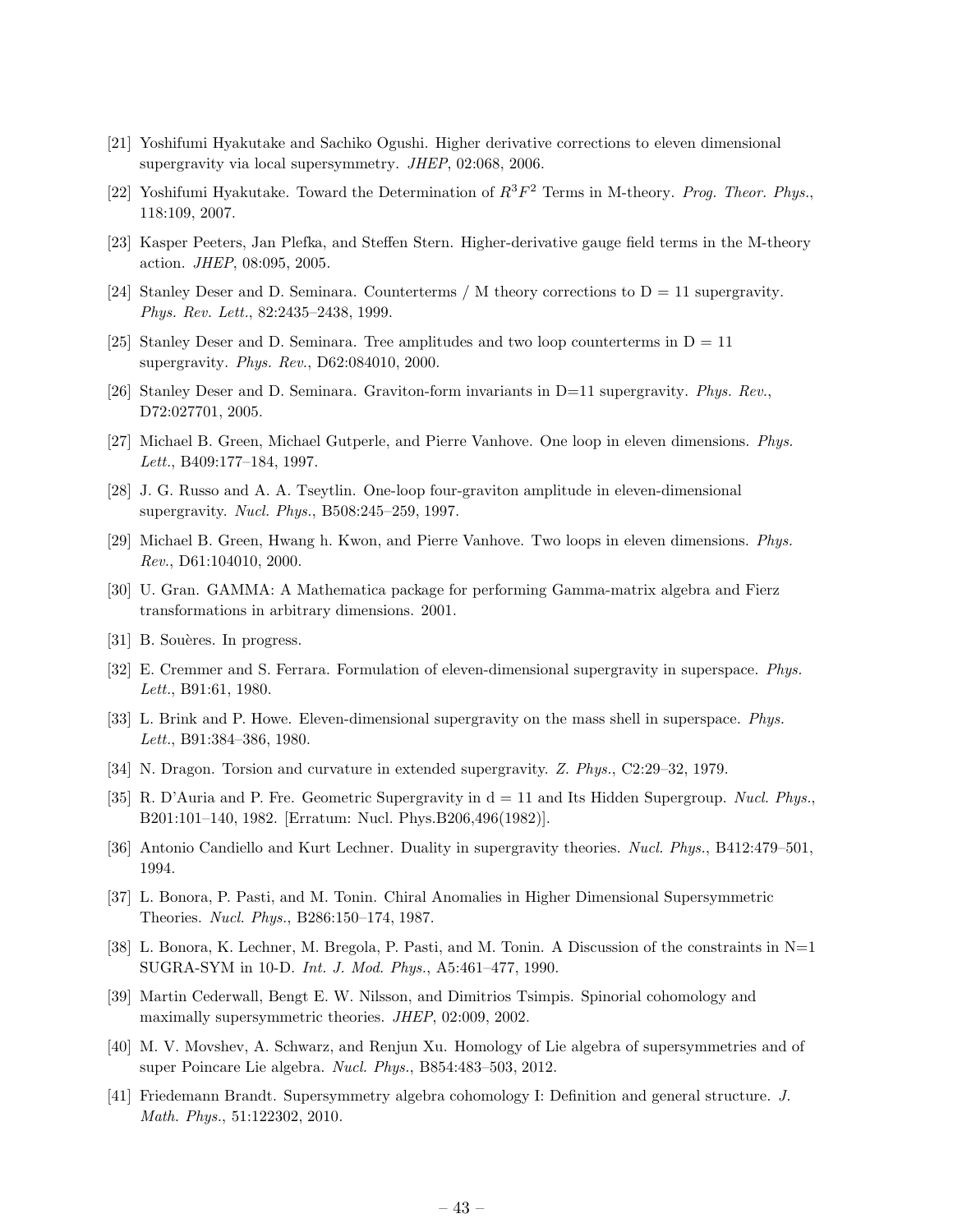- <span id="page-44-0"></span>[42] Friedemann Brandt. Supersymmetry Algebra Cohomology: II. Primitive Elements in 2 and 3 Dimensions. *J. Math. Phys.*, 51:112303, 2010.
- [43] Friedemann Brandt. Supersymmetry algebra cohomology III: Primitive elements in four and five dimensions. *J. Math. Phys.*, 52:052301, 2011.
- [44] Friedemann Brandt. Supersymmetry algebra cohomology IV: Primitive elements in all dimensions from D=4 to D=11. *J. Math. Phys.*, 54:052302, 2013.
- [45] Martin Cederwall, Bengt E. W. Nilsson, and Dimitrios Tsimpis. The structure of maximally supersymmetric Yang-Mills theory: Constraining higher-order corrections. *JHEP*, 06:034, 2001.
- [46] Martin Cederwall, Bengt E. W. Nilsson, and Dimitrios Tsimpis. D = 10 super-Yang-Mills at  $\mathcal{O}(\alpha^2)$ . *JHEP*, 07:042, 2001.
- [47] Martin Cederwall, Bengt E. W. Nilsson, and Dimitrios Tsimpis. Spinorial cohomology of abelian d  $= 10$  super-Yang-Mills at O( $\alpha'^3$ ). *JHEP*, 11:023, 2002.
- [48] P. S. Howe, S. F. Kerstan, U. Lindstrom, and D. Tsimpis. The deformed M2-brane. *JHEP*, 09:013, 2003.
- [49] Dimitrios Tsimpis. 11D supergravity at  $\mathcal{O}(l^3)$ . *JHEP*, 10:046, 2004.
- [50] Martin Cederwall, Ulf Gran, Bengt E. W. Nilsson, and Dimitrios Tsimpis. Supersymmetric corrections to eleven-dimensional supergravity. *JHEP*, 05:052, 2005.
- [51] Renjun Xu, Albert Schwarz, and Michael Movshev. Integral invariants in flat superspace. *Nucl. Phys.*, B884:28–43, 2014.
- [52] Chi-Ming Chang, Ying-Hsuan Lin, Yifan Wang, and Xi Yin. Deformations with Maximal Supersymmetries Part 1: On-shell Formulation. 2014.
- [53] Chi-Ming Chang, Ying-Hsuan Lin, Yifan Wang, and Xi Yin. Deformations with Maximal Supersymmetries Part 2: Off-shell Formulation. *JHEP*, 04:171, 2016.
- [54] Paul S. Howe. Private communication.
- [55] Nathan Berkovits. Towards covariant quantization of the supermembrane. *JHEP*, 09:051, 2002.
- [56] P. S. Howe. Pure spinors, function superspaces and supergravity theories in ten-dimensions and eleven-dimensions. *Phys. Lett.*, B273:90–94, 1991.
- [57] Martin Cederwall. Pure spinor superfields an overview. *Springer Proc. Phys.*, 153:61–93, 2014.
- [58] R. D'Auria, P. Fre, P. K. Townsend, and P. van Nieuwenhuizen. Invariance of Actions, Rheonomy and the New Minimal  $N = 1$  Supergravity in the Group Manifold Approach. *Annals Phys.*, 155(CERN-TH-3495):423, 1984.
- [59] S. James Gates, Jr., Marcus T. Grisaru, Marcia E. Knutt-Wehlau, and Warren Siegel. Component actions from curved superspace: Normal coordinates and ectoplasm. *Phys. Lett.*, B421:203–210, 1998.
- [60] Paul S. Howe, O. Raetzel, and E. Sezgin. On brane actions and superembeddings. *JHEP*, 08:011, 1998.
- [61] Igor A. Bandos, Dmitri P. Sorokin, and Dmitrii Volkov. On the generalized action principle for superstrings and supermembranes. *Phys. Lett.*, B352:269–275, 1995.
- [62] Sergei M. Kuzenko and Gabriele Tartaglino-Mazzucchelli. Conformal supergravities as Chern-Simons theories revisited. *JHEP*, 03:113, 2013.